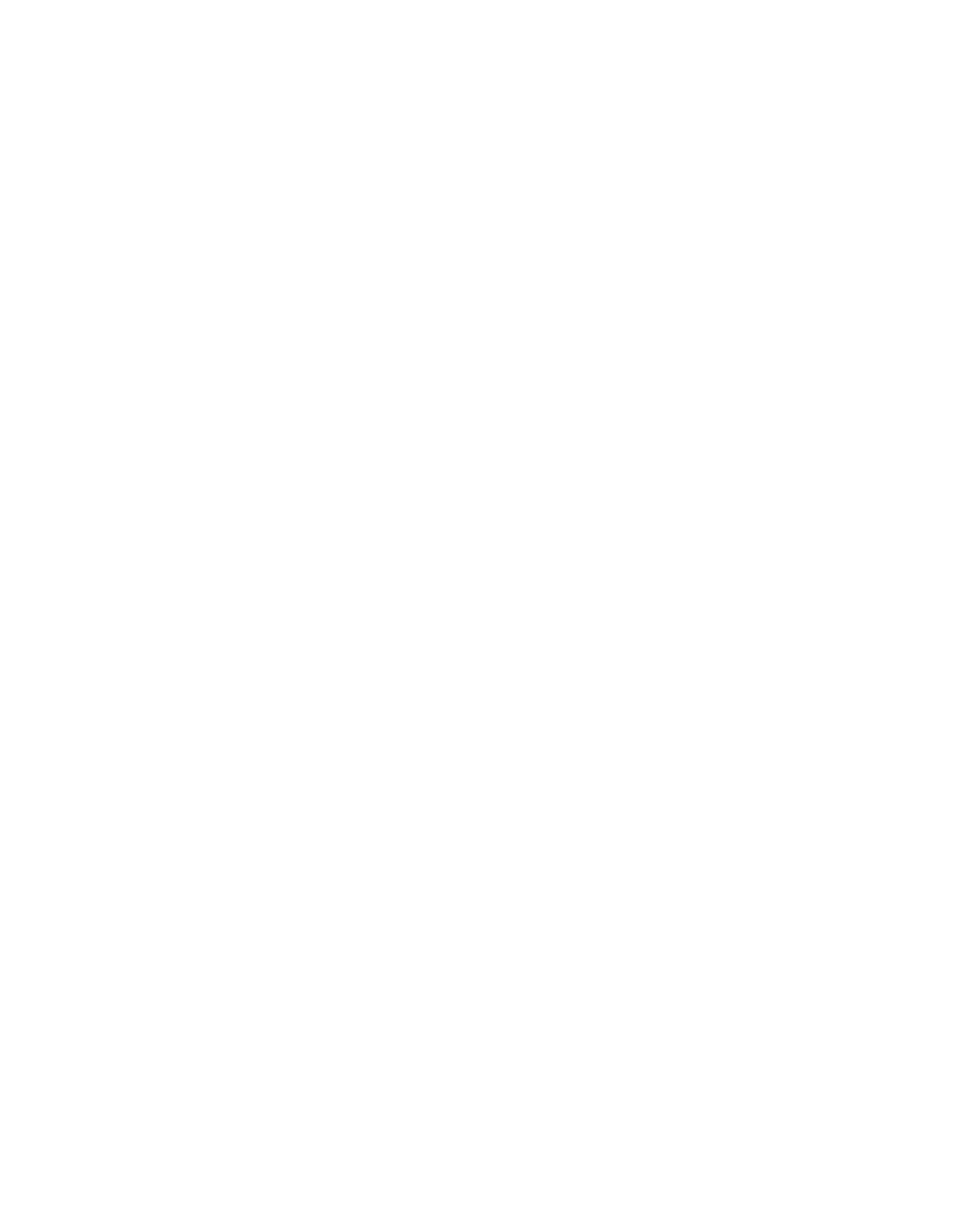## The Basics

Vision Grow Team Vision Grow Team Practices and Principles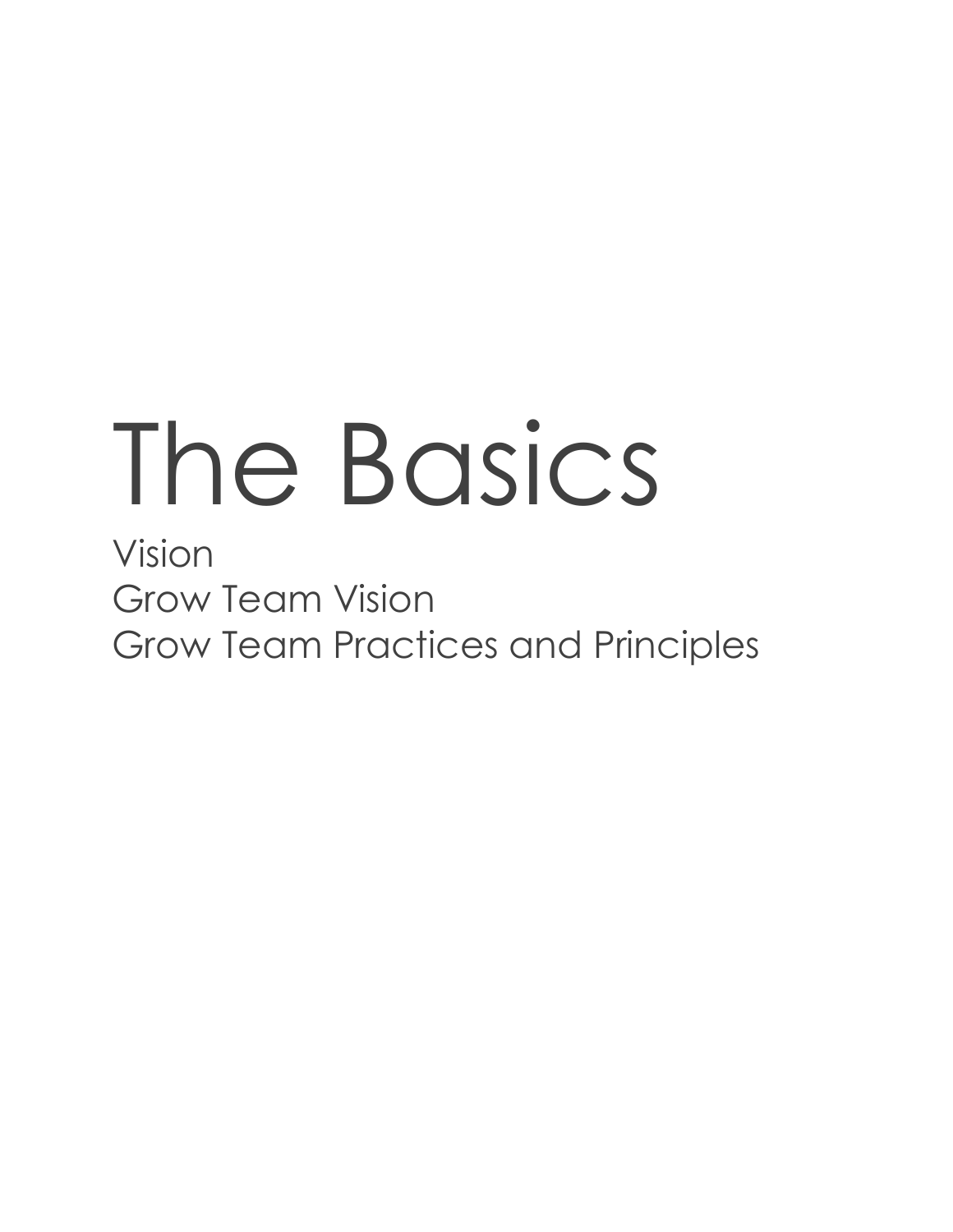#### **Grow Team**

In 1988 the U.S. placed its very best athletes on the Olympic basketball court, and after a third place bronze finish, gold continued to remain elusive. Following these games the International Basketball Federation leveled the playing field, allowing NBA (professional) athletes to participate. Hungry for gold, the US Olympic selection committee set out to find an NBA coach with proven success. Coming off back-to-back NBA championships with his Pistons, Chuck Daly was chosen. He was savvy with the media, hard-working, and experienced in leading brilliant yet challenging professional players. "Chuck *looked like* he owned the arena, but would also push the broom," his team said of him.

Daly and the selection committee built the team, inviting men at or near the peak of their careers. Michael Jordan, Magic Johnson, Larry Bird and eight other outstanding athletes humbly accepted the US Olympic Torch. But Daly feared egos and emotions would be major obstacles once these athletes collided on the practice court. He was right! Chaos erupted as players began to showcase their own style and jockey for top position. Daly knew that talent alone would not bring success. Team must champion individual talent. He knew that chemistry *off* the court translated to dominance *on* the court. Systematically Daly trained a group of disorganized All-Stars from insecurely parading their individual talent to authentically becoming

*one team*.

The result was epic, not just for the sport or the Olympics, but for world history. This Dream Team dominated every game by an average of fortyfour points. They were a phenomenon which had never been seen, giving the world a glimpse of basketball in its finest form. They shifted the concept of team sports across the entire globe. Individually these men were *incredible*, but together they were *unstoppable*. Together they made history.

The Grow Team at Grow Church is the same. We are a group of All-Stars, remarkably gifted and united with the mission to serve God and His Church. We follow an incredible leader, Jesus Christ, and become better players in His Kingdom each day. Yes, individually we are *incredible*, but together we are *unstoppable*. Together we take on the world and the world does not know what to do with us. Together we make history, purposefully displacing darkness with love's light and passionately advancing truth. We are God's Grow Team.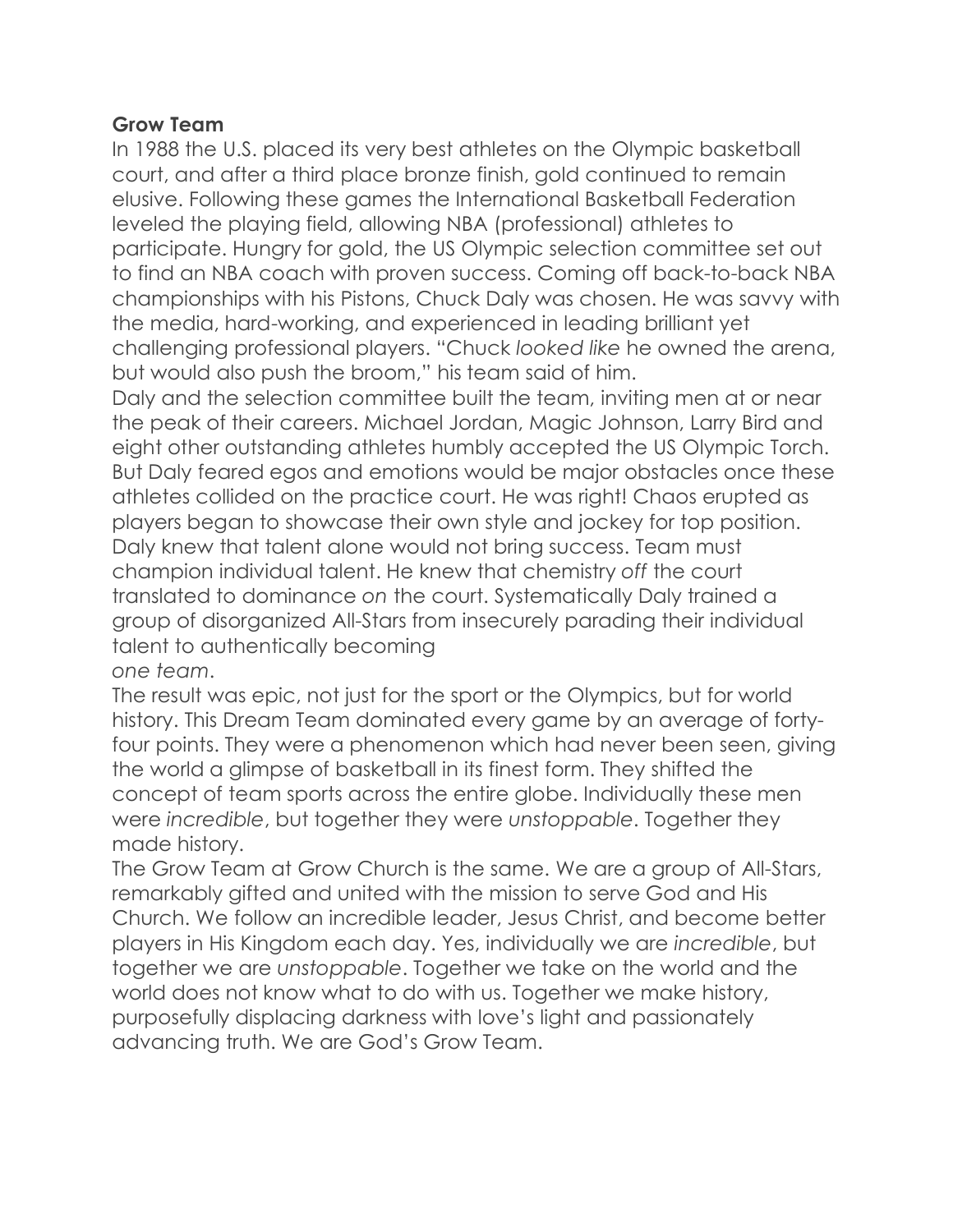**Manual Purpose:** We believe that leaders are more effective and fulfilled when they know what they can expect from the Church and what the Church expects from them.

The following pages reveal the Grow Team structure and strategies, clarify specific responsibilities and expectations, and offer practical tools to grow in leadership. We are constantly growing as a Church and team. Your feedback is vital to sustaining a healthy, vibrant culture and effective ministry, so please share any improvements. We value, appreciate and love you immensely!

#### **Vision**

The hope of the world is Jesus Christ, beautifully displayed through the local Church. Grow Church exists to reach people with the life-giving message of Jesus Christ so that all may become fully devoted followers of Him. Just as God demonstrates in Exodus chapter six and Jesus repeats with the Great Commission, we reach people in four ways:

**Weekend services** — partner with God to bring people out of their slavery in "Egypt." We are here for the lost.

**growth Track** — bring the "Egypt" out of people by providing a clear path of growth. We provide a catalyst for spiritual and personal growth.

**small groups** — pastor people along their journey to the Promised Land. We believe that real life change happens in the context of relationships.

**Grow Team** — create opportunities for people to fully realize their redemptive calling and impact the Kingdom of God. We empower people to actively live out their God-design.

#### **Core Values**

**Love for god** — maintaining a life of intimate, whole-hearted commitment to God and His Word

**Love for People** — expressing the fullness of God's love to the world around us

**Excellence** — living by Godly principles of stewardship, honor and work ethic

**Attitude** — living, leading and loving with passion and joy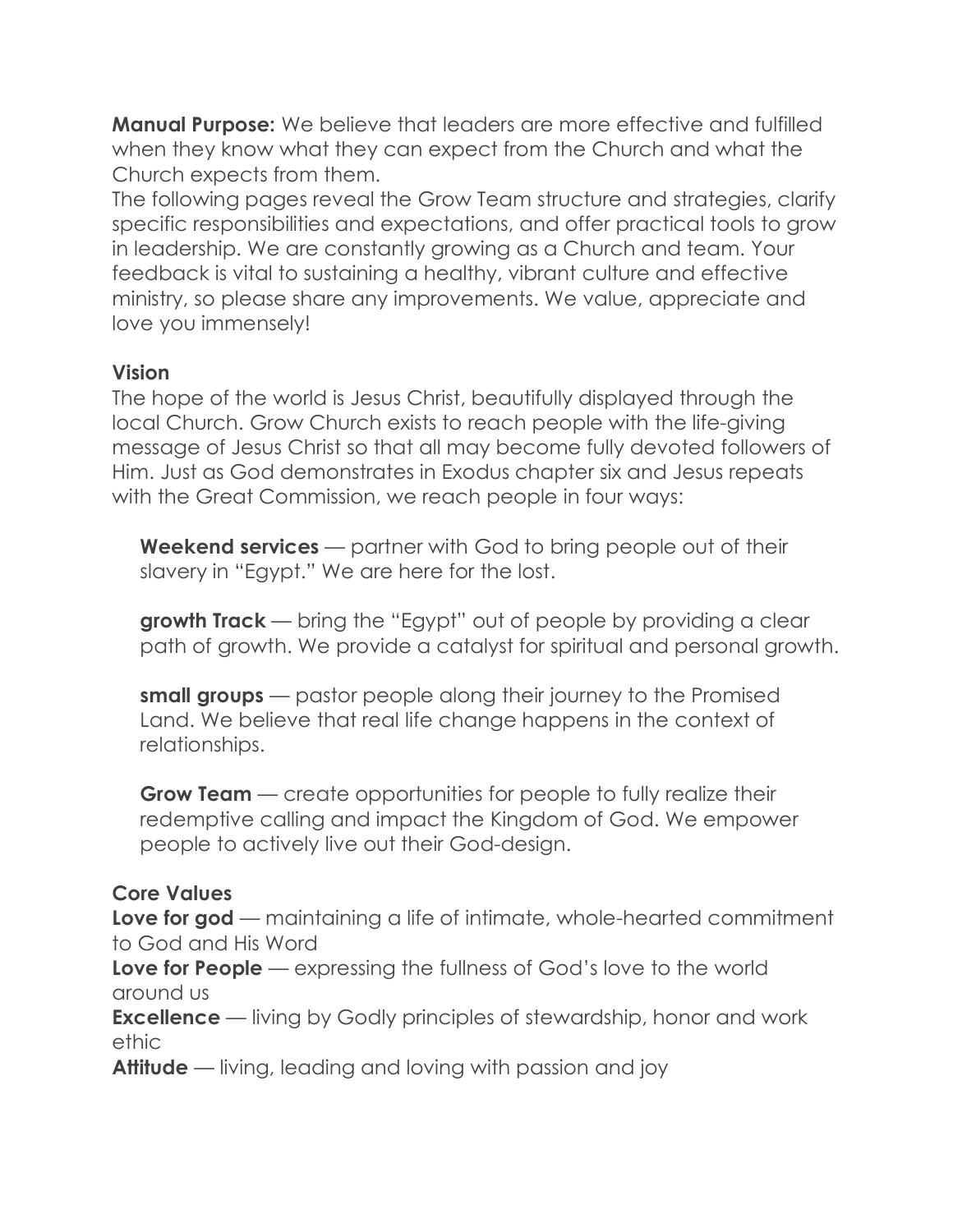#### **Grow Team Vision**

**People** — We value people because God values people. We believe that: • Every member is a minister.

- Every person is a "10" in some area.
- Every task is important.

**Purpose** — The Grow Team is a strategy for ministry based on the gifts and passions within people. It is a way of empowering people to be ministers and do the "works of ministry so that the body of Christ may be built up" (Ephesians 4:12). Since the Grow Team strategy is gifts-based and not needs- based, the ministry of our Church looks likes the ministers of our Church.

All ministry teams begin in the Small Groups arena where the leader has the opportunity to build momentum and team simultaneously. In order to move from the Small Groups arena and launch as an official Grow Team ministry, the following must take place:

- The team proves *vital* to fulfilling the overall vision of the Church.
- The team proves *sustainable*. It is healthy enough to have an appropriate team rotation at all existing services or events.

**Progression** — Because we know that God began a good work in us and is working to bring it to completion (Philippians 1:6), we also know this is a journey as we are being transformed into His likeness. We go from "glory to glory" (2 Corinthians 3:18).

No matter where or when an individual begins their Grow Team journey, leaders are responsible to equip and empower them to live out their full potential. We help individuals see what God sees in them. We call forth and care for the minister, the leader, the Kingdom-builder.

This is simply pastoral care. It is an awareness of who and where people are; an intentional guiding of people to move *one step* on their Jesus journey. For example:

- A Coach knows the condition of and next steps for their Lead Team.
- A Trainer assesses the condition of those they train at Grow Team 401 and provides clear next steps.

*The Grow Team exists to build the Body of Christ by each person fulfilling their calling and serving to make an eternal impact.*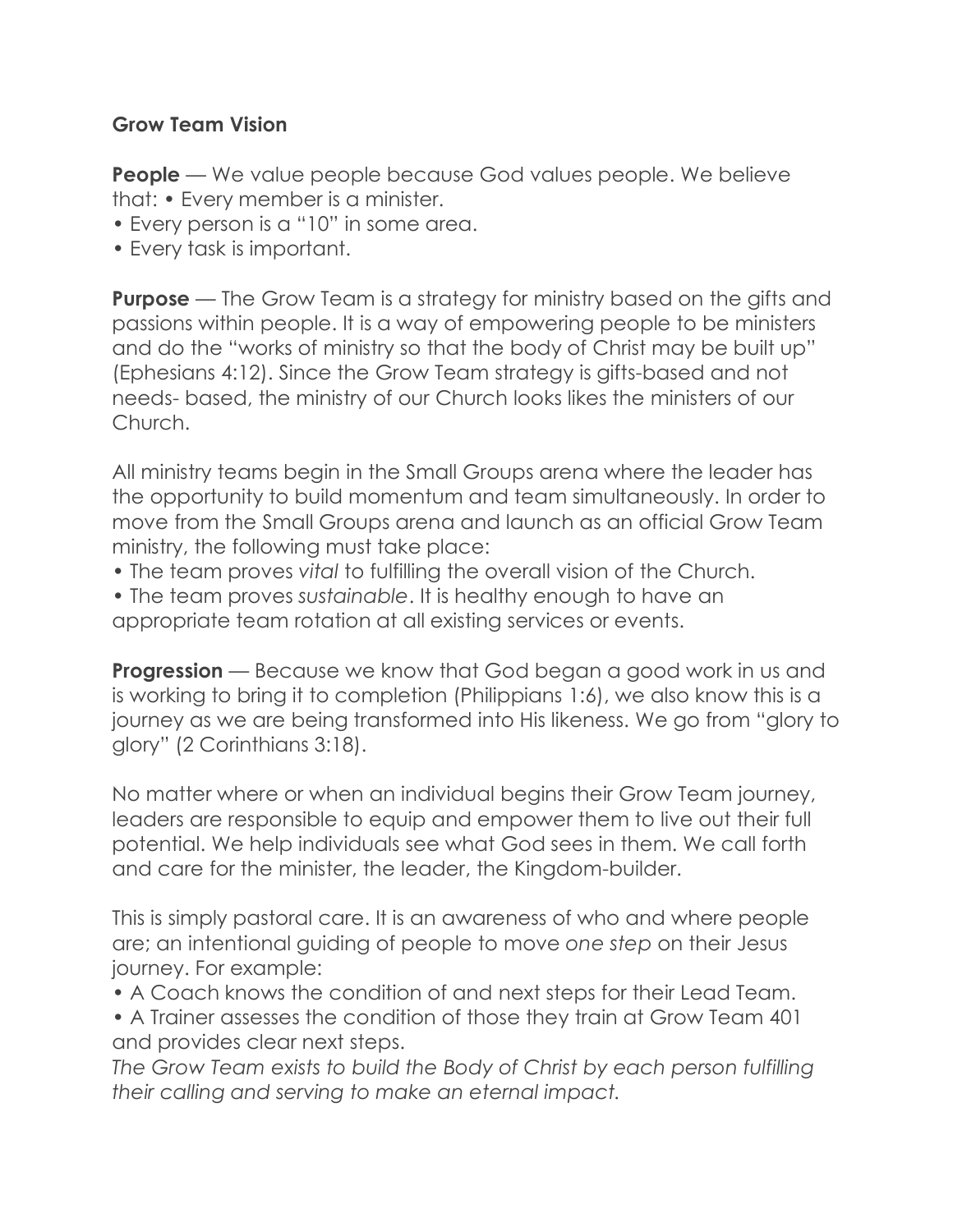• A Connect Leader inquires to the condition of those they recruit and provides an applicable connection to the Church.

• A Team Leader knows the condition of those on their team and applicable next steps for their growth in Christ.

**Process** — The three steps to join the Grow Team are:

- TRAIN. Attend a training session. (Grow Team 401)
- APPLY. Fill out a Leadership Application and Honor Code.
- INTERVIEW. Have a one on one conversation with the ministry leader.

We value training because every member needs to know the vision and expectations of serving. Everyone needs to be familiar with specific ways to reach people for Jesus.

We value the application and interview processes because the Bible commands it and because we need to know who and where people are in order to lead them effectively. Grow Church follows the same principles as the early Church in regards to empowering leaders of integrity and character.

*1 Timothy 3:8-10 explains, "in the same way, deacons must be well respected and have integrity. They must not be heavy drinkers or dishonest with money. They must be committed to the mystery of the faith now revealed and must live with a clear conscience. Before they are appointed as deacons, let them be closely examined. if they pass the test, then let them serve as deacons."*

Grow Team 401 is where training, applications, and interviews take place.

### Grow Team Practices and Principles

**worship one, serve one** — We are to live a life devoted to Jesus Christ, first and foremost. The Grow Team incorporates a "Worship One, Serve One" motto, which allows individuals to worship the Lord by attending a worship experience and to worship the Lord by serving a worship experience. Both our song and serve are worship to the Lord.

**Team Huddles** — The entire team comes together to *prepare*, receive *position* assignments and logistics, and *pray*. This is essential for unity and clarity.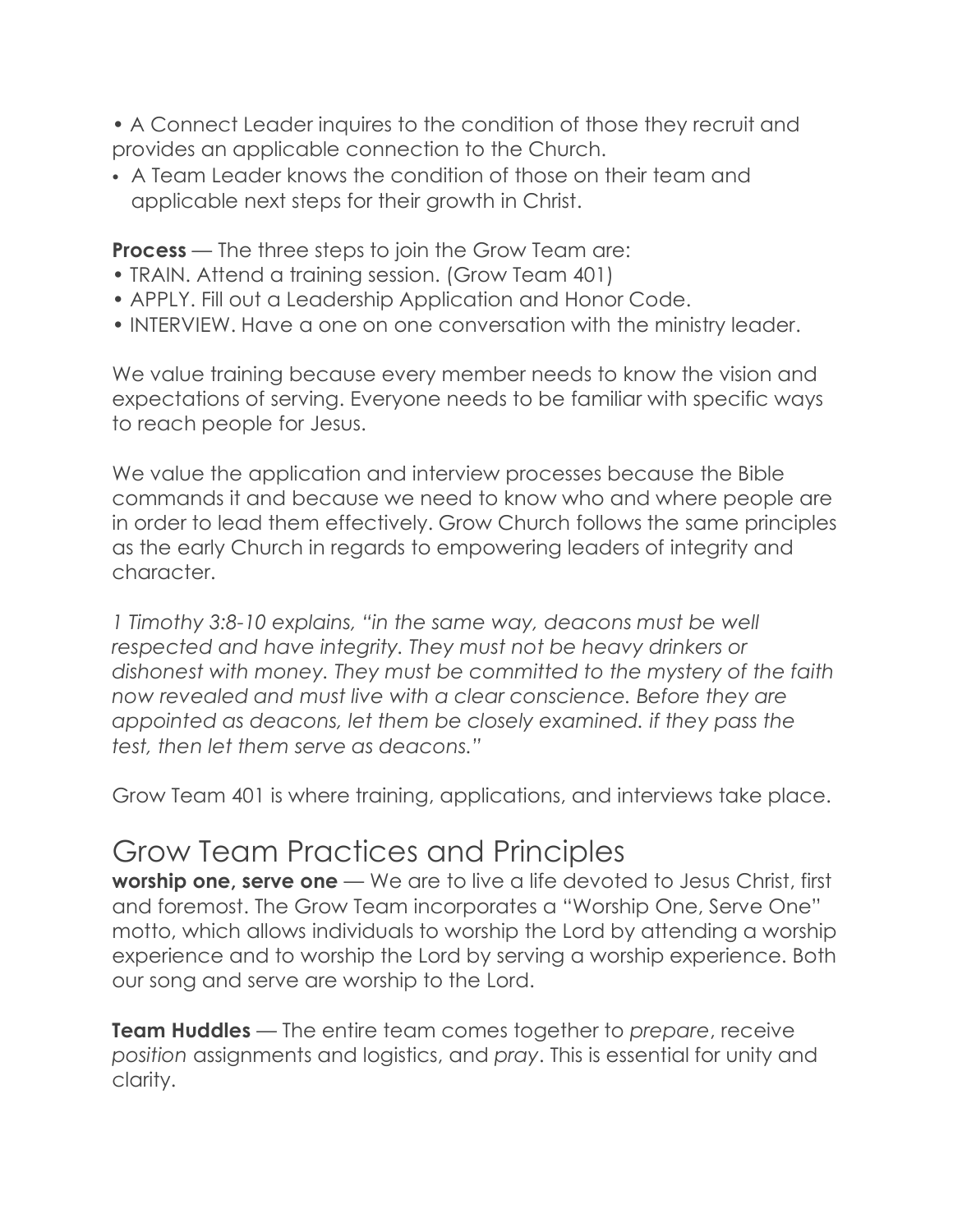Most teams meet 45 minutes to one hour before the service begins. As soon as Huddles are complete, the team gets in position so that *every* guest is welcomed as they arrive.

**ChecK-in** — Fellowship One is the database we use to help care for the team. Every time you serve we ask you check-in using your Grow Team key tag so that leaders can lead the team with greater care and knowledge.

**Grow Team Central** — This is the hub of Grow Team life during any service. There you will find great food, Check-In opportunities, Church family, badges, pertinent information, and an incredible team to SERVE YOU (Grow Team Serve).

**Appreciation Events** — Grow Church highly values generosity and family. Every year we host a magnificent Grow Team Party in which the entire team joins together for food, entertainment, giveaways and more.

*We serve because we have been served and because we follow a leader who models servanthood. BILL HYBELS, volunteer revoluTion*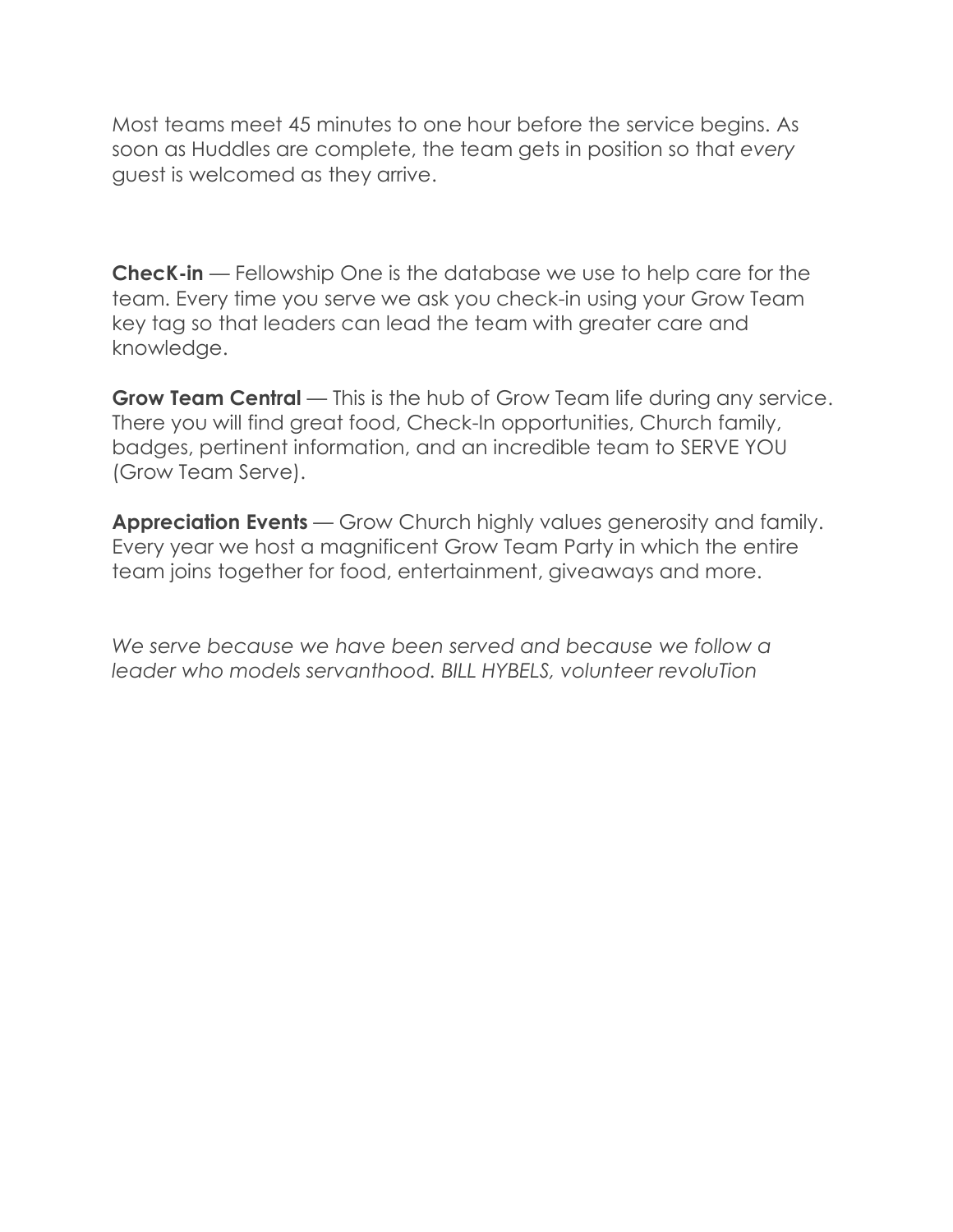## The structure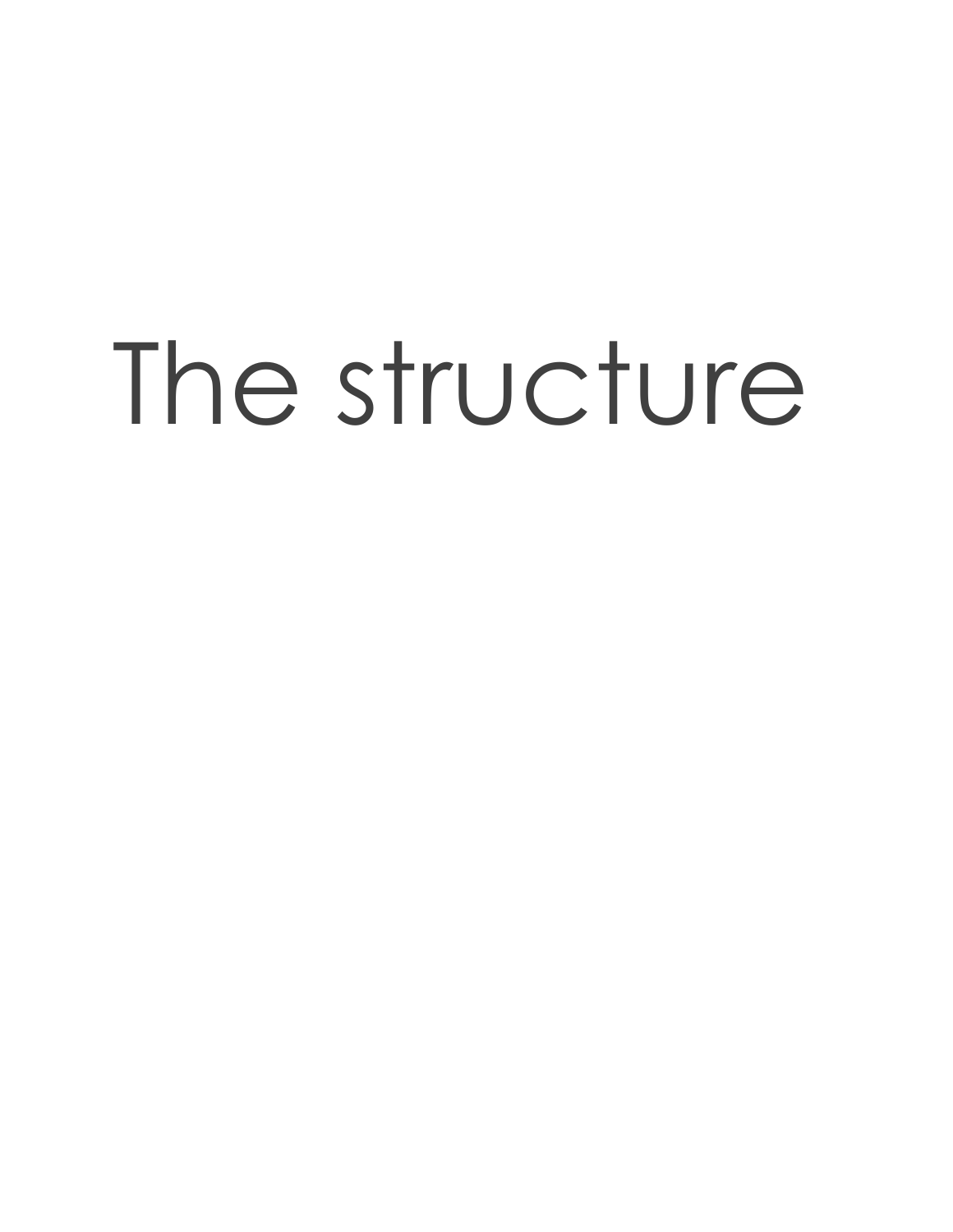#### **Grow Team Structure**

Our Grow Team, has discovered their God-design and now live out their God-destiny. As we have grow, maintaining a culture of authenticity and unity will be vital. We have implemented systems in order to best care for people and structure so that leaders can most effectively serve.

In this section we walk through the Grow Team Leadership structure as implemented on all teams. Strength is in unity — every ministry follows the same structure in order to pastor and serve people. We are *one team*, many ministries; *one body*, many parts.

#### **Biblical Models**

We incorporate a relational leadership model because we want to know people — who and where they are — and guide them to higher heights. This relational structure is based on the two incredible leaders, Jethro and Jesus. They pastored, developed and protected their people in ways that are still effective thousands of years later.

Did you know that Moses, probably the greatest leader in the entire Old Testament, initially struggled with leadership? A child forced out of his home, a misunderstood teenager, and a murderer, Moses had to first conquer insecurity and fear. Then God called him to a forty-year relocation mission of 1.5 million Israelites from Egypt through the wilderness and into the Promised Land.

While the exhausted, frustrated nation grew, so did Moses' leadership responsibilities. As his responsibilities grew, so did his exhaustion and frustration. Everyone was increasingly dissatisfied because their needs remained unmet.

The primary downfall with the leadership of Moses was that he did everything himself — travel itineraries, baptisms, baby dedications, discipline, vision casting, temple construction, water sourcing, prayer lessons, and the list goes on and on! Thankfully Jethro, his father-in-law, taught Moses how to build leaders and delegate ministry (Exodus 18). It is from Jethro that we learn the power of equipping ministers for works of ministry (Ephesians 4).

The Jethro Principle says that some people are called to lead thousands; some to lead hundreds, some fifties and some tens. The principle enforces the reality that true leadership is not exclusive to one, but instead allows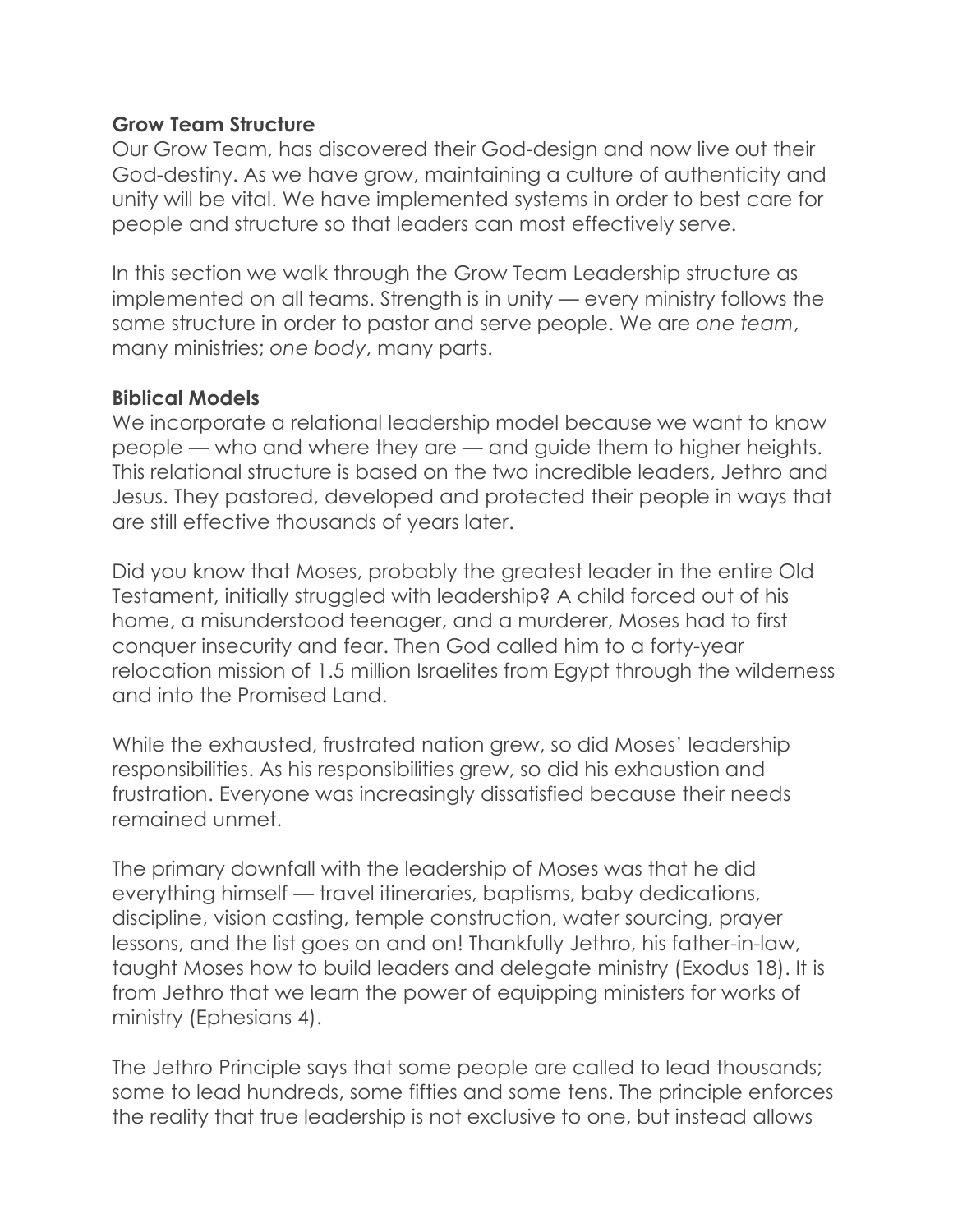for opportunities to lead at different levels. Moses eventually followed the wise counsel of Jethro. He empowered others to share the mantle of leadership, meeting the needs of the people. Moses was then able to lead in the capacity to which he was called — seeking God's direction (vision) and guiding people to the Promised Land (mission). Others were free to lead in the capacity to which they were called — discipling, praying, leading, and building.

Centuries later, Jesus taught His followers the same structure while demonstrating intentional relational leadership with His 3-12-Masses Principle.

Jesus had 12 disciples. He *developed* them as leaders, *pastored* them as people and *coached* them as servants. From this group of 12, Peter, James and John were a part of His inner circle of 3. They were with Him in significant moments such as the transfiguration and Gethsemane.

Now the masses — the crowds that followed Jesus everywhere. These were the very people He was sent to save, but it was impossible for Jesus to care for every single one of them. Jesus talked with them in crowds, preaching in temples or on hillsides, but oftentimes the masses were too much for one man. Even Jesus. Jesus worked to build His "Lead Team" of disciples so that they could know Him intimately and carry on His work effectively.

With our Grow Team leadership structure "the masses" are the team. A Coach cannot effectively lead and develop every single member of their team. However, with a Team Leader over each individual service time and service team, "the masses" can be pastored and led well. The Coach then shifts from reaching "the masses" to reaching the "12" — the Lead Team. Focus now shifts to developing, pastoring and coaching the Lead Team so they can do the same for the team.

#### **Lead Team**

There are five basic responsibilities for every ministry team: recruit, train, pastor, cast vision and schedule. In the early stages of team development, it is possible for one leader to handle all five responsibilities. As the team grows that becomes increasingly difficult. In order to maintain healthy leadership and incorporate more ministers in the ministry, we have developed roles and dispersed responsibilities. The group of leaders within every ministry is called "the Lead Team" and is comprised of: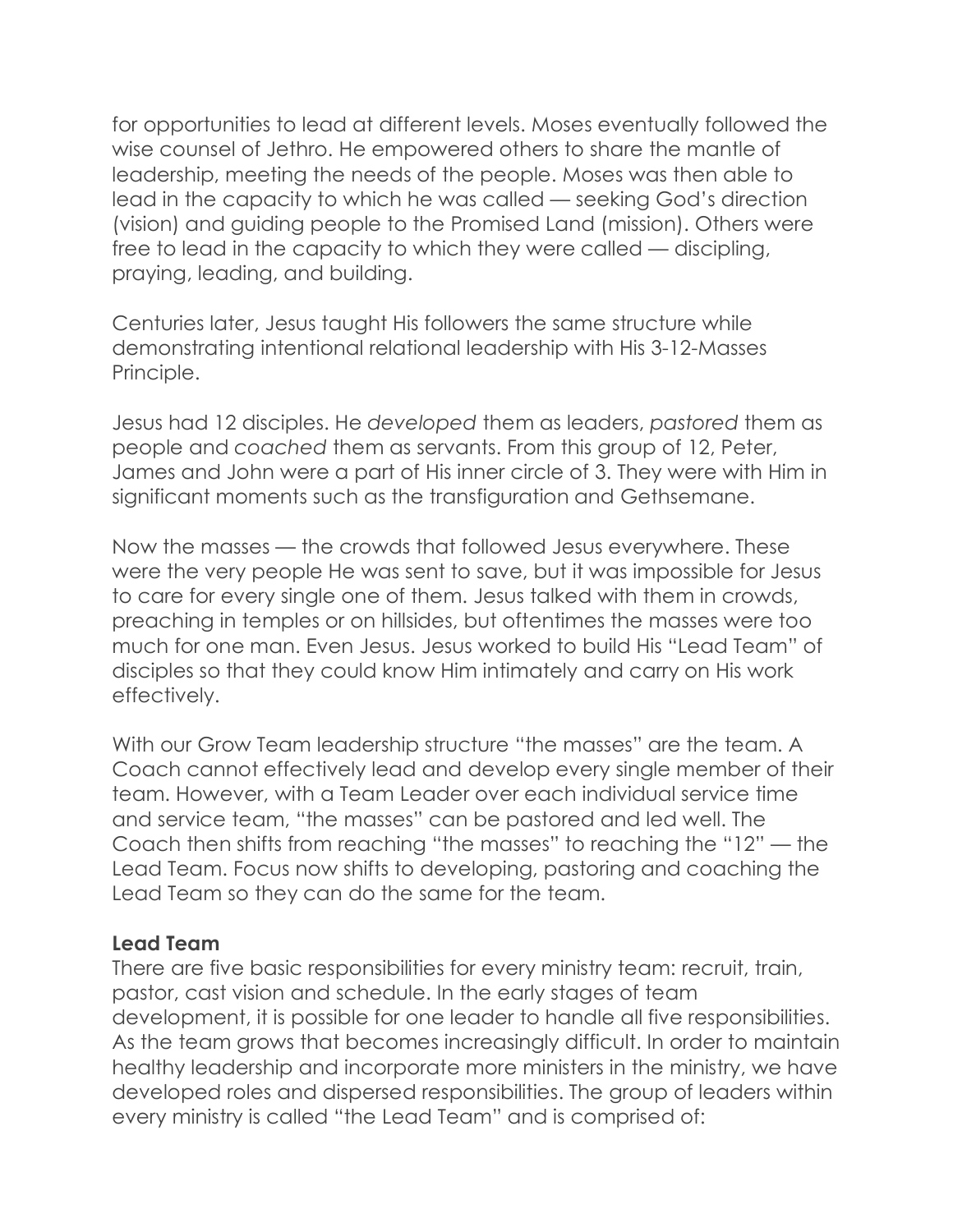*A-Team (Team Support) – Manages all components of Fellowship one (F1) database, including active team rosters, pipeline, and staffing assignments. Maintains schedules and handles any relevant administrative responsibilities for the team. Creates a seamless flow of information among the lead Team and potential and new team members.*

*Team Leader – leads the team during and between serving opportunities by coaching, developing and pastoring them.*

*Connect Leader – Connects people to the next step on their Jesus journey. recruits Grow Team members, connecting them with the best-suited Grow Team 401 training.*

*Trainer – Trains potential team members at Grow Team 401, taking them through the 3-step process of joining the team. releases them to the next step with clear, specific actions.*

*Coach – leads the lead Team by intentional coaching, development and pastoral care. equips and empowers the lead Team as they lead the team.*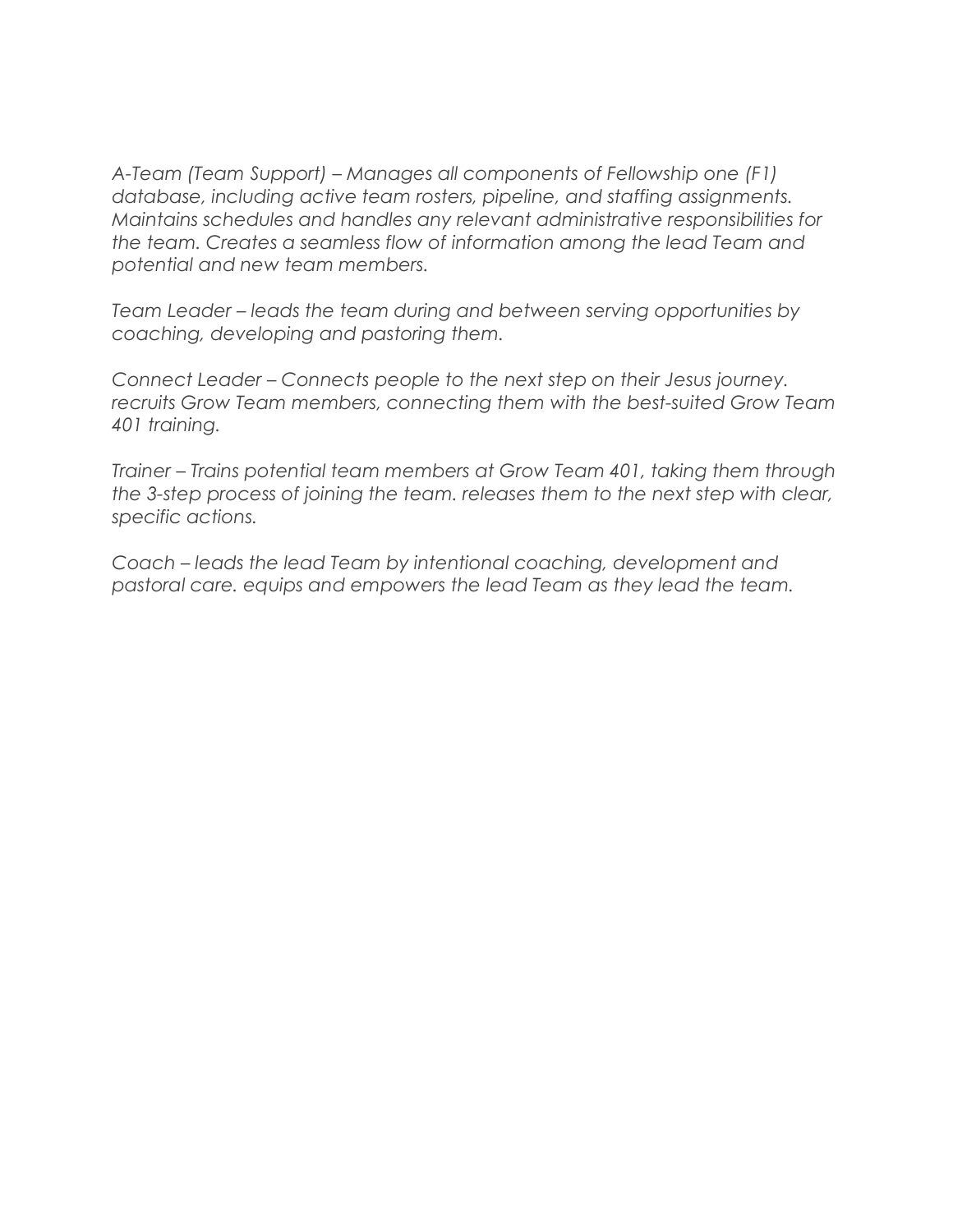## The Responsibilities

Pastor the People Develop the Potential Coach the Serve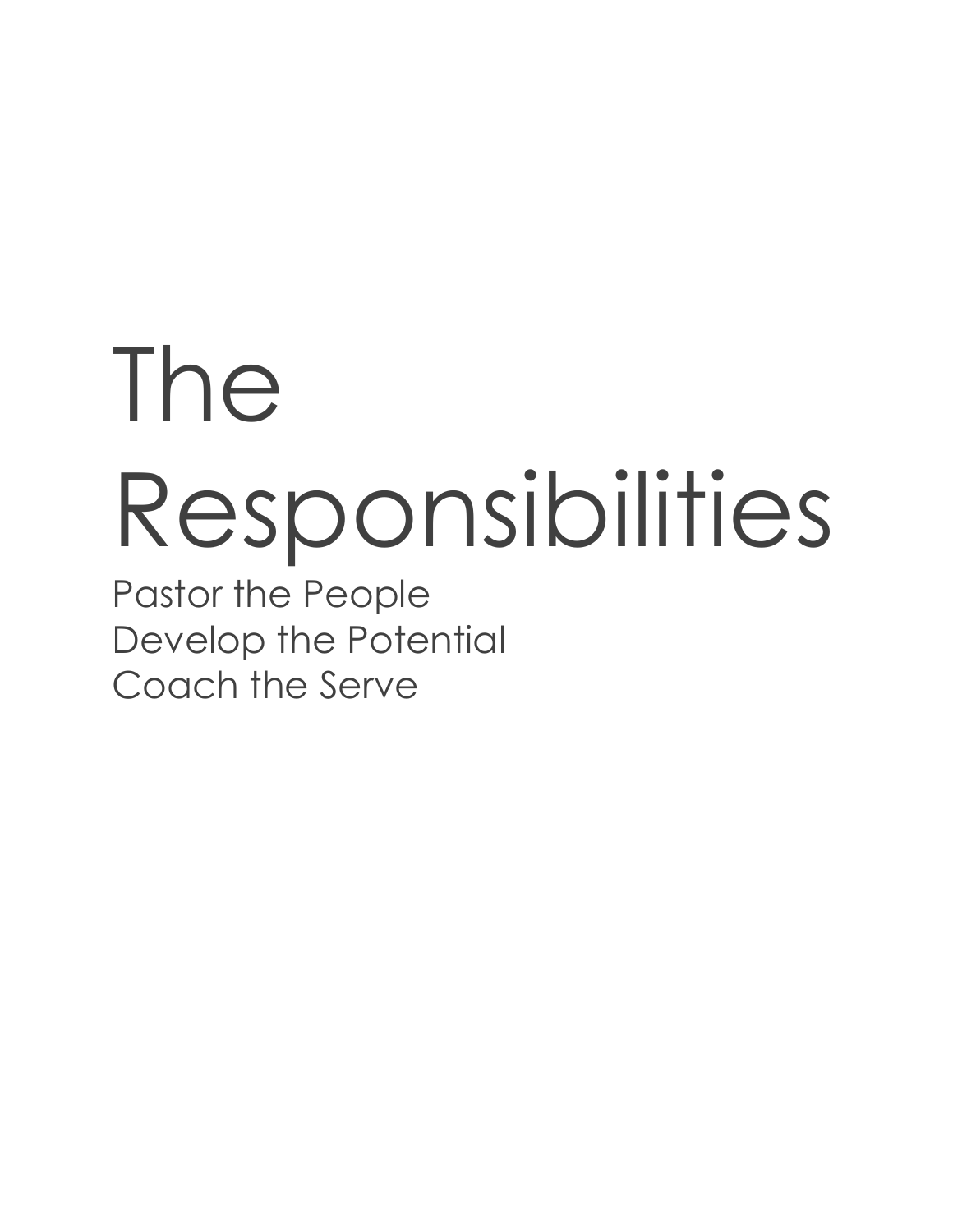## Pastor The People

The primary responsibility of Team Leader is to know and grow the team relationally and spiritually. This requires considerable investments of time and prayer, but brings great rewards.

#### **Relational Leadership**

"Real life change happens in the context of relationships." Small Groups are an essential part of the Church because through relationships we are known and grown. Your team functions as a Small Group in many respects, and you as its leader. You provide truth, direction, and opportunities for growth. Effective ways to pastor your team include:

- Pray. Cover them in prayer daily, lifting up specific needs. *GOAL: Spiritual covering*
- Send thank you notes or e-mails to team members who most recently served. Share a specific Scripture, prayer or testimony with them. *GOAL: encouragement*
- Place a prompt, personal phone call to those team members who did not serve when scheduled. *GOAL: Pastoring. To know how they are and what they need.*
- Text a thoughtful message to the team throughout the week. *GOAL: Keep communication lines open and relationships healthy.*
- Invite team members to your home or out for dinner. *GOAL: Truly do life together — more than two hours every two weeks while serving.*
- Care for team members in need. *GOAL: Demonstrate God's love in practical ways.*
- Listen. Whether related to ministry, personal life or spiritual journeys, allow your team to share with you. *GOAL: Trust and openness with the team which builds equity to speak into their lives and help them grow.*

#### **Regularly ask Team Members the following questions:**

*What is one victory from this month? one area to improve? How can i help you with life or leadership? How is your time with the lord? What is a personal need that i can be praying with you about?*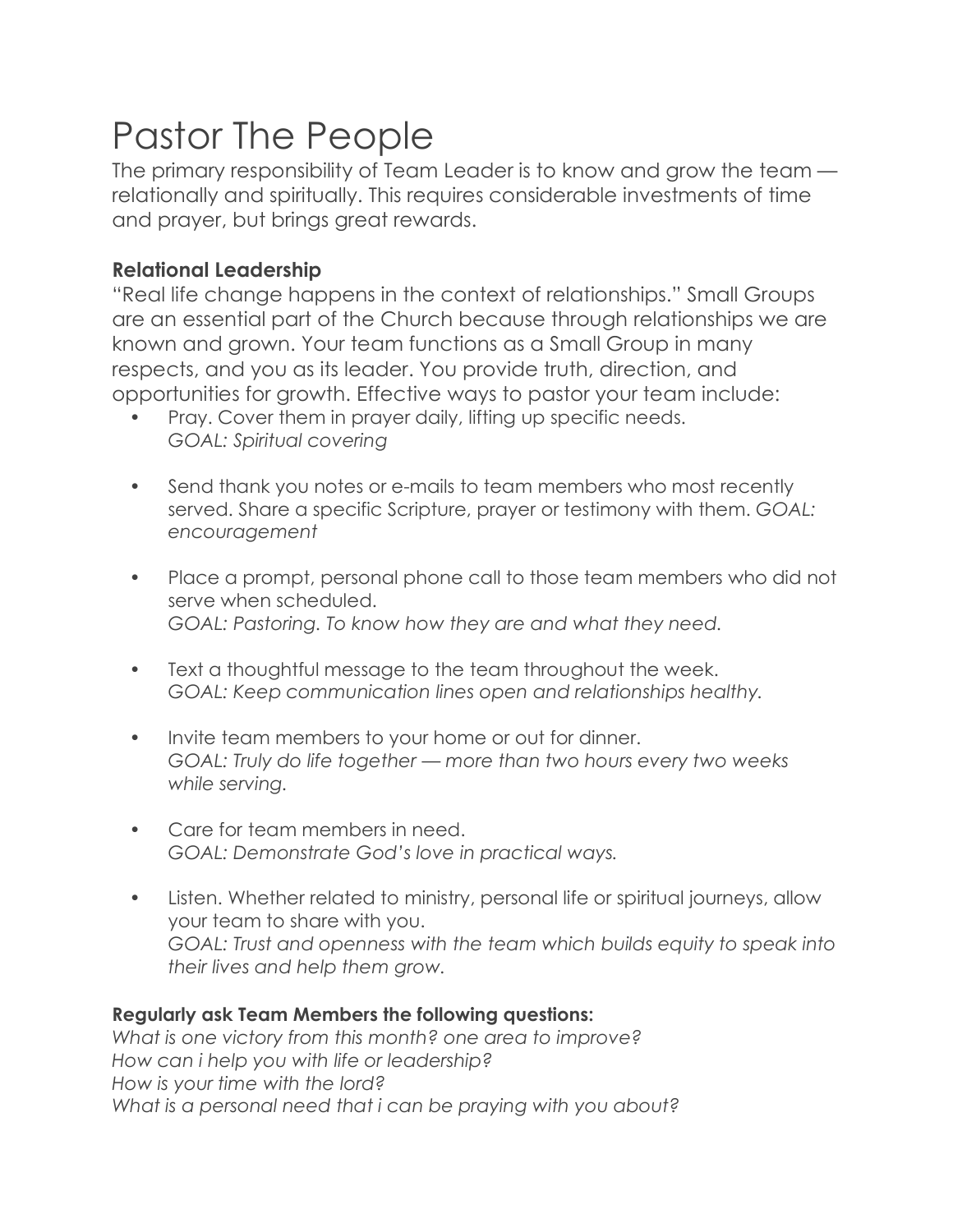Some people on our teams may be wounded, harassed and helpless (Matthew 9:36), and in need of more in-depth care than you can provide. This care is best achieved through the Pastoral Care and/or Small Groups ministries.

In this case simply speak the Truth in love and provide a clear next step. If you are unsure of a next step for a challenging team member, talk with your Coach or Campus Staff.

#### **Appreciation**

Celebrating what God has done and how the team has won is so important for a healthy Grow Team culture.

Each year we host a Church-wide appreciation event — the Grow Team Party. It is an incredible evening of food, entertainment, gifts and celebration, reinforcing the family and fun we have.

Each individual team also has appreciation events twice annually, typically in the spring and fall. The goal is to celebrate the team while deepening relationships. Every team has a set allowance for these events, so check with Campus Staff for specifics.

#### **Creative ideas for team appreciation events include:**

- Movie night Treat the entire team to a movie ticket or popcorn and coke at the theater.
- Dinner Secure a private room at a local restaurant for your team to share a meal together. Publically celebrate team members with crafty awards.
- Park and play Invite team and family members to grill out at a local park. Bring along volleyball net, Frisbees, footballs and other games.
- Bowling Give the team a specific theme (80's, cowboy, etc.) and have everyone come to the alley in costume.
- House-to-house Host the team for a catered dinner (and fun giveaways) at your home and begin a regular rotation of monthly potluck dinners.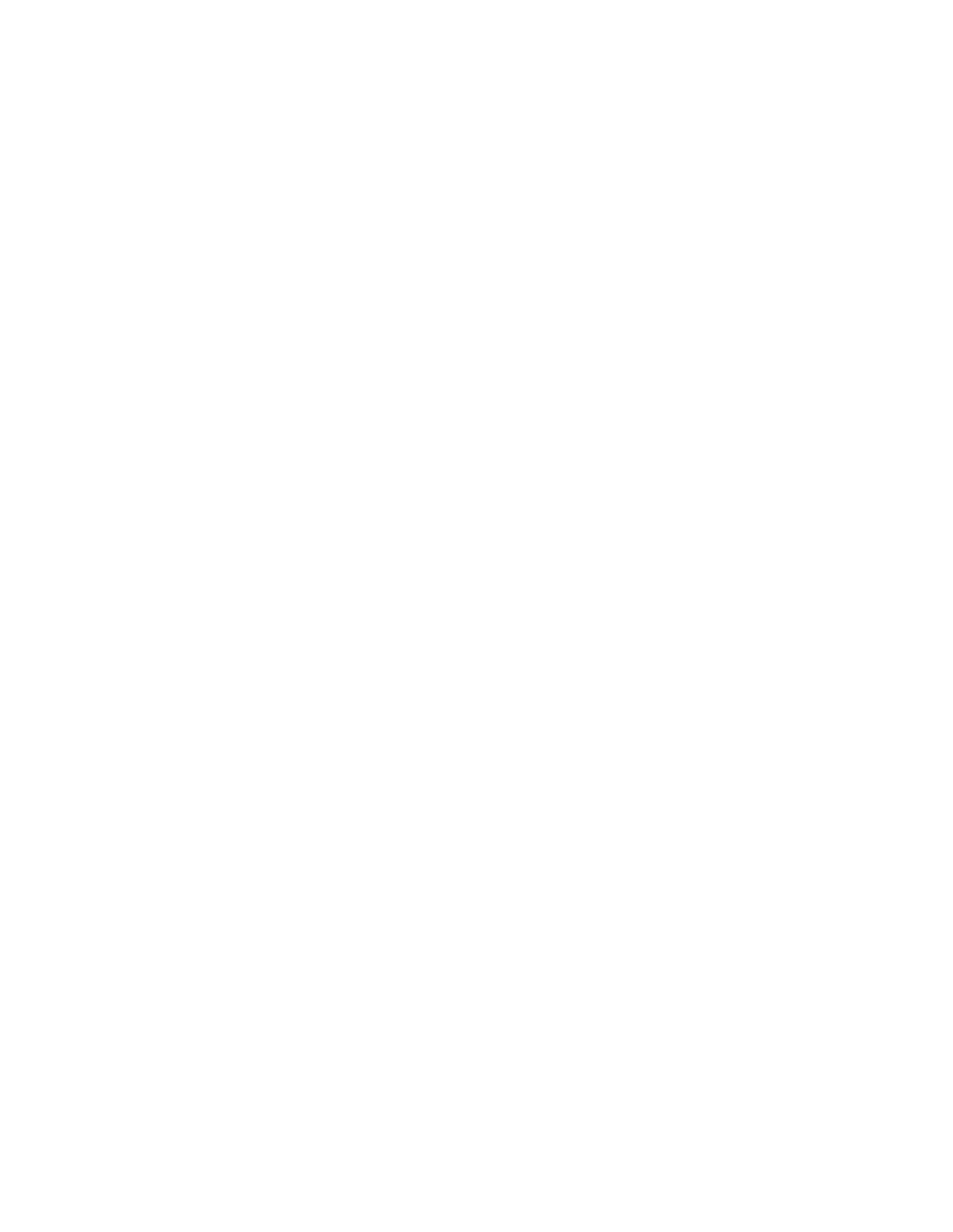## Develop the Potential

Of all the Lead Team you have the best opportunity to see and develop potential because you serve with and know the team personally. The Bible tells us that leaders serve to "equip God's people to do His work AND build up the Church." (Ephesians 4:12) The best way to develop the potential in people is to follow these simple steps: bring in, build up and send out.

#### **• Bring In — Engage**

**introduce and acclimate** new team members to the team and serving. Wait for them in Grow Team Central, help them with check-in and badge, introduce them in the Huddle, and anoint them for service.

**re-engage team members** who have not served recently and offer a next step for them. This may be another team to serve with, a Small Group to join, an Outreach opportunity, or personal prayer.

**Look for potential** within people, not slots to be filled. Search out the gifts and possibilities within people and provide a place for them to thrive on your team.

#### **• Build Up - Equip**

"Giving ministry away" is not a Church cliché, it is Biblical. An immature or unhealthy leader may consider it "subtraction," but it is actually multiplication. It is exponential increase of Kingdom impact.

But if we give ministry away without giving proper training, frustration will inevitably result. Why? Because if responsibilities are given without adequate training or time, the new leader will ultimately succumb to "pulling off Church" and "putting out fires" in order to get the tasks accomplished.

Equipping people involves intentional training, instructive feedback and actual relationship. So how do we effectively equip new leaders for ministry?

**You Do It.** There is a period in which you fulfill the role and until the right leader is selected you continue to do so. As the Lord reveals a potential leader, bring them closer to you. Don't try to sell the role or its responsibilities; just let them see you in it.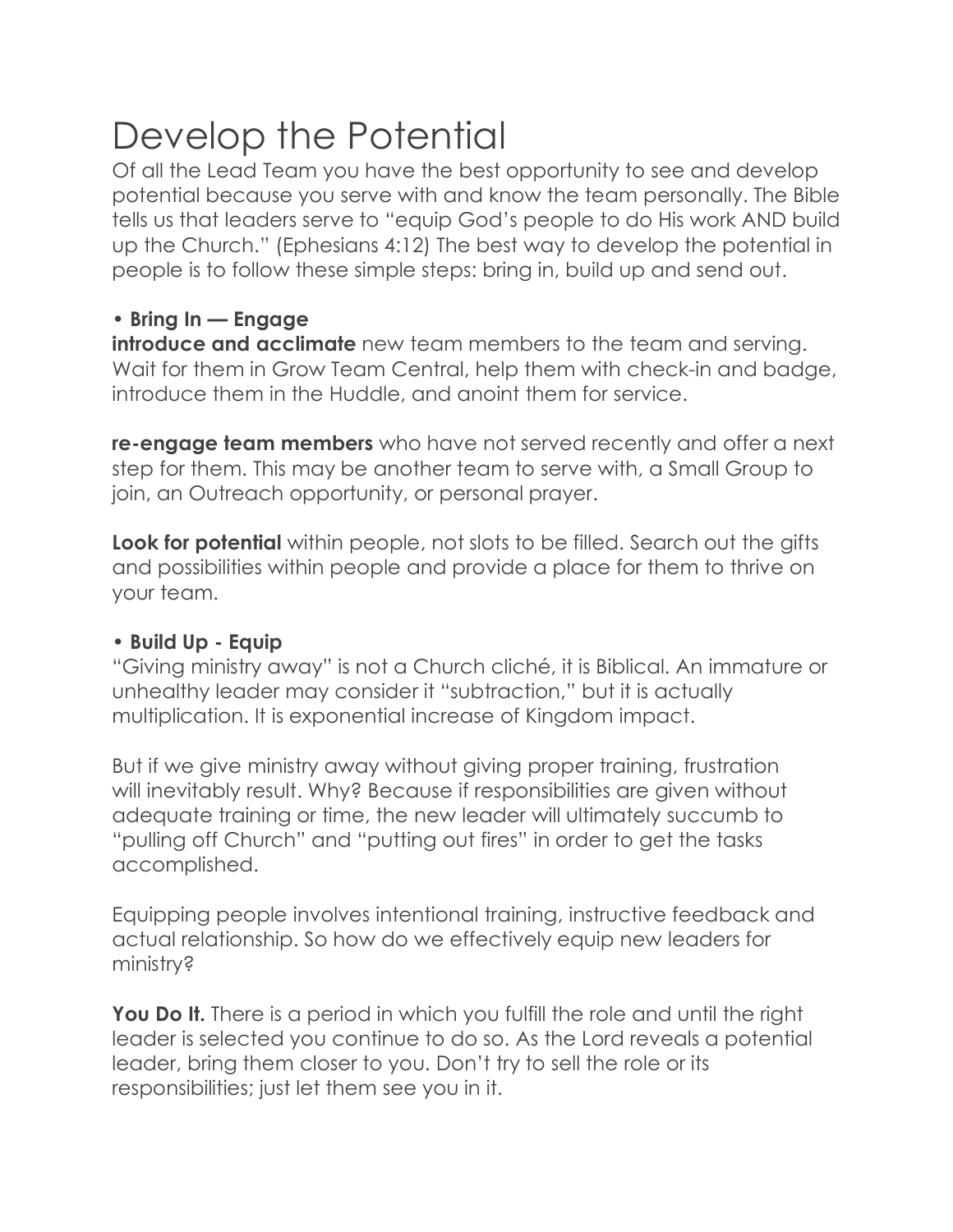**You do it — They Watch.** Clearly explain the role and responsibilities of the position. Establish standards of excellence, fully communicating vision and steps to success.

**They do it — you Watch.** (This phase is vital to ensure the right person is in the right position.) Serve alongside them, providing feedback, correction and encouragement. Comprehensively train them as they serve.

**They do it!** Release them, giving time and space to fully expand into leadership. Only delegate the responsibilities they are currently able to handle. We want to set them up for success, not failure!

Once they are placed, introduce the new leader to the Lead Team and anoint them for service. (See Acts 6.6)

#### **•Send Out - Empower**

Success is not measured by our seating capacity, but by our sending capacity. The goal is not to "bring in" people and hold on to them forever. The goal is to see, develop, and send out the God potential within people. And all the while help them know God more (Colossians 1.10). Our goal is to empower people to passionately and purposefully serve in God's Kingdom.

With this in mind, there will be a steady flow of people onto and off your team. A constant bringing in, building up, and then sending out of Team Members.

Talk with your Coach and help these leaders step into Lead Team roles on your team or others. Encourage them to start new ministries through the Small Groups arena or to lead a general Small Group.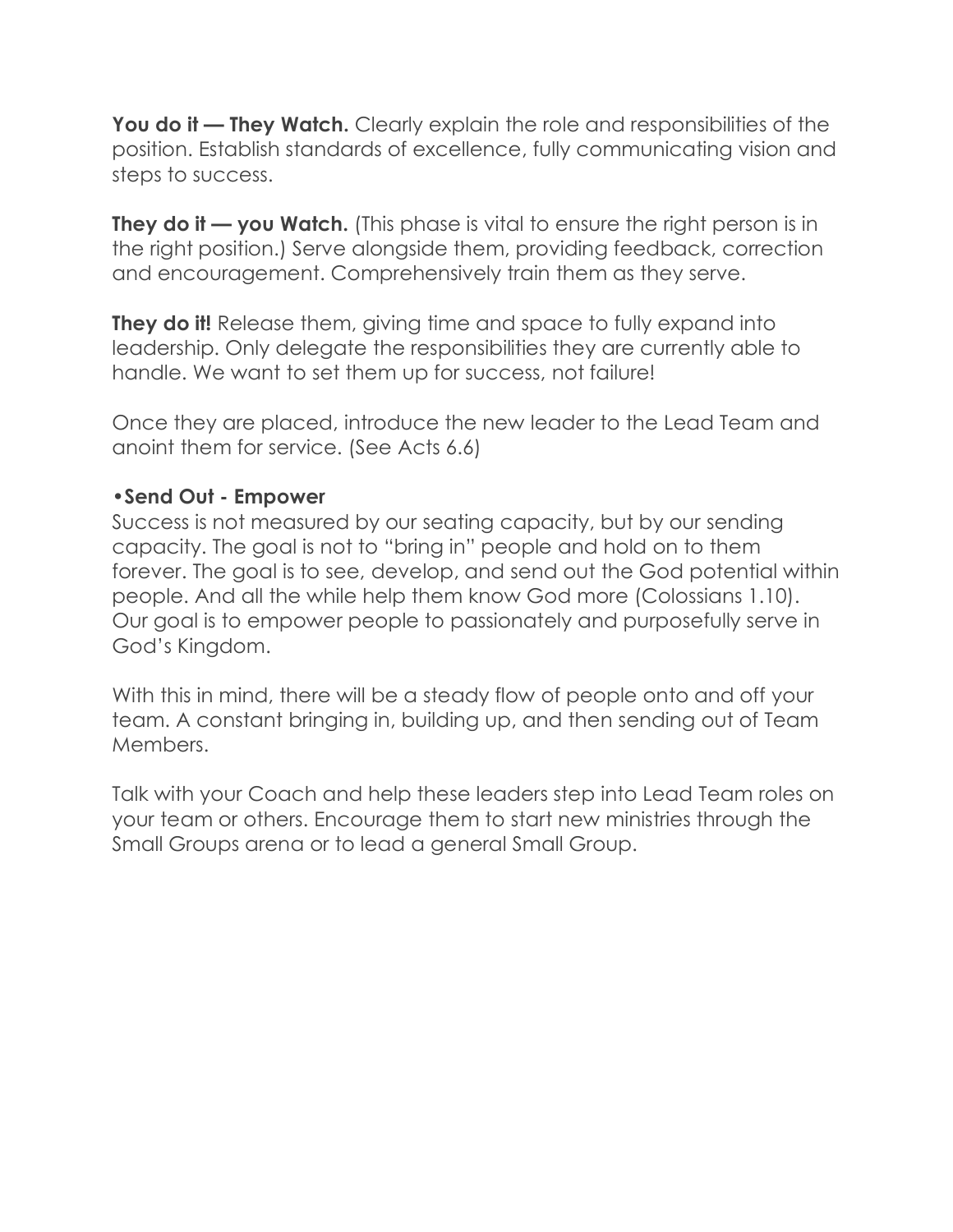## Coach The Serve

The third major responsibility is to lead the team as they serve week to week. When a great experience is had by the team and guests alike victory!

#### **Facilitate A Great Serving Experience For The Team**

- Be prepared. Make all necessary preparations during the week you serve. Communicate any calendar items or logistics and confirm the serving schedule with them. Prepare for pre-service Huddle using the Weekly Vision e-mail. Pray for the team and the services.
- Be intentional with placement of new team members. Acclimate new Team Members by positioning them alongside experienced ones. This allows for mentoring opportunities and helps new team members feel at ease.
- Be aware of people's strengths and position them where they are best utilized. (For example, if a Greeter is extremely extroverted, place them at the Main Entrance or on the sidewalk so they can reach more people.)
- Be attentive to the body language and words of your team members as they Huddle. If someone seems upset address it promptly and personally.
- Be present with the team while they serve. Ensure they have necessary supplies and directions in order to serve with excellence and effectiveness. Offer feedback and accountability to Team Members who need correction.
- Build team community. Facilitate dynamic Huddles. Make sure the team is growing together as a team *as* they serve. Utilize Grow Team Central as a meeting space for your team.
- Be grateful, chatting with every team member when they serve. Thank them for their commitment to the team. Inquire about their family, work and life. Ask how you can pray with them.
- Be encouraging, sharing a specific action you saw that really made Kingdom impact. For example, "Kimberly, I saw the way you took time to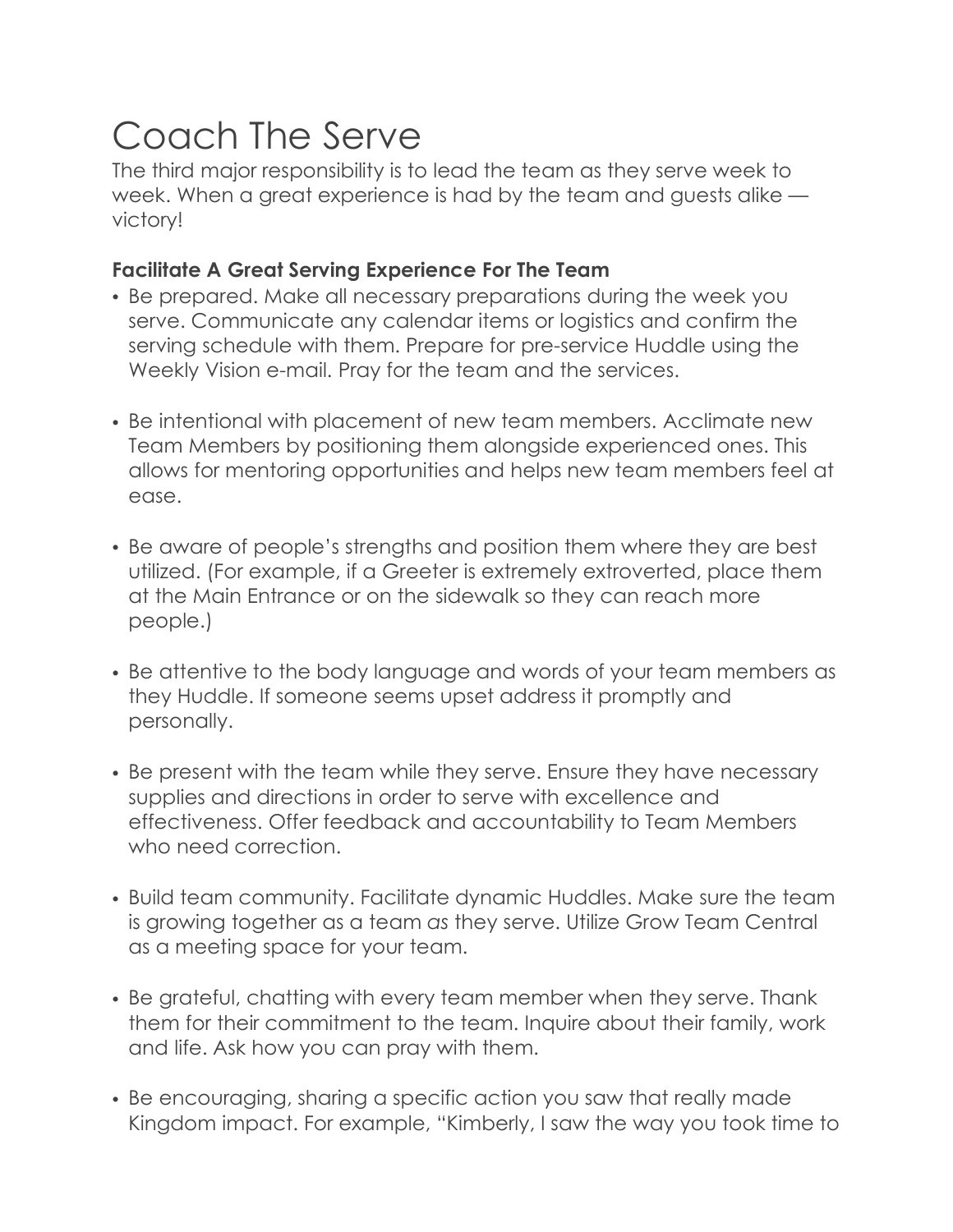pray with that little girl who came to the Hospitality Cart today. You really made an investment into her life and showed her the love of Jesus. Way to go!"

• Be aware of team members who are not following the Worship One/Serve One model and pastor accordingly.

*Vision does not hold the team together — love does. Keep vision in front of and love all around people.*

#### **Host A Great Worship Experience For The Guest**

• Focus the team on the reason we serve – to reach and love people.

• Ensure the team fully engages each guest in whatever capacity they serve. Thoughtful actions such as personally walking a guest to the restroom or carrying a diaper bag communicate love.

• Pay attention to details. Excellence is in the details, which communicates value to an individual. Pick up trash, clean hospitality carts, wipe off golf cart seats, straighten stacks of worship guides.

• Stay in contact with your leaders before and during the service so that you are aware of logistics. Communicate directly to your team.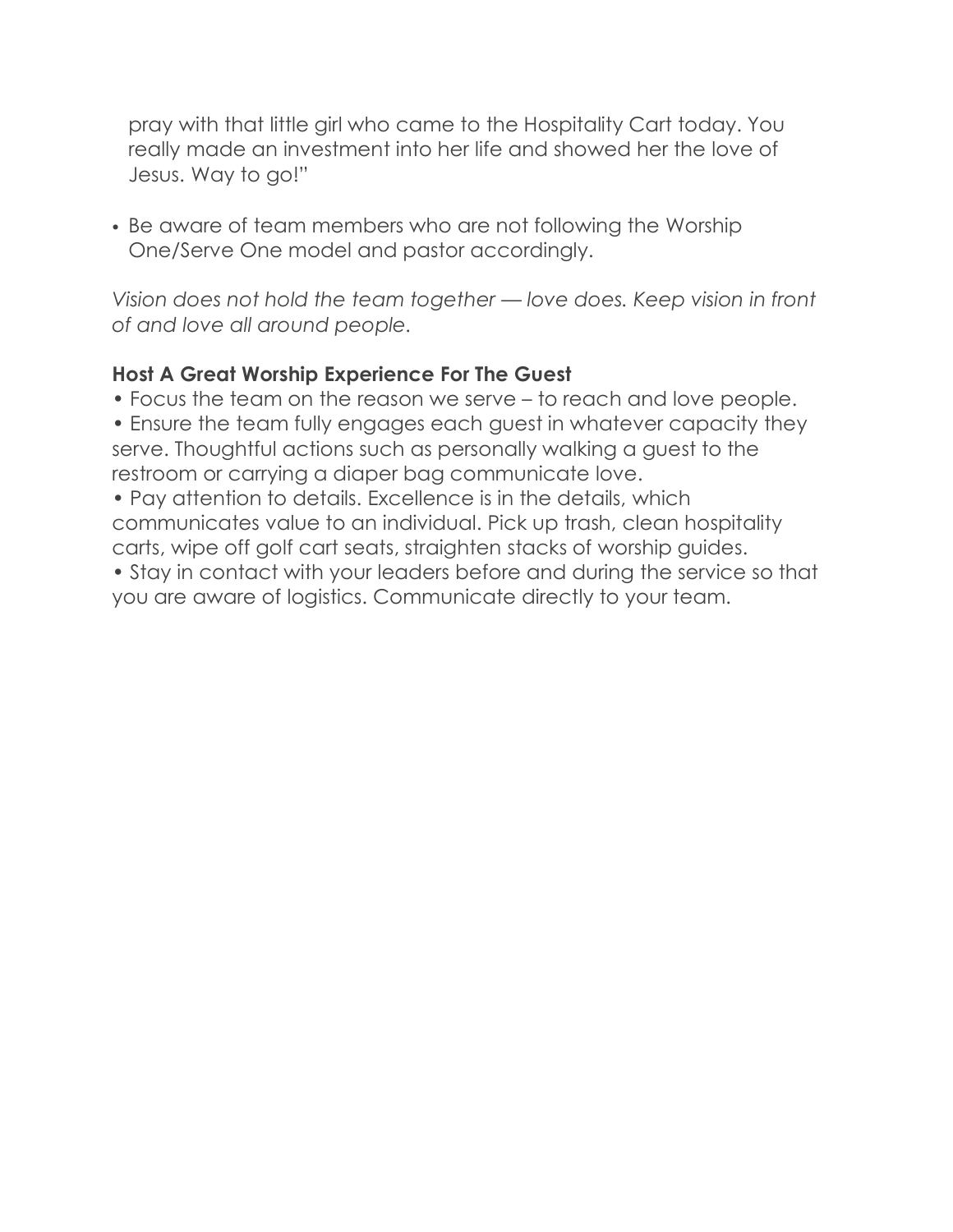# The Results

Results are measured by team growth — numerically, spiritually, and relationally. Look for:

- Smooth transition for new Grow Team members onto the team.
- High team retention numbers.
- Team health relationally, spiritually, personally.
- New leaders recognized and developed from within the team.
- Consistent Fellowship One check-in.

*Much of leadership is about finding balance between two oftenconflicting activities: asserting authority and responding to others' needs. HALPERN & LUBAR, Leadership Presence*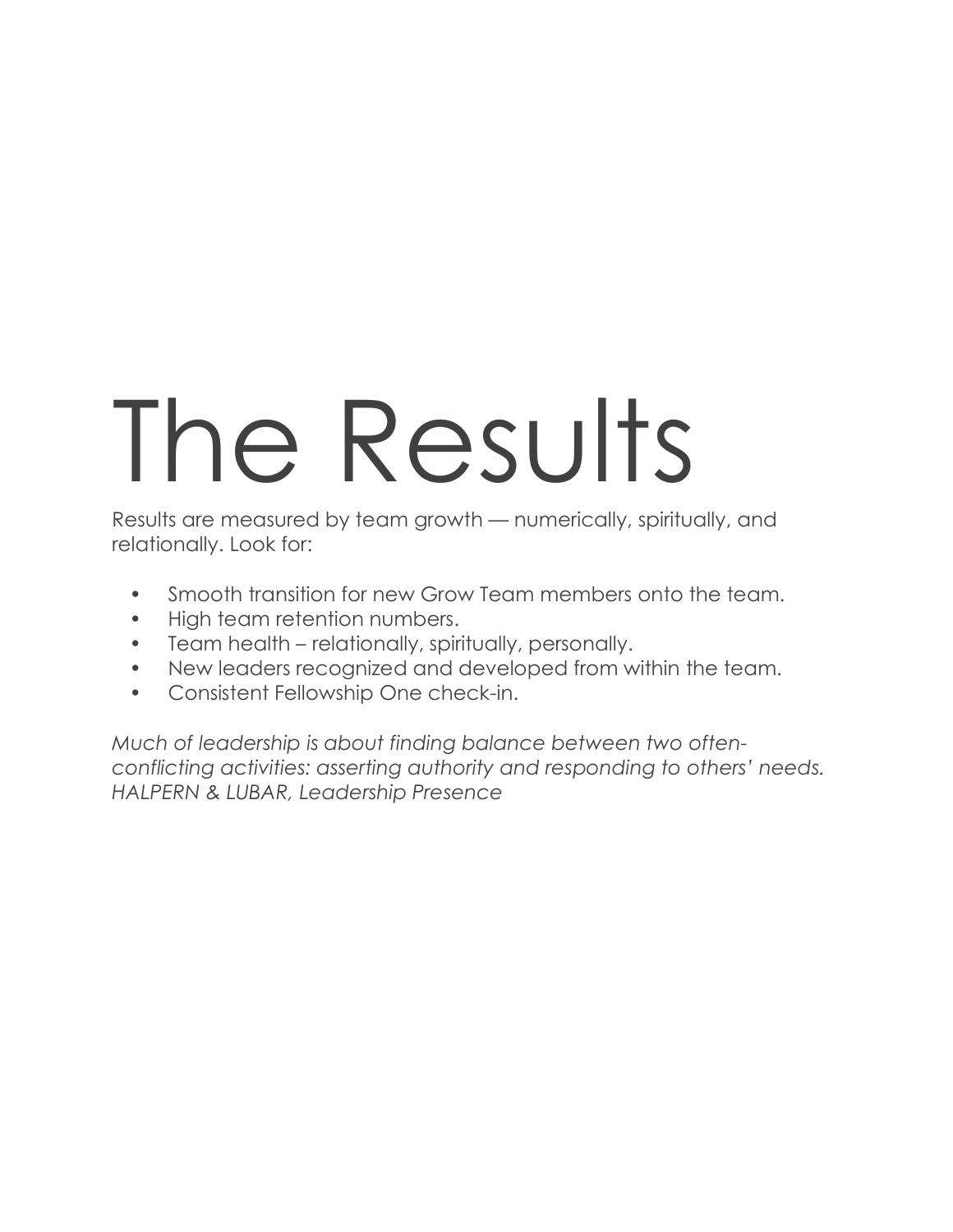# The Resources

Team Huddles Ways to Create a High-Touch Environment Ways to Create a Leadership Environment Coaching **Strategies** How Energy Leaks from a Team Discipline of a Grow Team Member

Team Scenerios for Problem Solving Healthy Leadership

Contact List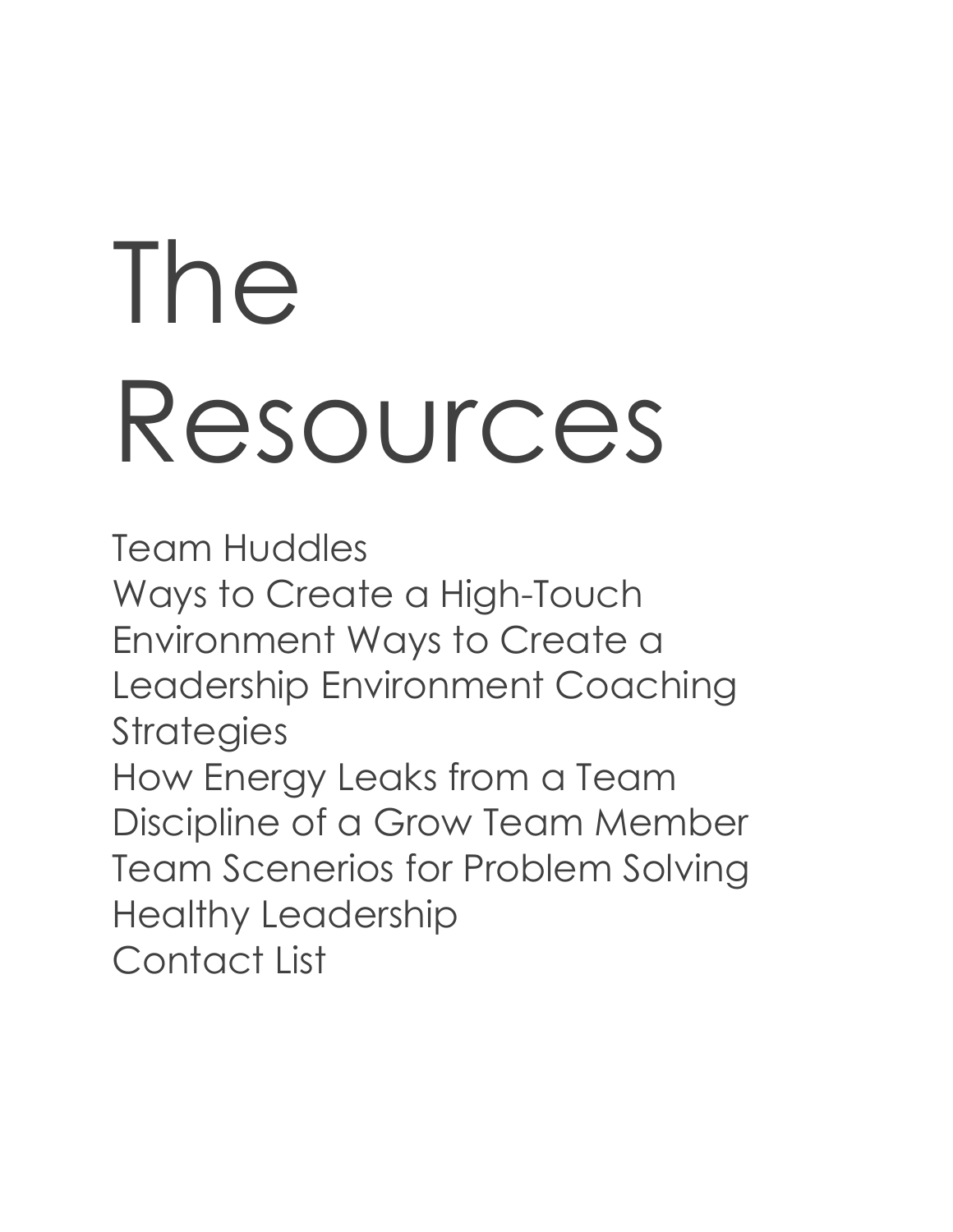## Team Huddles

The goal is to encourage and unify the team. Personally greet your team with hugs and conversation as they arrive at the Huddle location. Begin the Huddle using this basic flow:

#### PREPARE (2-3 minutes)

Prepare their hearts. Use inspiration from the weekly verse, testimony, or salvation numbers. Focus the Team on God and His Kingdom.

#### Remind them:

WHAT the team does — the specific serve — and how we are to do it. WHY the team serves. Lost people are coming to know Jesus! Use salvation numbers from the previous weekend and personal testimonies. Let your team connect their serving to God's salvation.

#### POSITION (2-3 minutes)

Place each person in a position which utilizes their strengths. Remind the team of the specific responsibilities for their positions. Provide any servicespecific information. *TiP: make position assignments in preparation before you arrive to serve with your team. in doing this you are not hurried to complete them during the Huddle, missing quality time with your team.*

#### PRAY (2-3 minutes)

Circle the troops and hold hands. Cover the team, service, and Church in prayer. This is a great opportunity to settle any uneasiness or reservation, any stress or anxiety in a team member. Provide an outlet for repentance, concerns, or anything that may be hindering your team so that they can serve wholeheartedly.

Dismiss with excitement and on time. All Huddles should be started and completed on time so the team can be in position to receive our guests before the service starts.

#### **Gossip**

Anyone who has lived through high school knows about gossip. Sifting through the sour looks and mean words we uncover the truth: gossip is a strategy of insecure people to further their own agendas. It has no place in God's Kingdom. (Leviticus 19:16)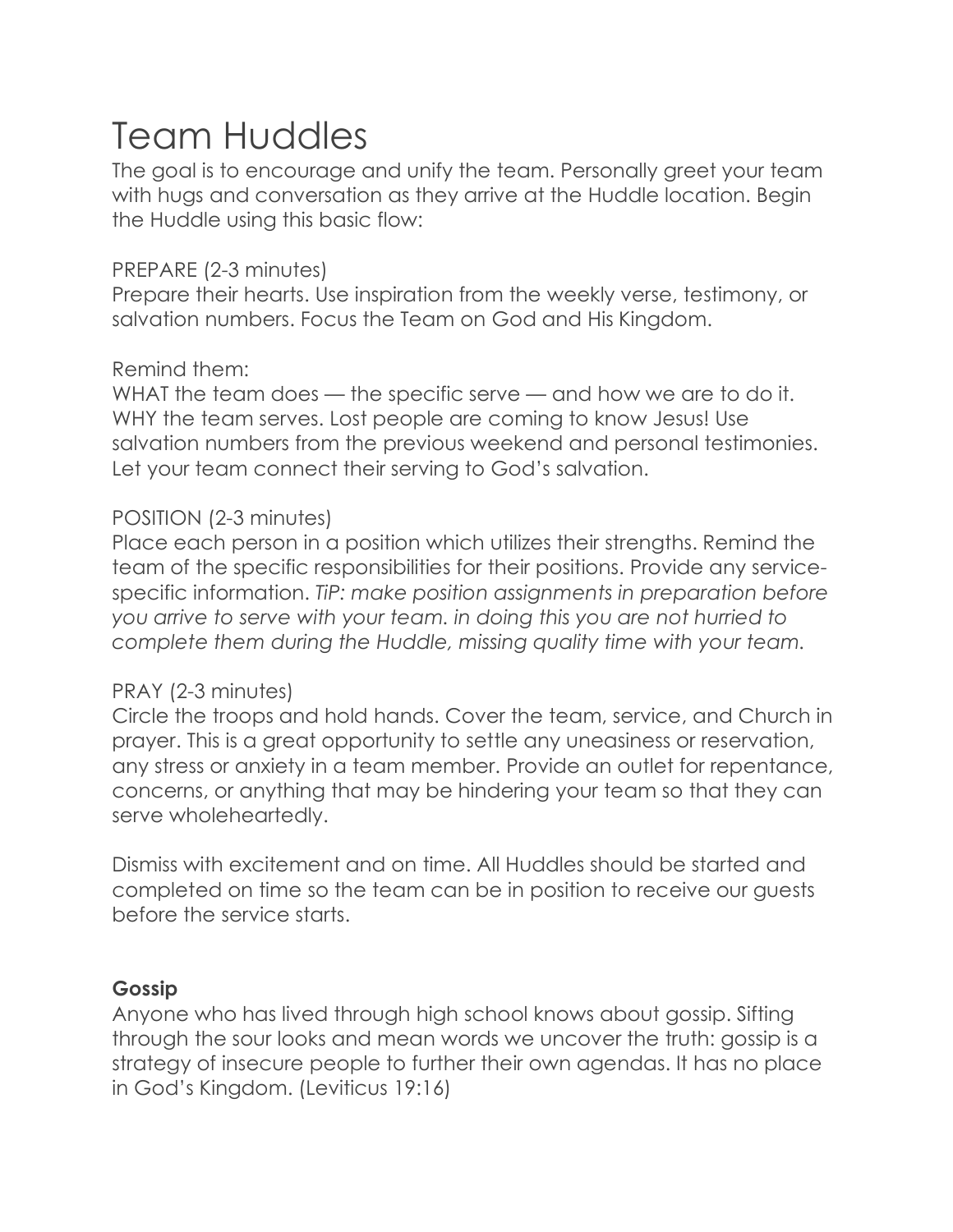#### **Five steps to maintain a culture that will disarm gossip:**

1. Encourage team members to speak openly and respectfully. If people feel safe speaking openly then they are less likely to take conversations offline.

L*eaders are truth initiators.* Do not fear team issues, but instead bring them to light and find resolution.

2. Honor people. Do not allow conversations that belittle a team member or bemoan a challenging situation. Send a constant, clear message to your team: people are to be loved and lifted up. When there is frustration handle it privately and promptly.

L*eaders establish a clear creed.* Everyone has value and deserves respect.

3. Build a unified team. As the Church continues to grow there can be a tendency for cliques to form and gossip to follow. When people feel unaccepted or "outside," they may start viewing themselves or their team members negatively. Foster unity and oneness according to 1 Corinthians 12:12-27.

L*eaders commit* to fighting for oneness.

4. Communicate pertinent information upfront. When people feel "in the dark" they often make up their own stories, which are usually far from the truth. Utilize Huddles, e-mails and personal phone calls to relay information and keep the team in the loop.

L*eaders keep their teams informed* with exactly what they need to know, when they need to know it.

5. Lead and live by truth. When your words are uplifting and truth-filled, your actions honoring, and your leadership decisive, the team follows. When problems are handled with mature love instead of gossip, the team follows.

L*eaders are truth experts.* Not psychology experts, spiritual experts or even leadership experts – TRUTH EXPERTS. The only way to lead this way is to know the Word of God and apply it in every situation.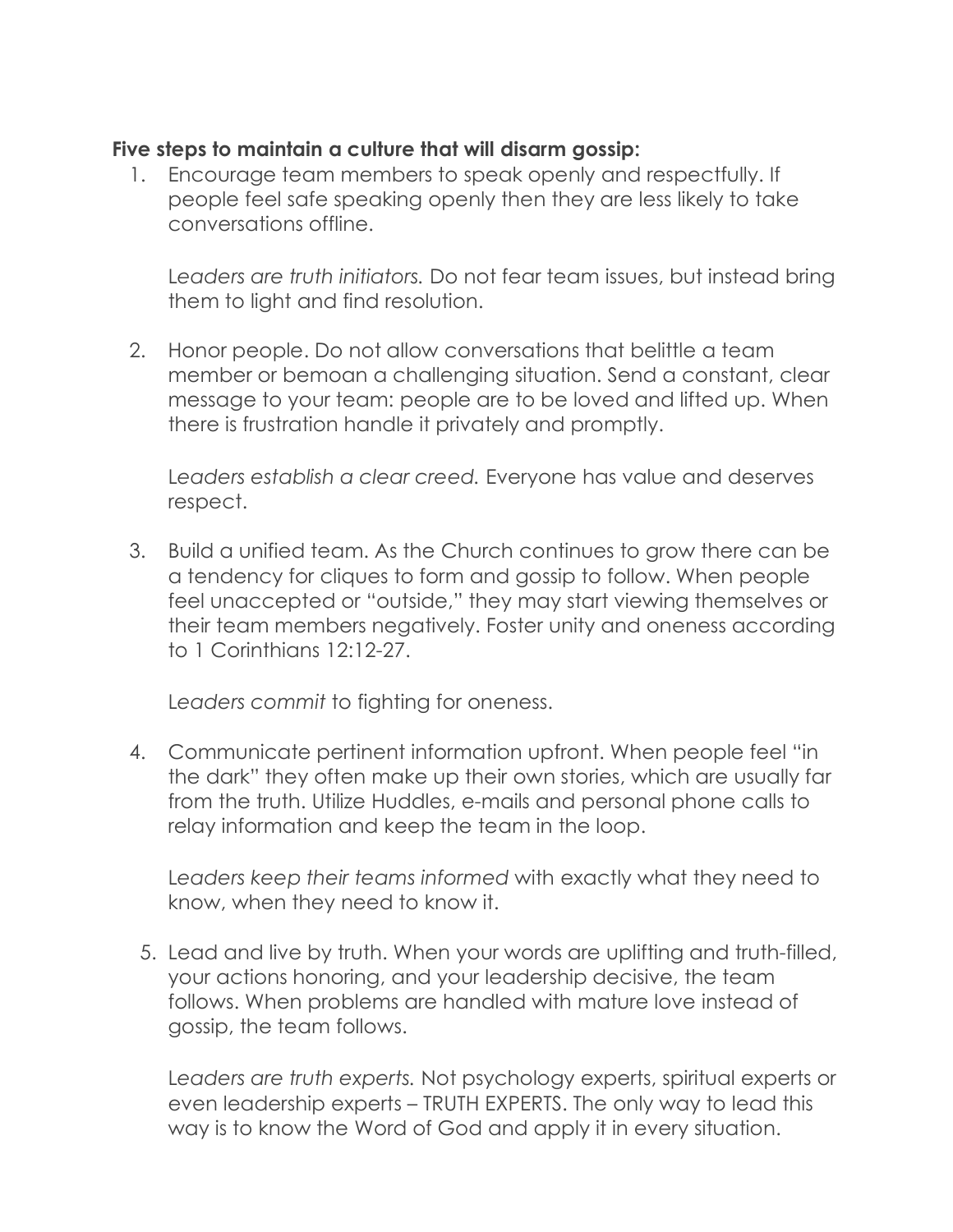"Truthful words stand the test of time, but lies are soon exposed." Proverbs 12:19 (NLT)

## Ways to create a high-touch environment

- Love and accept yourself.
- Express love openly. For instance, say things like "I wish everyone had the privilege of pastoring you."
- Put intentionality into being friendly.
- Be the first to apologize. Let other people off the hook.
- Smile a lot.
- Make friends, especially with "the little man." Popular people and trends always come and go. People do not.
- Be transparent and authentic, predictable and consistent.
- Lead by example.
- Never show your anger in public.
- Serve by the 30/30 principle: focus on people 30 minutes before and 30 minutes after service.
- Walk slowly through crowds.
- Return all emails and phone calls within 24 hours.
- Send thoughtful, handwritten notes.
- Take time to reward faithfulness publically.
- Laugh more.
- Remember significant events (births, weddings, funerals). They happen only once.
- When someone is wounded help heal the hurt.
- Give others the credit and take none.
- Be a connector of people to people and people to possibilities.
- Remember people their names, families and interests.
- Ask people personal questions.
- Let people know you need them.
- Value people. If you don't, you will manipulate them, moving them for your advantage.
- Find common ground using the 101% Principle: Find the 1% that you agree on and give it 100% of your effort.
- Live by the Golden Rule: always treat people the way you want to be treated.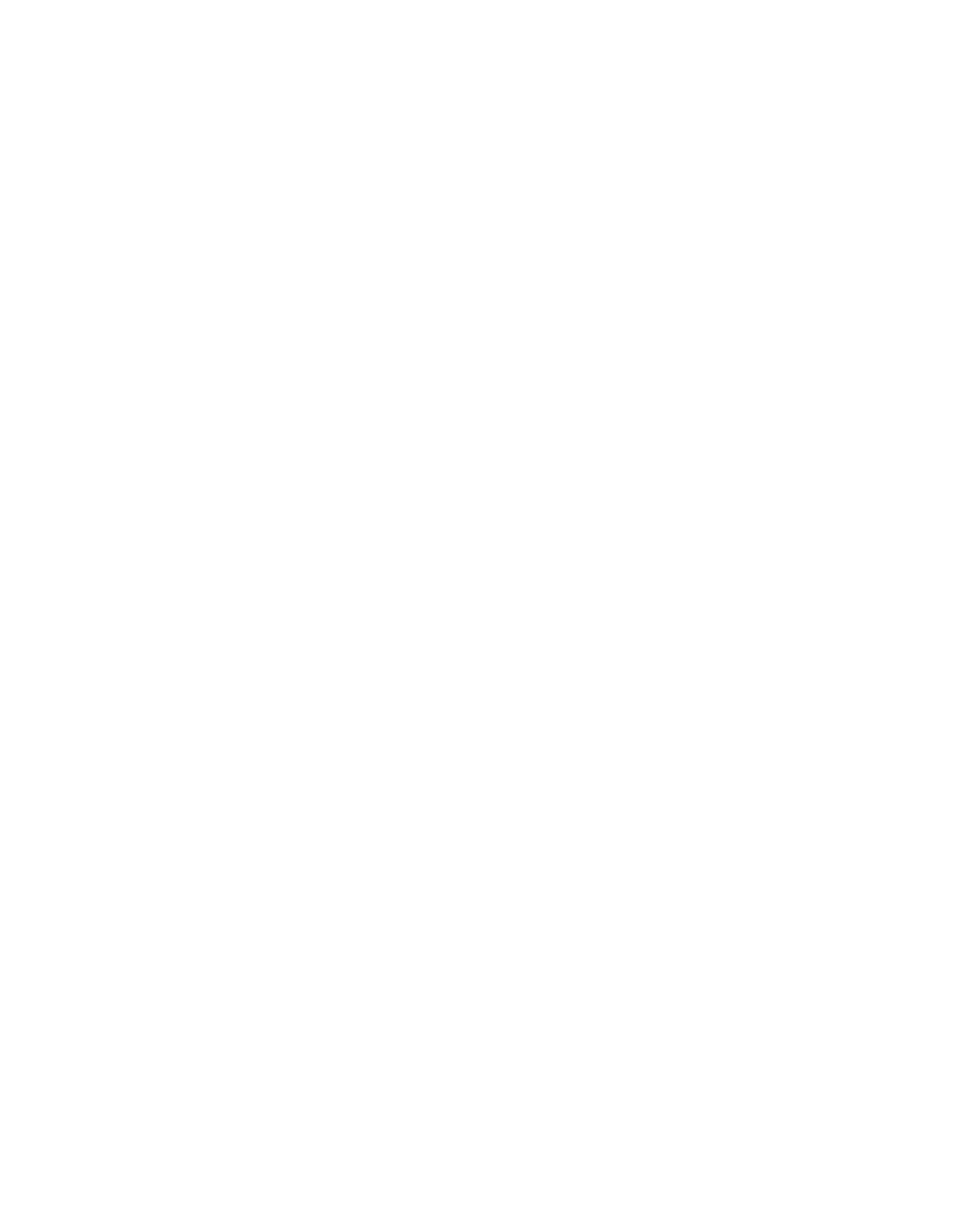## Ways to create a leadership environment

recruit all-stars. Bring in motivated, enthusiastic people who fully embrace the vision and are ready to serve. You'll see energy increase, community flourish, and fresh ideas abound!

**empower.** Avoid micro-managing. The All-Stars do not need you to hover over them. Show you value them by asking questions and offering direction, but trust God in them to do great things.

**Celebrate.** Celebrate individual acts of service and team results that have made significant impacts. Make certain to publically affirm those who lead and serve.

**Be flexible.** Standards of excellence are important and essentials must be firm, but non-essentials need some flexibility. If the focus is on reaching the lost for Jesus while maintaining established team expectations, the outcome will always produce great results.

**ask for feedback.** Ask for feedback and be open to making changes. This alleviates fear and creates trust while making room for innovation.

**Lead relationally.** Get to know your team as people! Learn about their family, life, walk with God, and Grows for the future.

**set a great example.** Be motivated, enthused, energized, and passionate! Your team will serve to the same level of enthusiasm you do.

**Provide continuing education.** Create re-training moments for your team in order to keep both the mission and expectations of the ministry clear.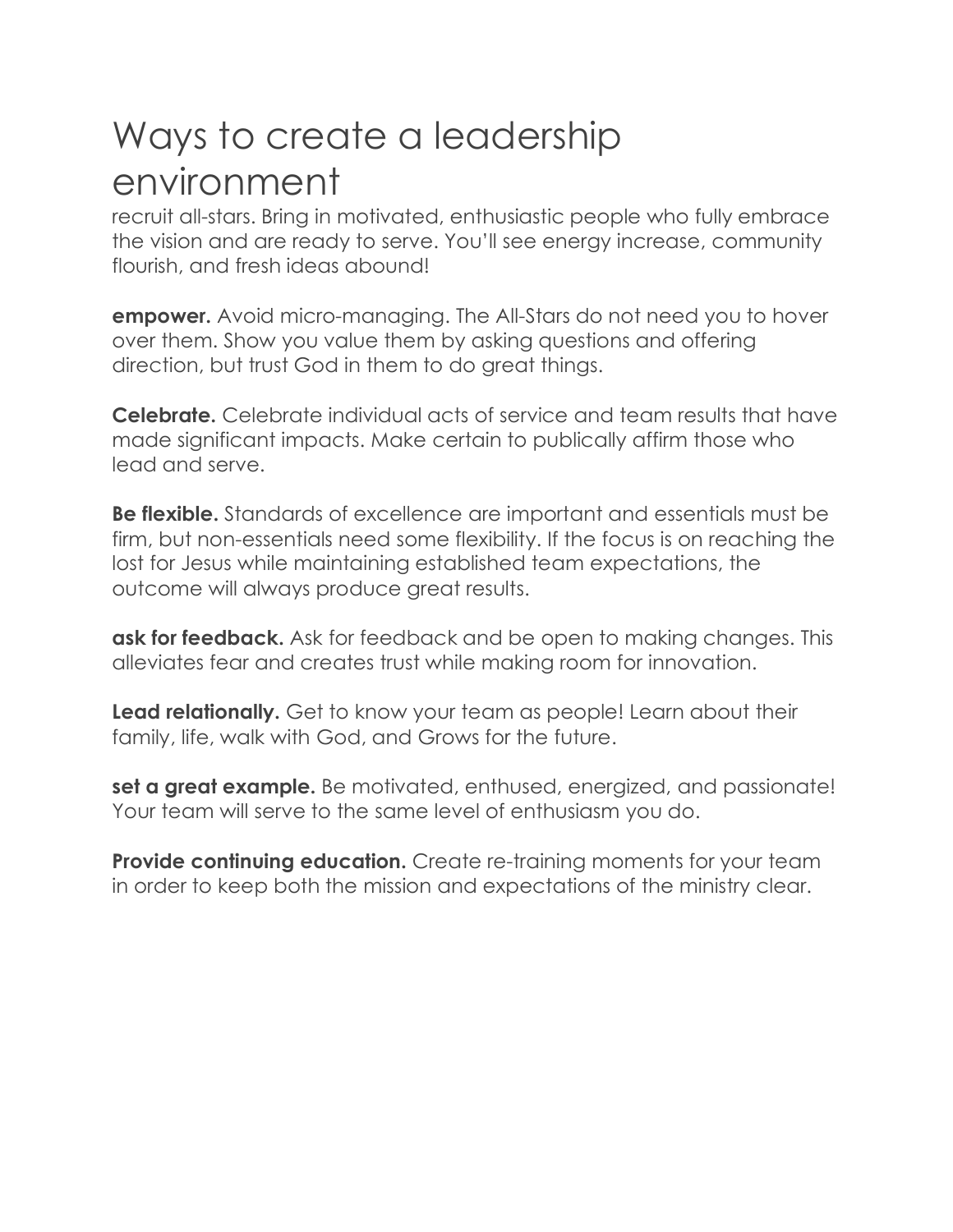## Coaching Strategies

Ten NCAA Championships speak for themselves. John Wooden is undoubtedly one of the best coaches in sports history and a trophy-toting player himself. Wooden's deep love for the game, simple strategy for coaching, and genuine desire to see players excel made him legendary.

More than Wooden's trophies, his teams made him successful. More than his salary, his strategy made his name great. More than anything, his determination to see players defined his greatness.

We can learn a lot from Wooden. Let's take a look at some successful coaching strategies.

#### **Serve on the Team**

Typically athletic coaches spend time playing high school or college ball and are very familiar with the sport before they coach it. They understand all the complexities of the game because they have played it.

Serve on the team. Learn the basics — the vision and logistics of the team. Once you fully comprehend these it is easier to set goals, strategies and standards.

#### **Know the team individually**

Great coaches know their players as individuals – on and off the playing field. They know the home life, test scores, struggles, and attitudes of each player. They know them as more than athletes.

- Get to know the individual. Learn their strengths and areas of growth. Whether you inherit a team of hundreds with an existing leadership base or initiate a new team, success is greatly determined by the strength of relationships.
- Build a Lead Team that utilizes the full potential of people. Position the Lead Team according to their skills and passions, as well as character and experience.
- DO NOT FILL SLOTS. Shoving people into slots and then delegating responsibilities in a frenzy is actually dishonoring.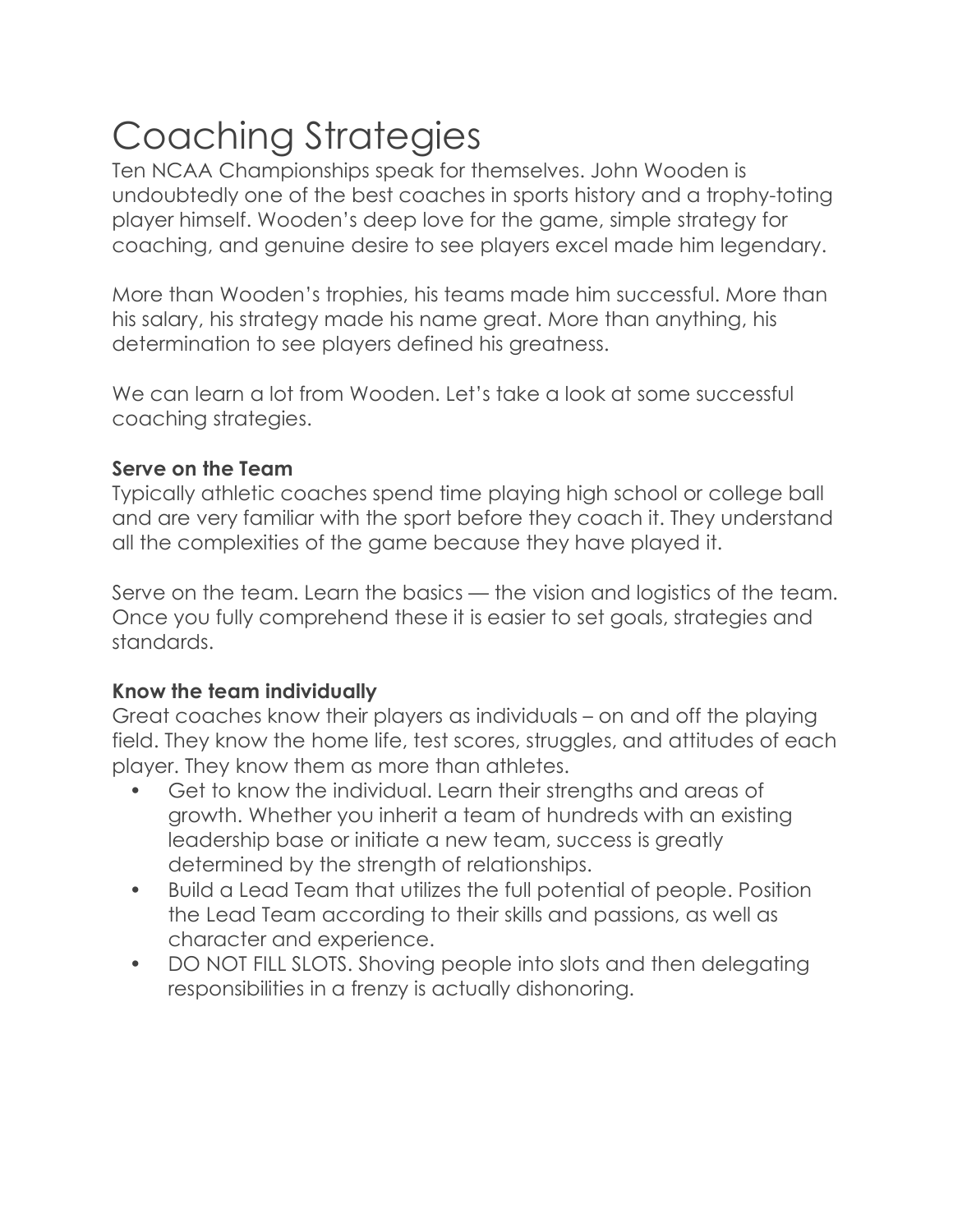#### **Focus on developing people, not just winning games**

Great coaches spend time watching their players during practice and games. They note their strengths and weaknesses and incorporate strategies for growth. Dribbling drills or running laps can build endurance in the athlete. One- on-one conversations and even team road trips can build confidence.

Great coaches understand that winning is more than a number on a scoreboard. Winning is personal growth, team unity, conquered fears, sharpened skills and increased confidence. Winning is individuals being their best and playing as one.

- Observe the Lead Team as they serve. Offer helpful feedback.
- Implement the five Principles of Leadership Development.
- Resource the Lead Team with tools to help them grow and lead at a greater capacity.

#### **Assess and direct momentum**

Successful coaches read a game's momentum and know when to make adjustments. They instinctively know how to shift or strengthen the momentum because they possess a killer combination of intuition and practicality. Changing the line-up, calling a time-out, or implementing a new play are just a few momentum shifters.

• Assess the momentum of your team by looking at energy or exhaustion levels. Evaluate the overall number of team members and ministry projects they have been given. Review the team schedule and growth numbers.

#### Call a TIMEOUT if:

- The team is notably discouraged.
- The team serves with a "got to" (not a "get to") attitude.
- Huddles are poorly attended or led.
- The team is disengaged from guests.
- Create a new game plan. Bring Lead Team together to cast vision, refocus on the heart of Jesus and His Church, and communicate expectations. If necessary, give leaders a breather. The only way the team will be healthy is if the Lead Team is healthy.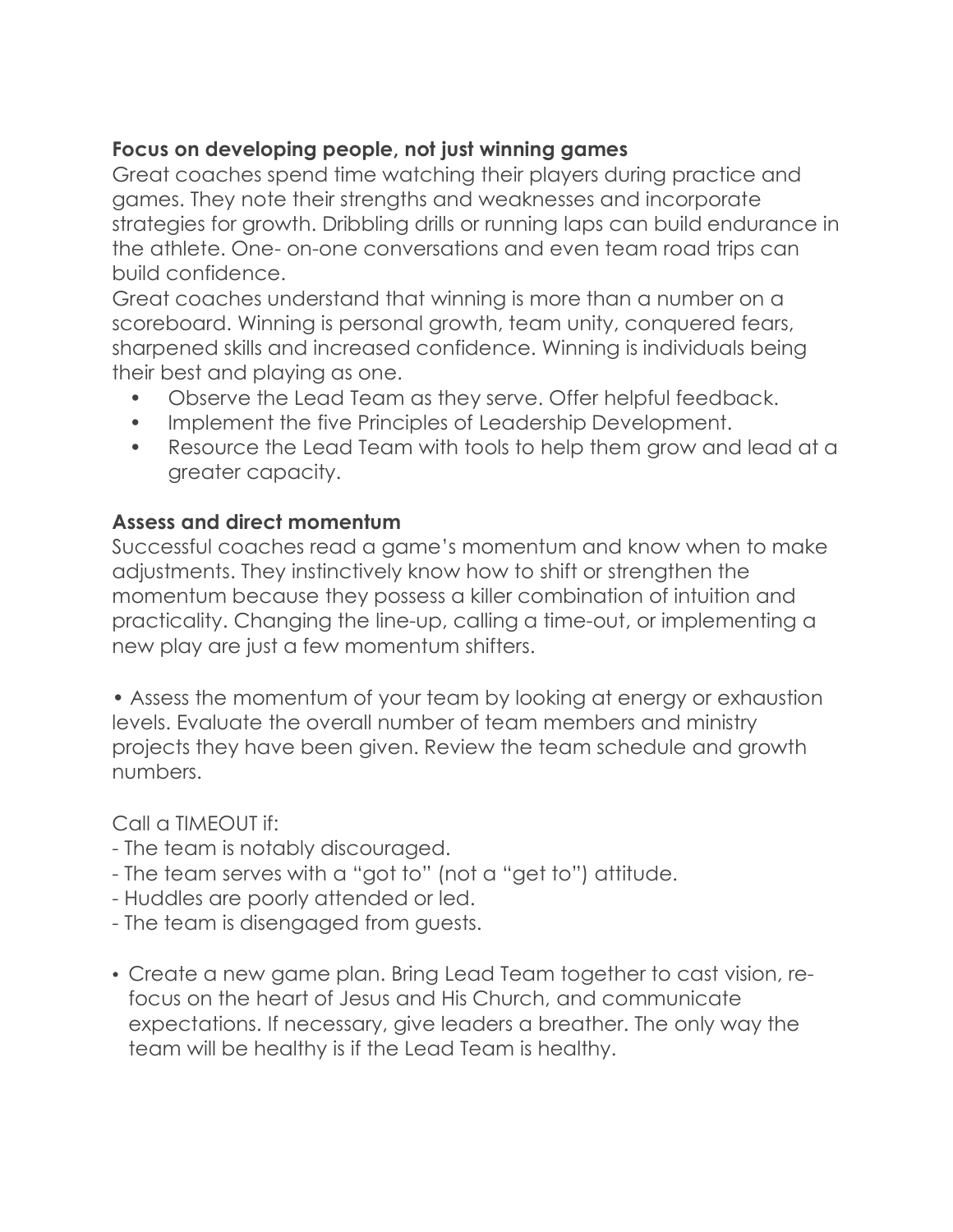#### **Adapt coaching technique to most effectively reach the team**

Players respond to discipline and encouragement in different ways. Shouting, wind sprints and getting benched can each be a form of discipline. High fives, chest bumps and longer playing time can each be encouragement. Effective coaching incorporates various techniques to bring out the best in the individuals.

This is not about what is easiest or most comfortable for you. It's about what needs to be done to reach and develop your Lead Team. Some people respond well to direct confrontation and others do not. Some people readily desire challenging feedback while others avidly avoid it.

So, how do Coaches lead the team while also leading the individual? They have learned to recognize four different types of players (leaders).

- 1. **Leaders who need direction** The rookies. At this stage they are brand new leaders and you instruct them in every step. You are often times doing the ministry through them; accomplishing the tasks through them. This requires significant investments of time and patience.
- 2. **Leaders who need coaching** The rookies begin to lead more independently, but still rely on you for direction and feedback. This will look more like a partnership.
- 3. **Leaders who need support** They are now able to serve without much dependence on you, but definitely require encouragement and relationship for confirmation.
- 4. **Leaders to whom you delegate** At this stage the leaders can be given a task and you can be confident that it will be done with excellence. These leaders only need you to lead – to provide vision on the front end, accountability on the back end, and relationship throughout.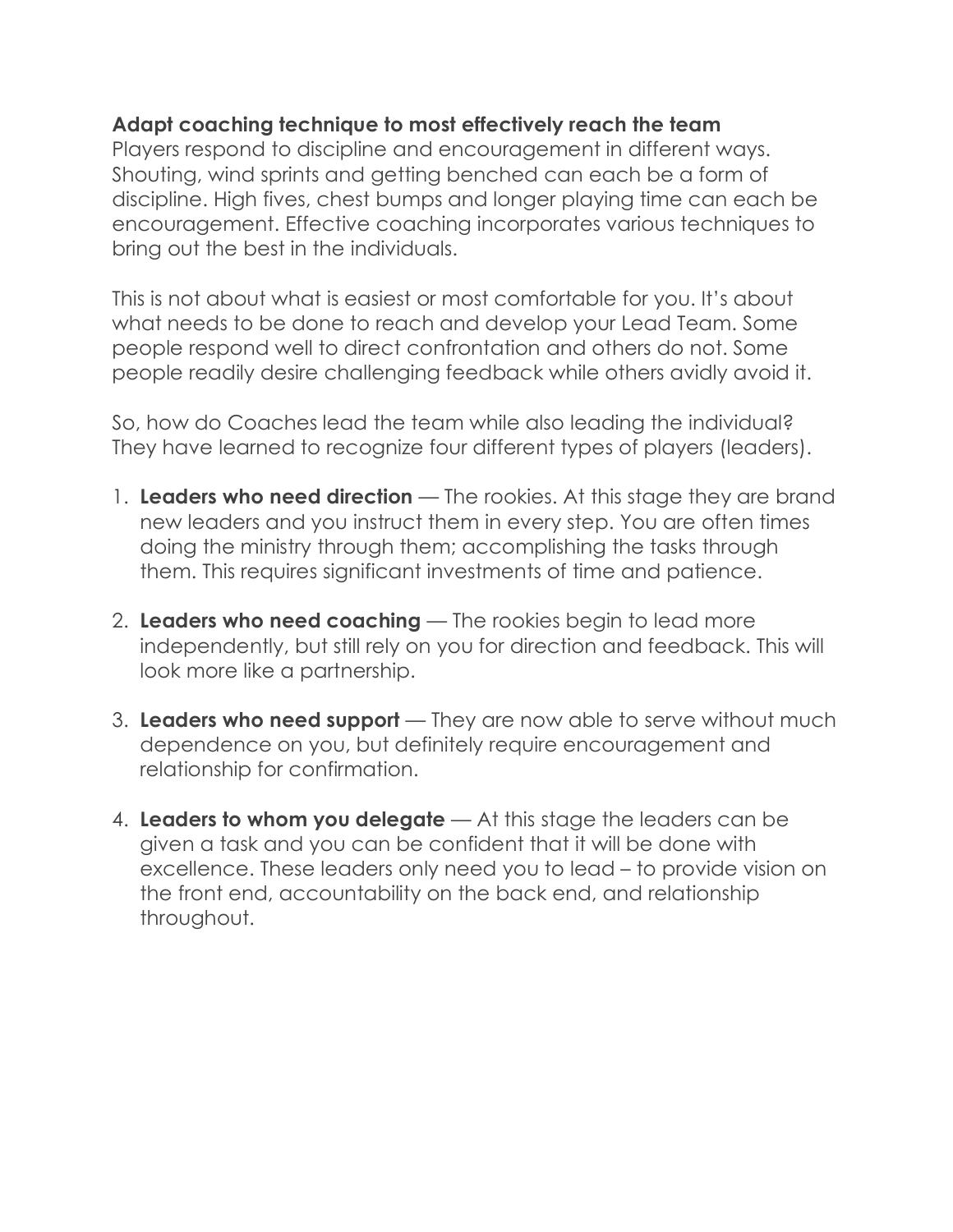## Qualities of a great coach

Use this section to activate well-rounded, authentic leadership.

#### **Passionate**

"I have a coach who doesn't know a thing about baseball but he still tries to act like he does," said young Tyler. "He shows up in a suit and tries to coach us from the fence. A coach needs to have just as much heart as his players."

A Coach is responsible for motivating the team for the game ahead. When a coach loves the game passion comes through in every word and action.

Our hope is that every Grow Team Coach has a real passion for "the game" — to see people become fully devoted followers of Jesus Christ. This role is more than just leadership or socializing. It's believing in and guiding people as they grow in Christ.

#### **REFLECT:**

Am I passionate about this ministry?Is my passion contagious?

Does my passion for the Lord and for serving motivate my Lead Team?

How can I help my Lead Team serve more passionately?

#### **Great Example**

Studies show that after thirty-six months a team reflects very specific characteristics of its coach — for better or worse. A Coach with integrity and excellence has a team which reflects that. A Coach who lives in fear and selfishness has a team which reflects that.

Paul writes, "Follow my example, as I follow the example of Christ." (1 Corinthians 1.11) Even during challenging seasons or in areas of personal growth, allow others to watch and follow you as you follow Christ.

• **Pray.** God delayed the movement of the sun (Joshua 10.13) and He can do much more than that. As their spiritual leader and pastor, you have the opportunity to model the importance and power of prayer.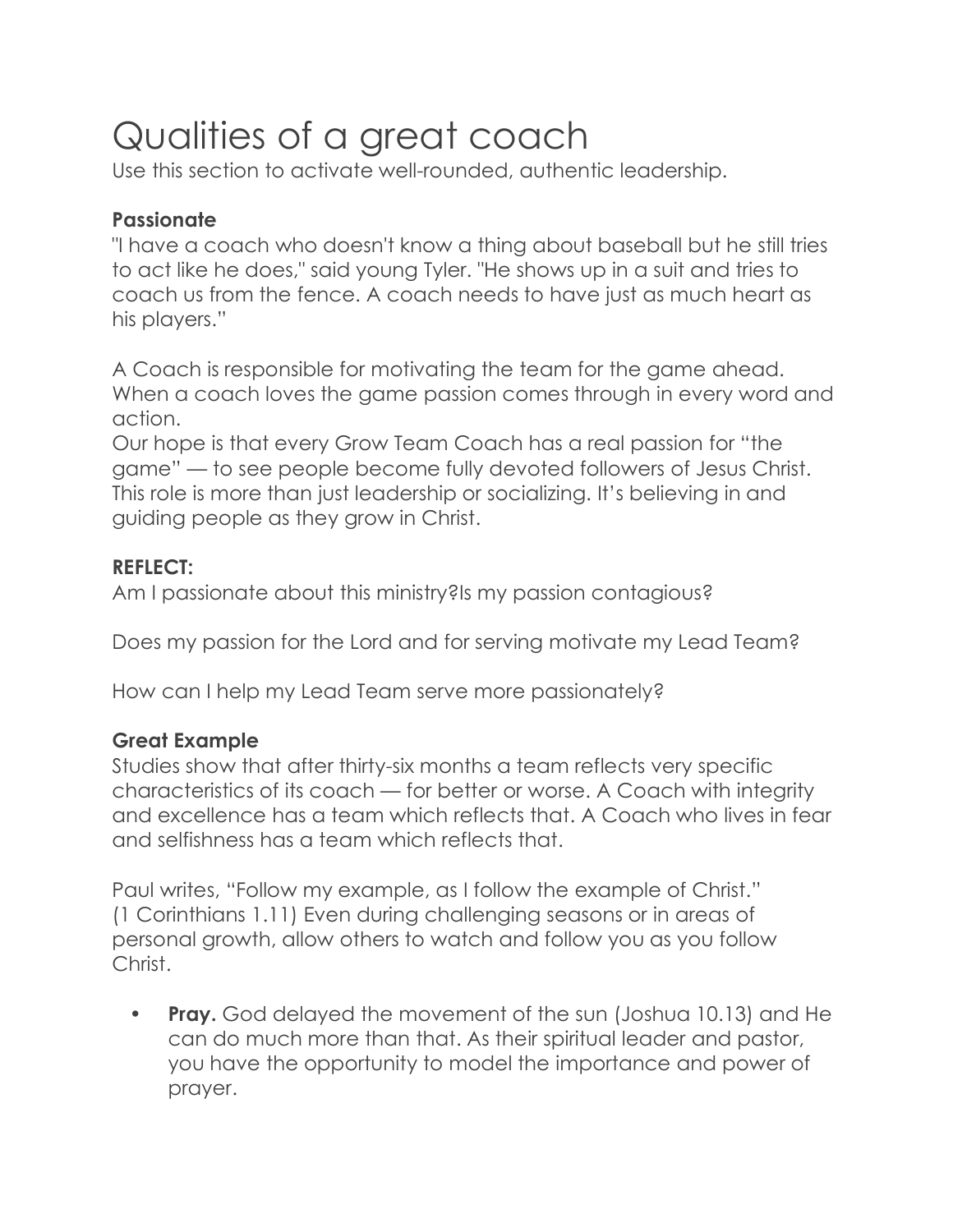- **Be Real.** The team wants to follow a Coach who has gone through life's up's and down's and come out better for it. Do not hide your successes, failures, joys or sorrows. They can provide infinite wisdom and encouragement for others.
- **Stay Stoked.** Your personal love relationship with Jesus is a visible, vibrant display of Heaven. It is the most inspiring example you provide. Fan your gifts into flame (1 Timothy 1.6) and pursue God.

REFLECT:

What example do I set for my team? What should I model more intentionally?

Do I place too much pressure on myself to be a perfect leader and lose my authenticity?

#### **Organized**

Great Coaches work from a set game plan because without one, chaos and confusion infect the entire team. An effective Coach not only organizes practices, team meetings and schedules, but also organizes his personal life well.

It is important for you to lead yourself, first maintaining a healthy rhythm in life. Since life is more of a marathon than a sprint, staying "in the race" means establishing and maintaining a sustainable pace. Let's walk through this together.

First, organize yourself well. Take a look at your monthly calendar and set aside time for the following:

- Personal time with God.
- Quality time with family and friends.
- Fulfillment of work responsibilities.
- Being part of the Church. ("Worship One | Serve One" and small group, not just ministry leadership.)
- Intentional time for hobbies and rest.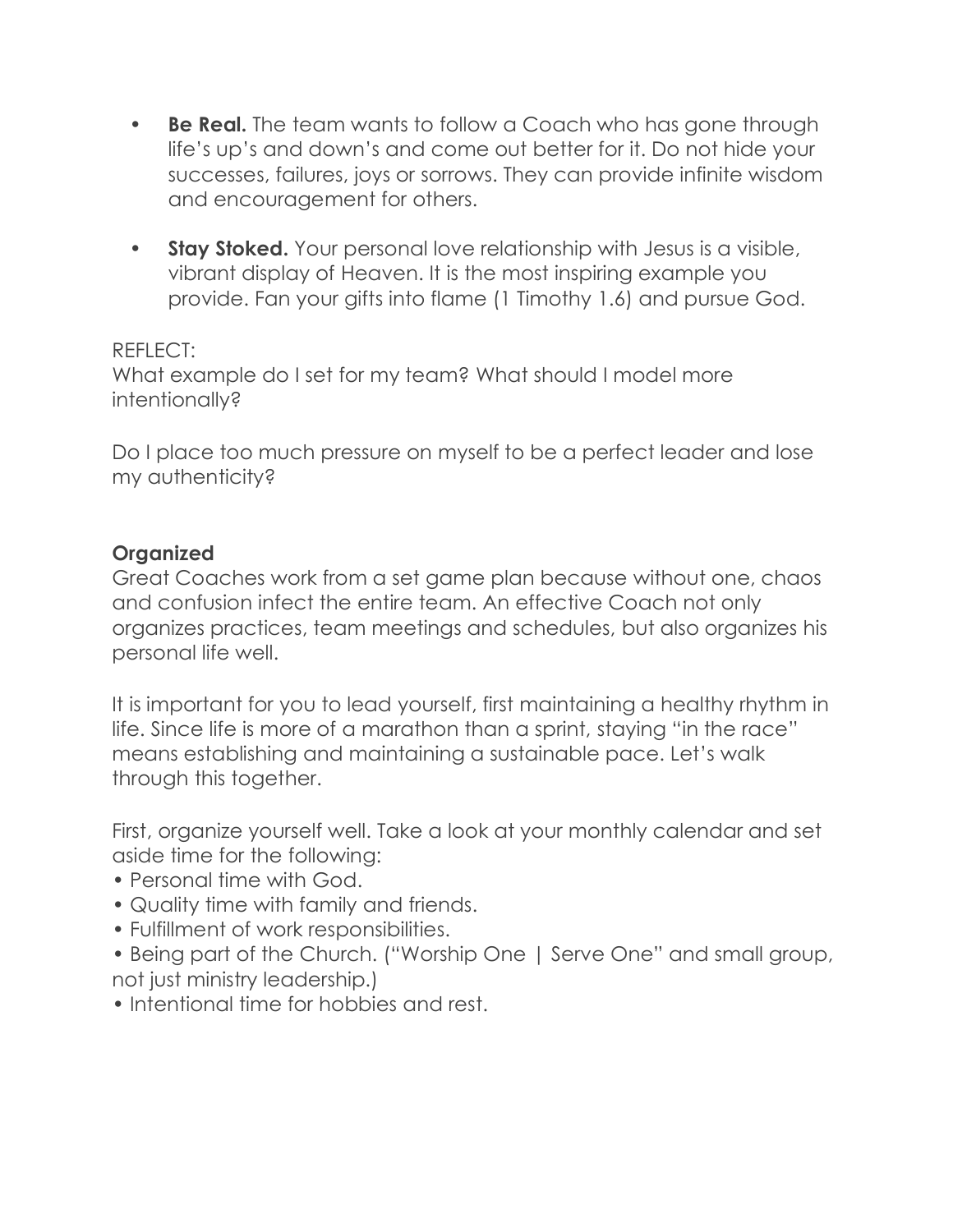Now, look at time needed for your Lead Team. Continuing with the calendar, determine the best time to invest in your leaders with the following activities:

- Conducting a Grow Team Leadership Interview for potential new leaders.
- Observing Huddles to assess Team Leaders in action. Provide feedback.
- Meeting one-on-one with Lead Team members to discuss life and leadership issues.
- Communicating logistics, information and expectations. Facilitating monthly Lead Team meetings.

#### REFLECT:

What aspect of my leadership is chaotic? (scheduling, leadership development, relationship development, Connection Power usage, etc.)

Is this chaos adversely affecting my team?

How can I better organize my time and that of my Lead Team?

#### **Visionary**

Basketball players understand the game: defend your basket, ring a ball in your opponent's basket, outscore them and win. It's actually quite simple. Players do not need a coach to continually scream "DRIBBLE! SHOOT!" They need a coach to remind them why the game is great and to clarify HOW they can become better players.

Great Grow Team Coaches have both a vision for the game (the ministry) and the team (the ministers).

#### **To Lead with Vision:**

- **Have Vision.** Vivid expectations for what the team can achieve and practical steps for getting there.
- **Use the Word**. The Bible is filled with Scripture about the importance of loving (serving) God and people. It's foundational to the vision of this Church (the game) and its people (the team), so implement Scripture into every conversation and communication.
- **Help leaders grasp and live out the vision.** Provide practical steps to achieve team goals so that everyone is a part of impacting eternity.
- **Use personal testimonies.** Stories that capture the heart and impact of serving and can be instrumental in motivating the team.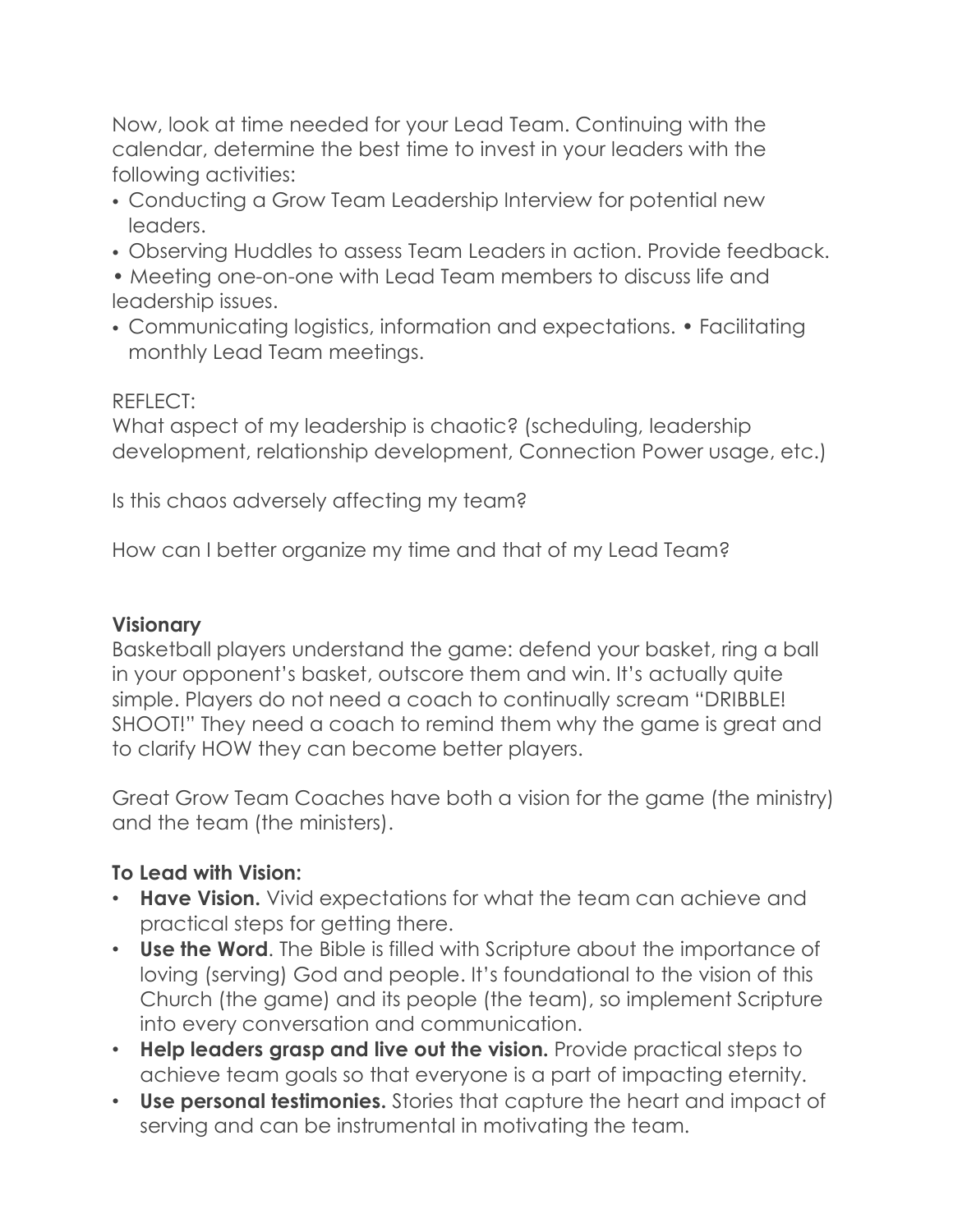• **Celebrate those who achieve the vision.** Public commendation is best!

#### REFLECT:

Is the vision for serving clear to me and my leaders? What is one practical step I could take to clarify or recast the basic vision to them?

Is there a gap between my vision for the team and what they actually do? How do I bridge this gap?

#### **Relational**

While the coach does hold a position of authority, in order to be effective he must also personally relate to his players. Coaches who strategize and shout are a dime a dozen. Coaches who know, love and support players through actual relationships are rare. An athlete can thrive with a coach who genuinely, personally cares.

Brand new leaders want about 80% of the relationship to be feeding them. They want you to know where they are with God, their family, work, and life in general. They need specific next steps for personal and leadership growth.

About 20% of the relationship will then be leading them — casting vision and developing the skills necessary to succeed in their leadership role.

As they mature, the amount of time leading them will increase substantially, but never beyond the time spent feeding them. Why? Because people always need to be known.

- Know in their spiritual journey. How did they come to Christ? What are their struggles? What are their greatest victories?
- Know in their life history. What was their family like? How did they handle conflict? What were the major turning points in their life? Are they married? Do they enjoy their job?
- Know in their heart. What brings them joy? What makes them sad? What do they Grow about?

*Leadership is not something we do to others. it is what we do with others.*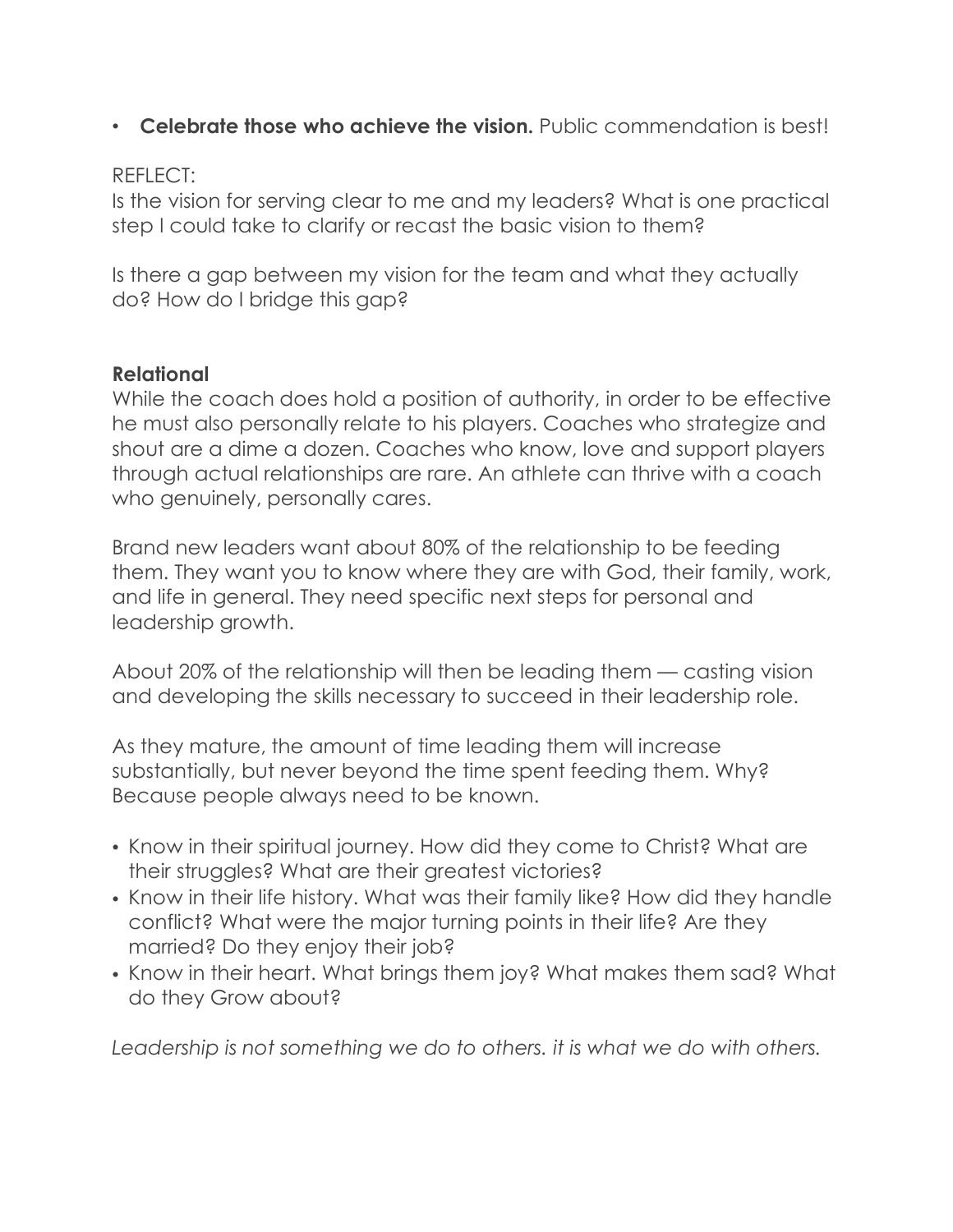RFFLECT:

Who do I need to invest more time in this next season? How can I best reach them?

Who seems to be overwhelmed or disconnected? Who is going through a difficult season (death of family member, loss of job, illness)? How can I lead and love them?

Who do I continually sow time and energy into but see no fruit from the relationship? Is it time to re-assess this relationship?

#### **Decisive**

A good coach must be confident in making and sticking to his decisions. Decisive coaches always pursue the best long-term, "big picture" solution even when it is difficult.

Fear is the greatest inhibitor to decisiveness. If you struggle in this area ask God to reveal and heal any insecurity or issue so that you can lead more fully.

#### **Steps to becoming a more decisive leader:**

- Gather feedback from the team on their issues and needs.
- Take time to fully process the issue(s) at hand.
- Pray for wisdom and revelation.
- Seek guidance from a mentor.
- Draw from past personal experiences.
- Take the decision to the team in a timely manner.

#### $RFFIFCT$

Am I hesitant or hasty in making decisions? Why?

How does the Lead Team/team respond to my indecisiveness?

Do I allow for feedback from my leaders and team?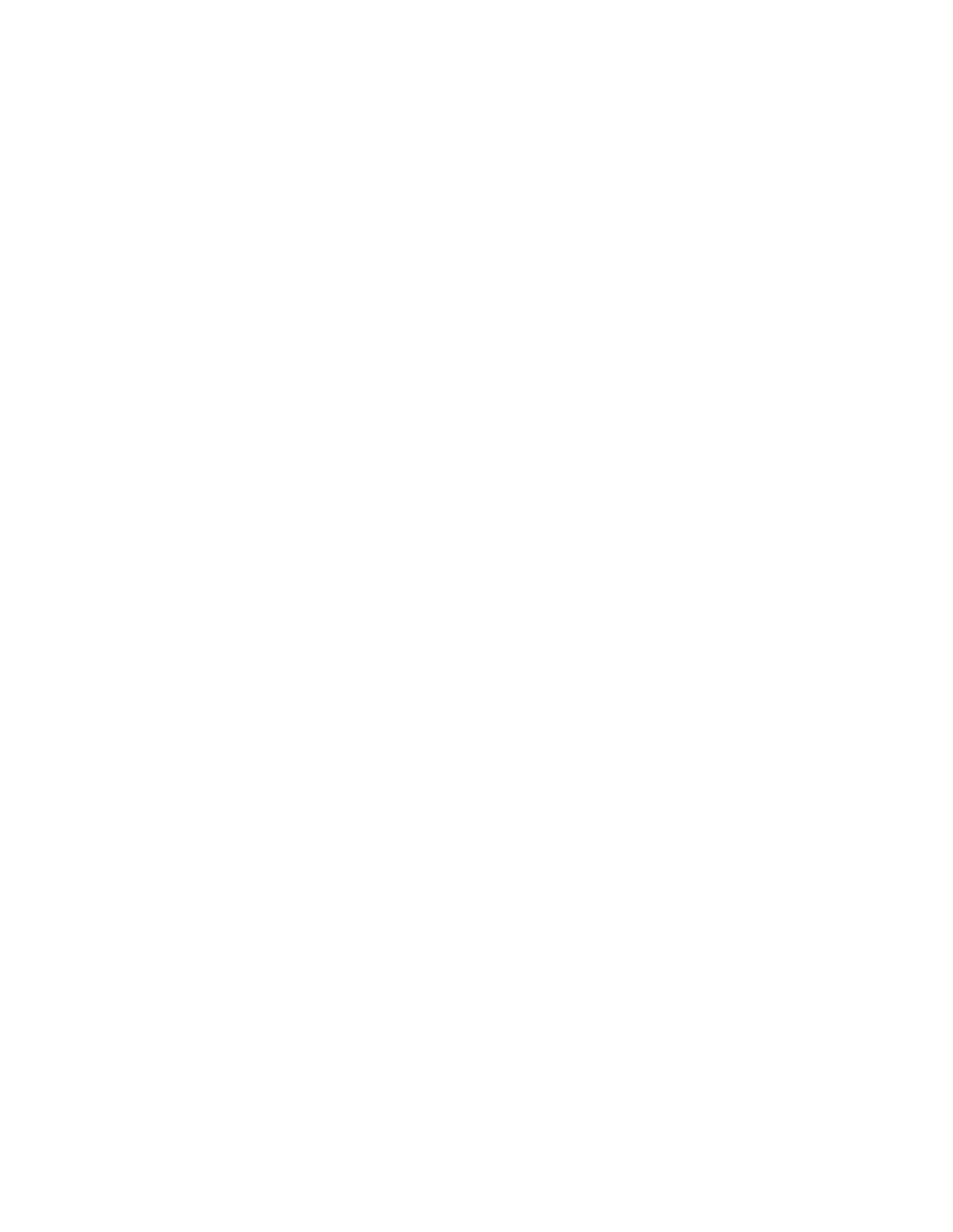## Energy Leaks

Remember your first helium-filled balloon? Remember the special feeling of walking along with it tied to your wrist, letting it soar above your head? When you took it home you let it float to the ceiling of your bedroom. No matter how many times you pulled it down, that balloon was so filled with helium it always floated back up to the ceiling.

Remember the next morning? You awoke to find a sad blob of latex on the floor. What happened to the glorious balloon that was floating on the ceiling as you crawled into bed? From the outside, nothing changed the ribbon was still tied tightly around the tip and there were no holes. Even so, the helium leaked out and the once-mighty balloon lost its ability to soar.

The same thing happens to some teams. For a while they are filled with so much energy, enthusiasm, and motivation that they seem to soar. But slowly the invisible energy leaks out and the team becomes a mere shadow of its former glory. From the outside nothing obvious happened, yet the energy that filled it has disappeared, seemingly overnight. What once was a super- energized, highly motivated group now struggles with basic communication, unity and even joy.

Energy can leak from a team just as helium can leak from a balloon. When this happens, quick action is required in order to stop the leak and replenish the energy. So, how does it happen? Let's look at the three most common causes of energy leaks: burnout, comfort with the status quo, and decay.

#### **The Burnout Leak**

Burnout can stem from over commitment or continual miscommunication. It can lead to bitterness and even offense. Burnout is dangerous for both the individual and the team because it's roots can be far-reaching and its fruit toxic. In order to prevent the burnout leak we must first know some causes.

- If we are several months in to a new campus launch and the team has yet to grow from initial launch size.
- If we launch a new service time and there are not enough current team members to cover all the services on a healthy rotation.
- If there is a new Grow Team initiative launched amid a frenzy of other activities and personal commitments.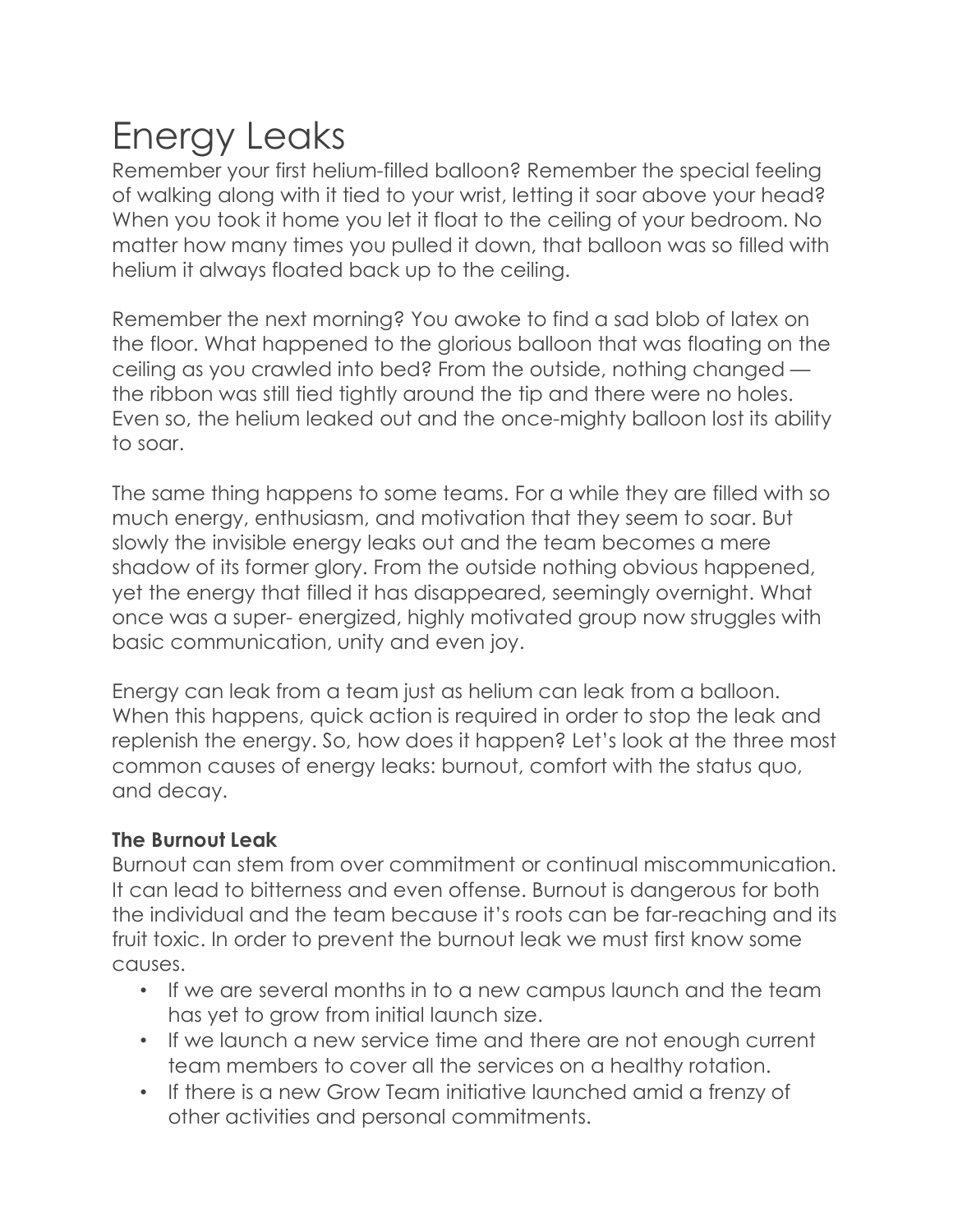• If a team is constantly pushed beyond its physical or emotional limits because the leaders relentlessly drive them to irregular, short-sighted goals. If every serving opportunity has a "crisis" and the new norm becomes crisis mode.

#### **Signs of Burnout:**

- People/responsibilities fall through the cracks
- Increased number of "no shows"
- Short-sighted focus on "pulling off Church"
- Prolonged over commitment
- No time developing people/relationships
- Continual, relentless pace
- Interpersonal conflicts and tempers rising
- Poor communication
- Constant operation in "survival mode"
- Anxiety and stress

Understand that teams function best when there's **rhythm** — periods of dynamic energy followed by periods of static energy.

For example, additional services and serving opportunities can be great energizers for the team, but no one can sustain serving at a maximum level of intensity for an extended period of time. It would be like driving your car at 100 MPH all the time. Eventually you'd blow out the engine, right? Your team, just like your automobile, requires consistent maintenance, refueling and tune-ups. They can run at a high speed for a period of time, but should not be constantly throttled down.

#### **The Status Quo Leak**

After a long period of success and stability, sometimes the energy of a team leaks out because it grows too comfortable with the status quo. People can be lulled into doing things the way they've always done them and resist making the changes that are necessary to restore energy and improve Kingdom impact. Or leadership may have allowed a long period of lackluster serving, during which the team lost vision and focus. In either case, the result is a weak and lifeless team.

With a status quo leak, people have a high satisfaction level without really having much buy-in or passion. In fact, low-intensity emotions are usually the hallmark of people who are satisfied with the status quo. Because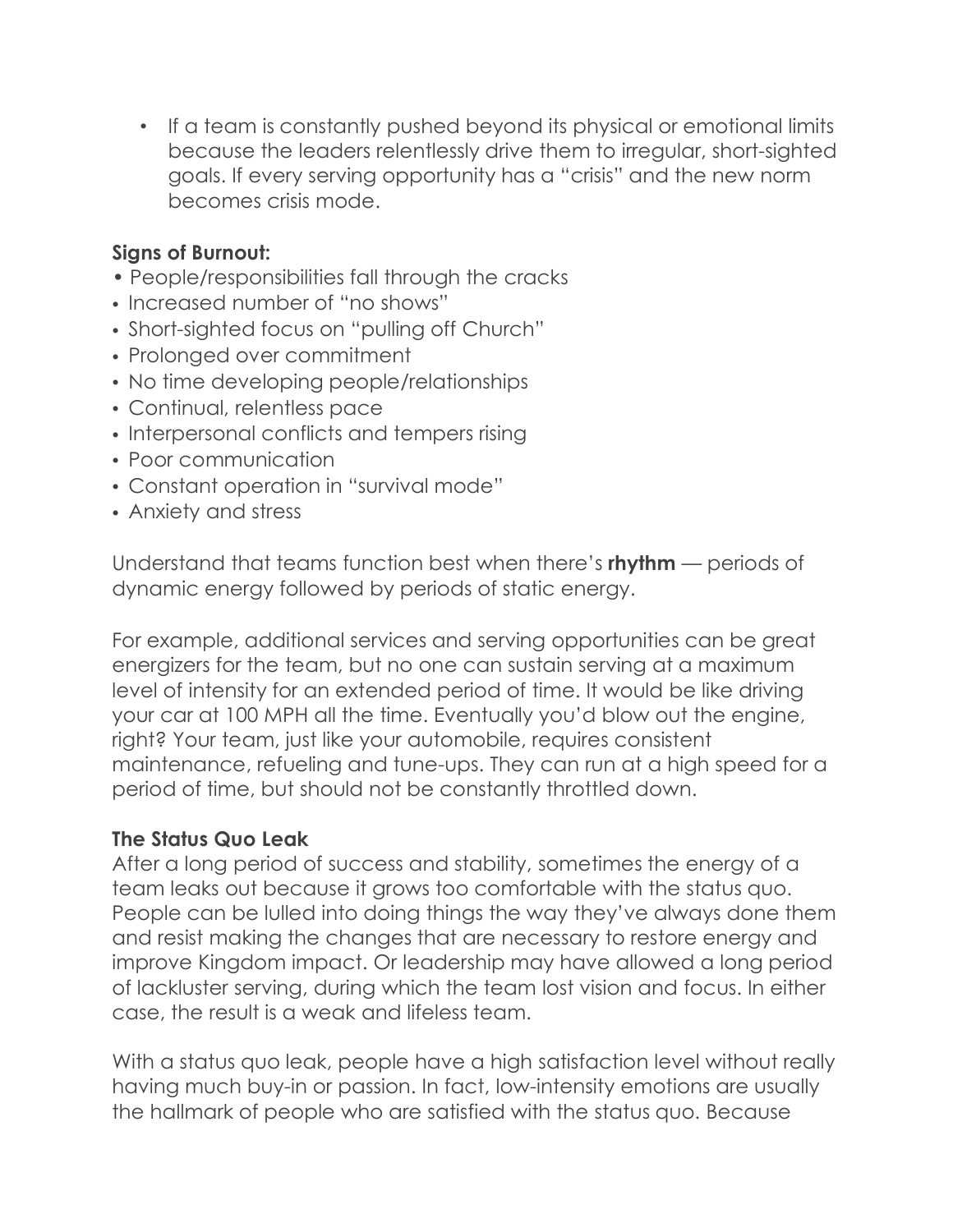everyone is "satisfied" with their level of serving, these teams are typically marked by very little authenticity of expression, lack of attentiveness, and insufficient stamina to make changes. If the words, "But we've always been successful doing things this way" are familiar, it's time to check your team to ensure you're not being lulled by the status quo.

The status quo leak is difficult to address because things seem to be okay the way they are. After all, adding team members, covering all the positions, and at least *having* a Huddle is good enough, right?

True servant leaders are not satisfied with the status quo, so ultimately two things happen. They will leave the team altogether if mediocrity is all they see or they will gradually conform to the status quo. This fact is demonstrated time and time again when excited, new team members serve alongside complacent, existing team members. When the example is weak and watered down, the new team members follow suit.

#### **Signs of status Quo serving:**

- Little value of team or guests
- Existing leadership has "paralysis of analysis"
- No clear direction or goals
- Great leaders either leave or underperform
- High resistance to change
- Lack of innovation or creativity on the team
- Lack of drive
- "Way we've always done things" mentality

#### **The Decay Leak**

The third type of energy leak may be the worst and most toxic of all because it affects the heart, head and hands. Many times these energy leaks are solely the result of subtle, internal leaks that over time drain energy from the entire team.

Many times if a team struggles with lack of vision or value of relationship (with God and people), decay can set in. If decay is allowed to exist too long, leaders and team members become convinced that the *system* is the problem and will not acknowledge the real issue at hand. Then the focus of leadership now must shift to address the internal issues.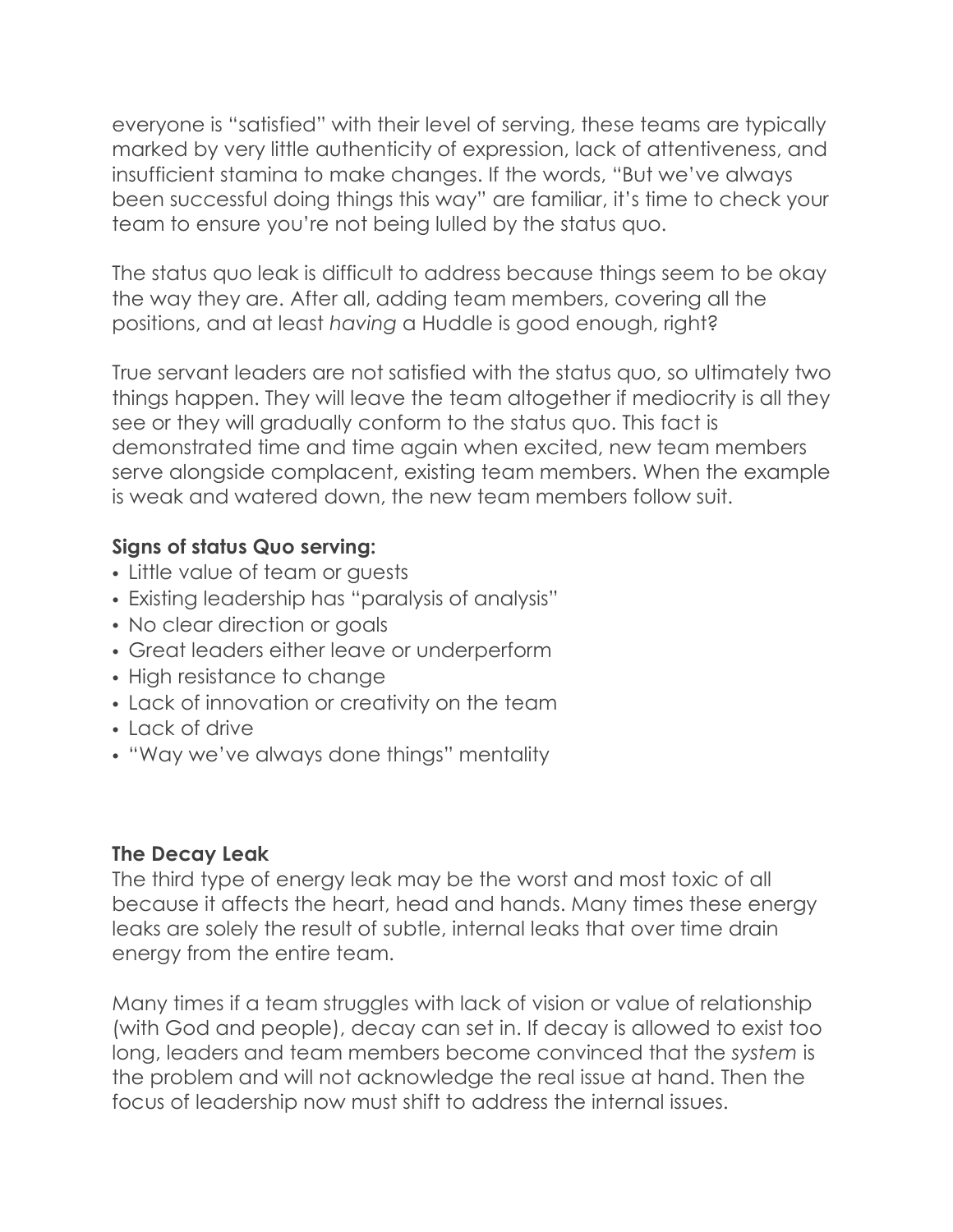#### **Some of the most common leaks are:**

- Time and energy wasted in unproductive, ineffective meetings
- Lack of clarity with Grow Team systems and strategies
- Paralysis in current situation due to fear of backlash from difficult decisions to be made
- Lack of a positive team culture
- Power struggles for position
- Pauper mentality of blaming, complaining and competing

#### **Signs of decay:**

- Guests are looked over, not loved on
- Discontentment with the Church or self
- Lack of effective solutions
- Confusion and lack of clarity
- Apathy, lack of enthusiasm
- Poor communication
- Negative team culture
- Increase in turnover
- Lack of team unity
- Gossip

#### **Road To Recovery**

Even after massive amounts of energy is lost, survival is absolutely possible!

**First identify the cause and address it immediately.** Is it the result of a sudden or uncontrollable event? Is it the result of more subtle events burnout, the status quo, or decay? Is the loss a result of the cumulative effect of smaller energy leaks over time?

**Learn from the energy loss and regroup.** It is never too late to recover, but it will require courage and decisiveness to stop the leak and generate positive energy.

**identify energizers and Zappers.** Every team member is a source of energy, but do they *create* energy or *zap* it? If you know your team well, you know which people *create* and which *zap*.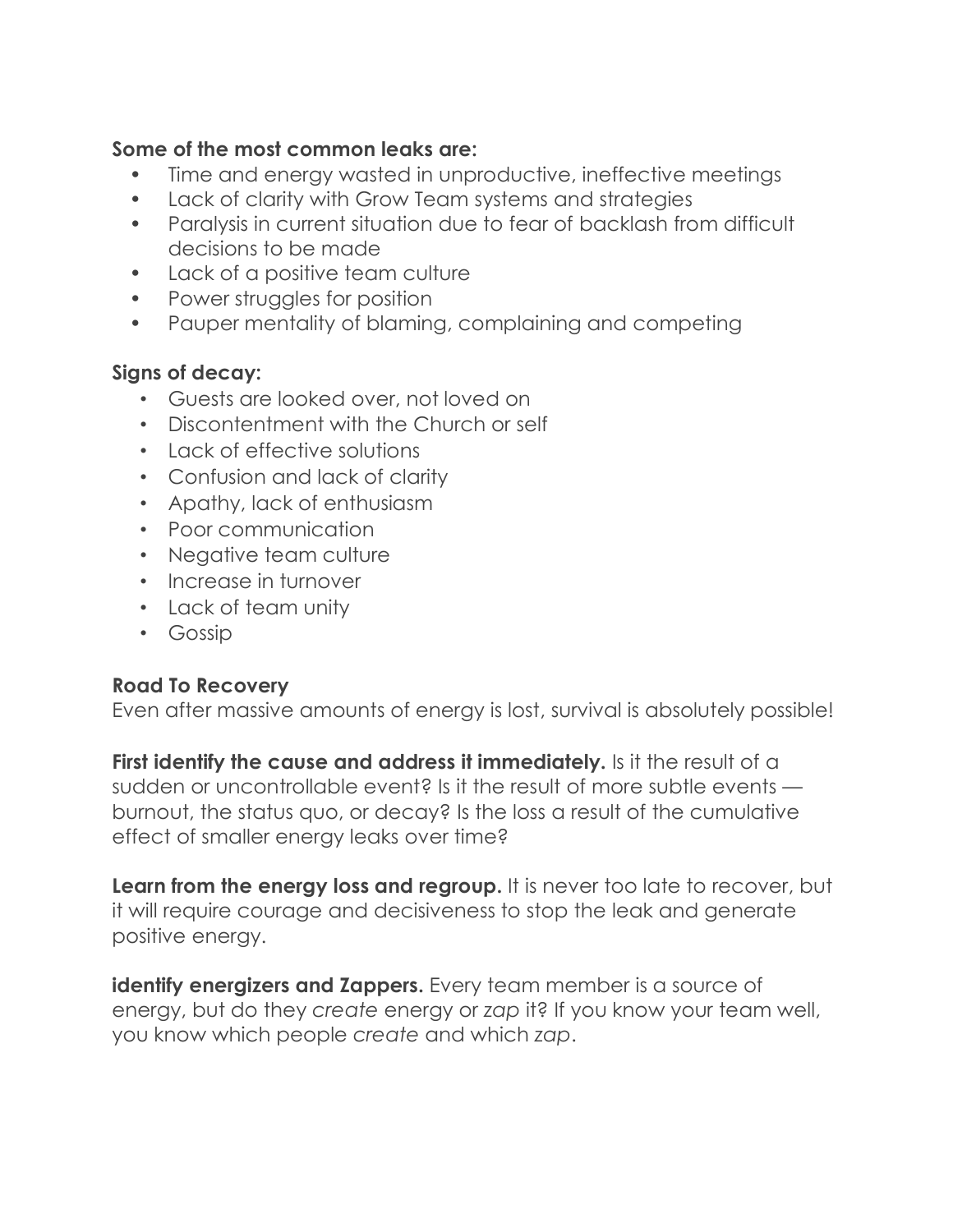Energizers spur themselves and others on to higher heights. A team of energized people is easy to motivate but challenging to manage because their high energy requires constant direction and focus.

Zappers complain and resist change, using their negativity to take the energy right out of the room. A team of energy zappers is easy to lead since there is little passion or vision, but very challenging to motivate because of their contentment with status quo.

Are you facing issues with energy zappers or lackluster leaders on your teams? Here are some questions to ask in order to better understand the situation.

- Did I clearly communicate the expectations?
- Are these expectations reasonable and attainable?
- Has the individual received adequate training to execute the responsibilities effectively?
- Does the individual understand why it is important to handle the
- responsibilities correctly?
- Do I hold this person accountable for their level of serve?
- Do I give appropriate and consistent responses/consequences for their performance?
- Do I give every leader/team member the freedom to take initiative, to succeed?
- Have I removed any obstacles to high-level leading and authentic serving?
- Am I aware of what is going on in this person's life that could be affecting things? Have I intentionally pastored and prayed for them?

If you can honestly answer yes to these questions, then you have done all that you could. Deal with the individual quickly yet fairly because the longer a lackluster, energy-zapping individual remains on the team, the more damaging it can be.

**Align everyone with the vision.** Everyone must be on board with the vision and mission – what we do, why we do it and how we do it. Simplify and communicate team vision (purpose) and mission (practical steps) so that everyone is unified.

**Align everyone with the core values.** Cut away anything that contradicts the character of Jesus Christ and the core values of Grow Church.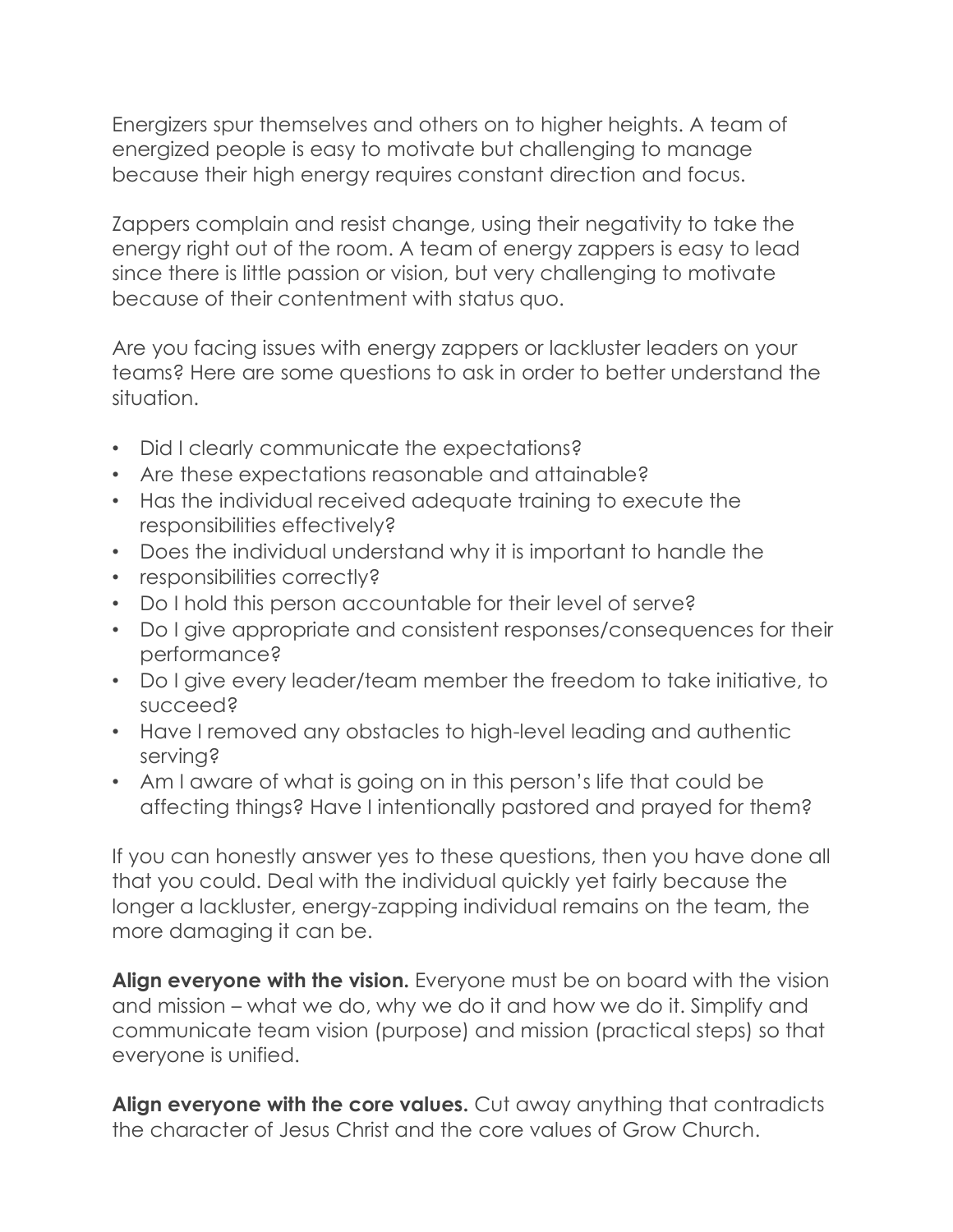**Create critical mass.** There is energy in a full room, a full balloon and a full team. And energy creates energy. So add team members, one at a time, training and releasing properly.

We can somewhat determine the success of the Grow Team by the number of members and weekly check-ins. These indicators are important, but the success of the team is also found in its energy — the enthusiasm and passion sustained, the unity and oneness of relationships and the personal growth of every individual.

*This is not merely an organization we are building. This is the Church of Jesus Christ and it is built one conversation, one day at a time.*

### Discipline of a Grow Team Member

Yes, this is the Church and yes, this is a voluntary act of service. But the discipline and potential dismissal of a Grow Team member is necessary and should not be avoided. Using this simple, three-step approach you can pastor people through any heart issue or unmet expectation. These conversations are a part of leadership and helping people become more fully devoted followers of Jesus Christ.

- 1. Start the conversation by asking how they are enjoying their time serving and if they have any feedback for you. Graciously extend gratitude for their serving and encourage them in a significant way before addressing the issue(s) at hand.
- 2. Communicate specific expectations such as time commitment, Honor Code, logistics and character.
- 3. Ask if they are in agreement with these expectations, YES or NO. Give them an opportunity to respond, but keep in mind that you are not trying to convince them to serve. Love for God must be their motivation and its overflow their ministry.

• If they respond with NO, direct them to another ministry team (if appropriate). You may encourage them to take a break for a season and/or join a Small Group.

• If they respond with YES, provide them with their next opportunity to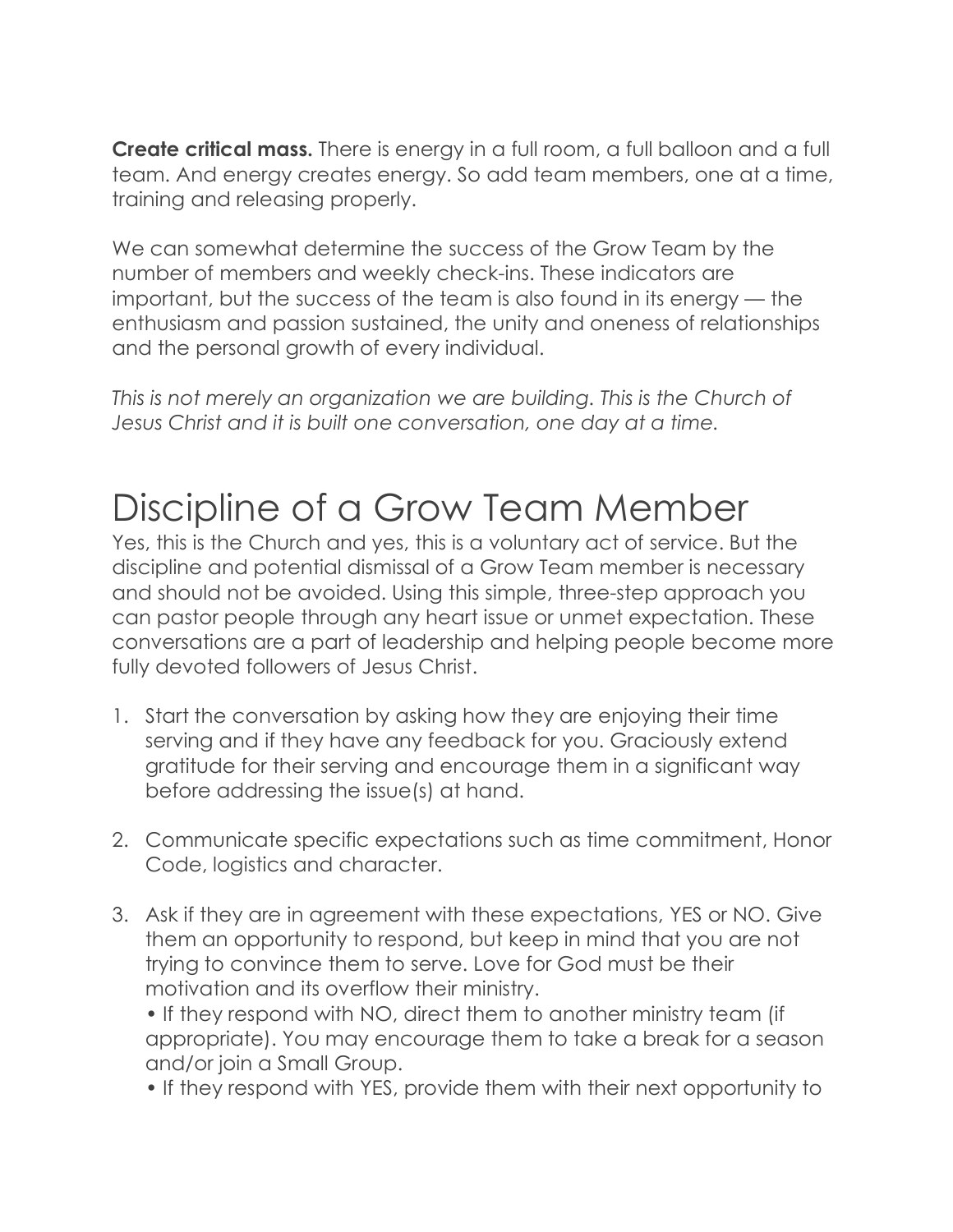serve and ask if you can continue to hold them accountable to the issue(s) discussed.

If inappropriate behavior continues after this conversation, have another one- on-one conversation to reinforce the set expectations and boundaries. Make any clarifications and hold them accountable for what you observed. If their heart is in the right place, walk them through these three steps again and offer another opportunity to serve. If their heart is rebellious or proud, direct them to a small group or pastoral care for counseling.

We are each walking out our salvation while serving on the Grow Team. It is the role of leaders to disciple those in their care, so that they continue to move one step in their Jesus journey.

Always offer a clear path of restoration. Jesus does.

#### Team Scenarios for Problem Solving **The Awesomely Overcommitted Team Member**

Holding People Accountable.

#### **The scenario:**

Jenny, a self-employed, single mom of two, serves on the Events and Check-In teams, as well as a Small Group Leader. Her children are active in sports and school so her minivan has gathered many miles. Creative, talented, energetic — Jenny is awesome!

Unfortunately, Jenny is unreliable due to her hectic schedule and tendency to overcommit. She also has a tendency to be easily offended when these issues are addressed. As a result, people avoid conversations that could potentially cause Jenny to become angry.

Everyone tiptoes around Jenny's unpredictable, fragile personality. "After all, she is doing such wonderful things for the Church," they say. However, people are confused and even hurt by Jenny's "servanthood" which often bulldozes over and disregards them entirely.

#### **The Questions:**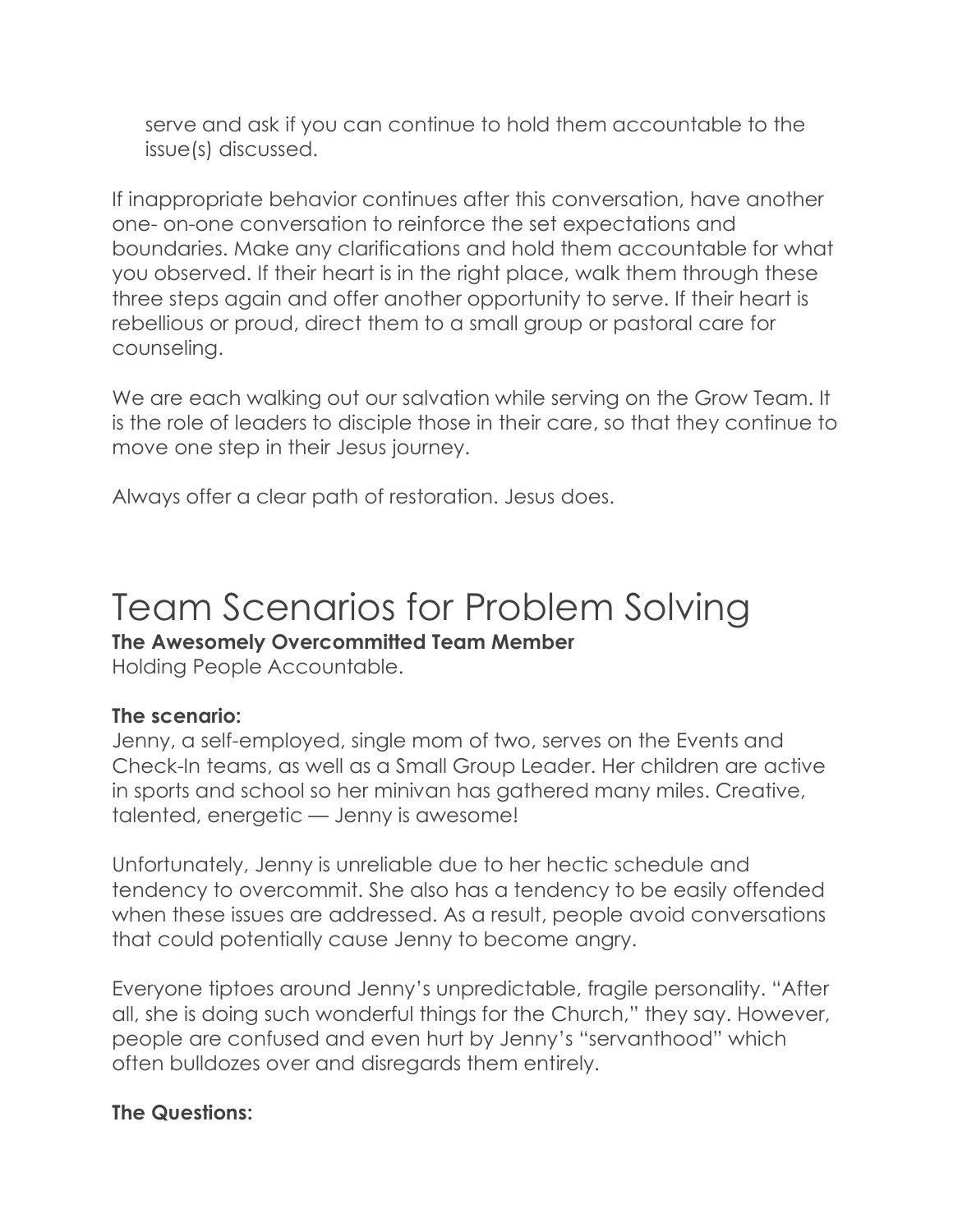Who should confront her, if anyone? At what point? What are the dangers of confronting Jenny? Of not confronting her? How well do I hold the team accountable?

#### **The Thoughts:**

Jenny's pattern of overcommitting appears to be a habit. If it exists in her ministry, we can almost guarantee it exists in other areas of her life.

This pastoral conversation has the potential to completely free Jenny of false narratives she has believed about herself and/or God. If this opportunity is avoided, Jenny could potentially remain destructive to herself and others.

#### **The solution:**

The Events Team Leader (Tom) has the best relationship with Jenny, so he brings his concerns to the Events Coach. They discuss the issues, honestly and confidentially, and pray for the Holy Spirit to give insight. They resolve that Tom, as the Team Leader and pastor for Jenny, will talk with her first, using Matthew 18 as a guide. The Coach will follow-up with the Trainer. They remain united in prayer for Jenny and the situation.

*"'if your brother or sister sins, go and point out their fault, just between the two of you. if they listen to you, you have won them over. But if they will not listen, take one or two others along, so that 'every matter may be established by the testimony of two or three witnesses.' if they still refuse to listen, tell it to the Church; and if they refuse to listen even to the Church, treat them as you would a pagan or a tax collector.'"* MATTHEW 18.15-17

#### **Steps:**

- Schedule a time to talk with them, face-to-face. Begin the conversation with prayer and encouragement.
- Ask specific questions about life, work, relationships and serving. Is there any fear/insecurity? What is prompting all the commitments? Follow the 80/20 rule: listen 80% and talk 20% of the time. The goal is to see the condition of the heart.
- State the specific concerns you have. In this scenario, overcommitting to ministry, having a bad attitude towards others and being easily offended.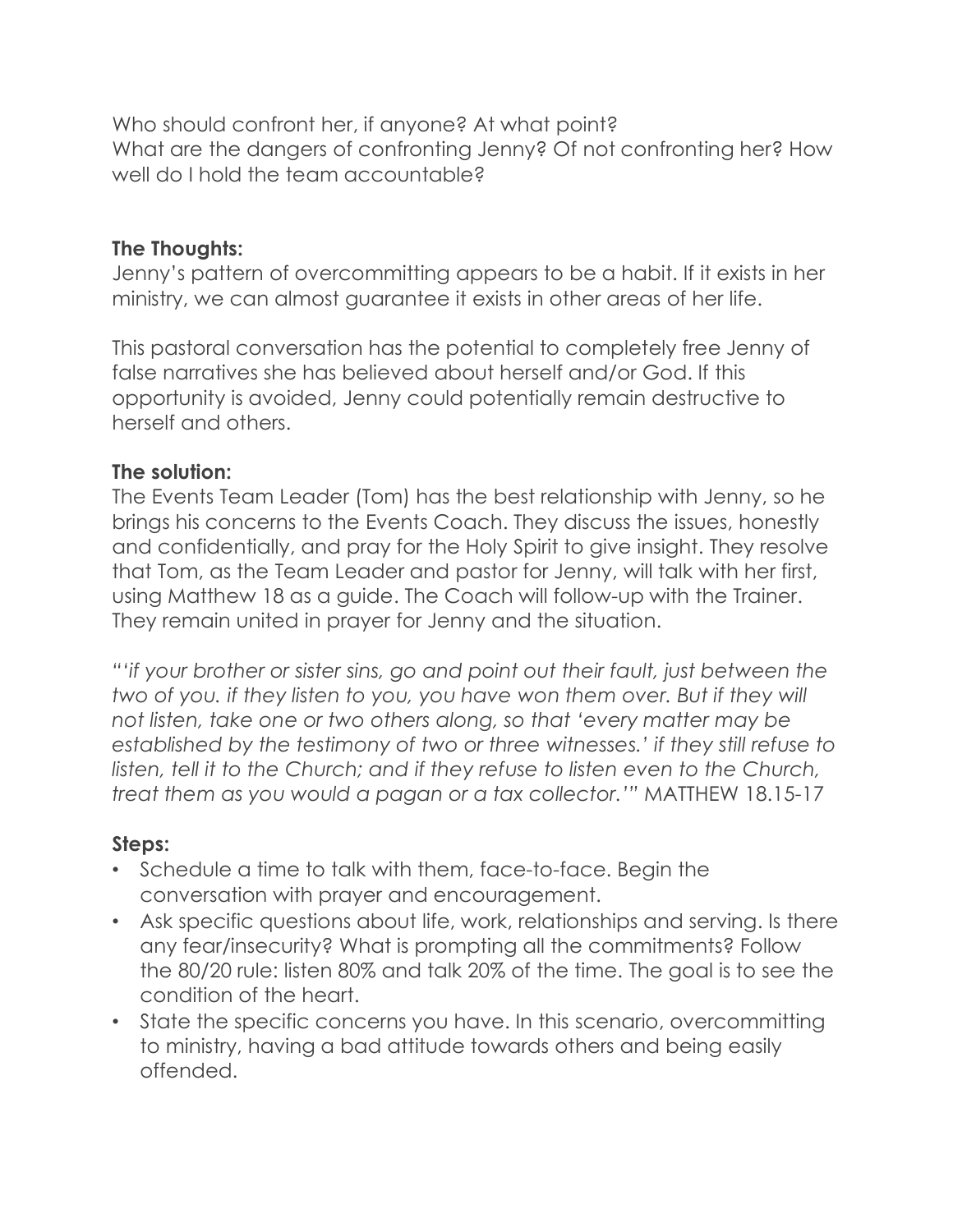- Talk through some of your personal experiences in these areas. Offer prayer and accountability, speaking the Truth of the Word — what God says about them and this situation.
- Set clear next steps. It may be scaling back in ministry, repenting, or a LIFE group.
- Ask if you may continue to follow up on these issues. (Realize: it's always better if they give you permission to hold them accountable.)

Knowing that to be on the team Jenny had to complete Grow Team 401 and the one-on-one interview, the Coach follows up with the Trainer. Issues of life balance, family, and commitments should have been noticed and addressed in the interview. This conversation ensures that intentional interviews are taking place and people are given appropriate next steps.

#### **The Disengaged Team Member**

How to Address Lackluster Serving

#### **The scenario:**

Since the Parking Team has needed additional team members for a while, any newcomers are a blessing. Grow Team 401 brought a new guy, Ted, who has experience with serving at his previous Church. Wow!

Jeremy, the Parking Team Leader, was so excited to have Ted on his team,

but after serving with him for a couple of months, Jeremy has two concerns. Ted rarely smiles while he serves. Though he stands in the lot, waves his arms and directs the guests, his facial expressions are sad and his words are often negative. Ted attends the Huddles, but he is disinterested and never opens up to anyone on the team, including Jeremy.

#### **The Questions:**

Would you let Ted continue to serve at this level, hoping that over time he would just "get it"?

How are other team members and guests impacted by Ted's level of serving? What does Ted's body language communicate?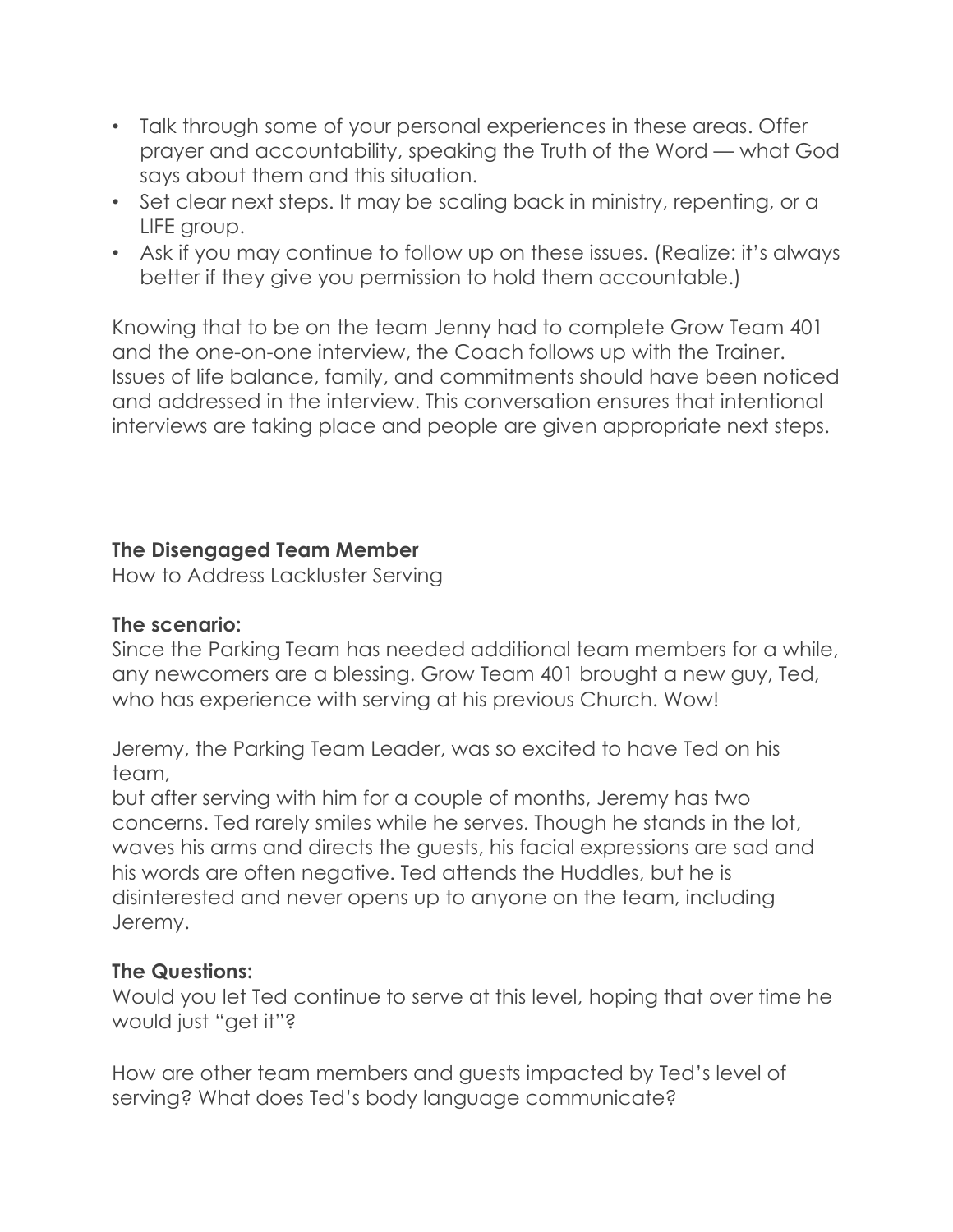#### **The Thoughts:**

When a child needs encouragement or discipline, a parent is to provide it. Team Leaders serve in a parental role in the family of God, so this same truth applies. Team Leaders are responsible to equip the team (Ephesians 2.10) for the works of ministry and the role of minister.

#### **The solution:**

1. Have a private one-on-one with the team member to find out:

- Does he enjoy serving on the team?
- Has he made new friends?
- Is the team what he expected it to be?
- Did 401 training fully prepare him?

2. Lay out clear expectations for serving on this team. Communicate the importance of body language — waves, smiles and facial expressions in demonstrating love and value to people. Ask if he is able to serve at this level.

- If yes, let him know of the next opportunity to serve and ask if you can continue to hold him accountable on these issues.
- If no, connect him to another ministry's Connect Leader, if appropriate. (In doing this relay any remaining concerns.) You may need to connect him to a small group or pastoral care.

3. Provide clear next steps for growth.

#### **The "He said – She said" Shenanigans**

How to Resolve Team Conflict

#### **The scenario:**

Molly has served on the Worship Guide team for six months. At first she was positive and engaging, but recently she has made multiple snide remarks towards her teammates. She gets frustrated when team members do not "work at a highly productive rate" or when they "talk too much."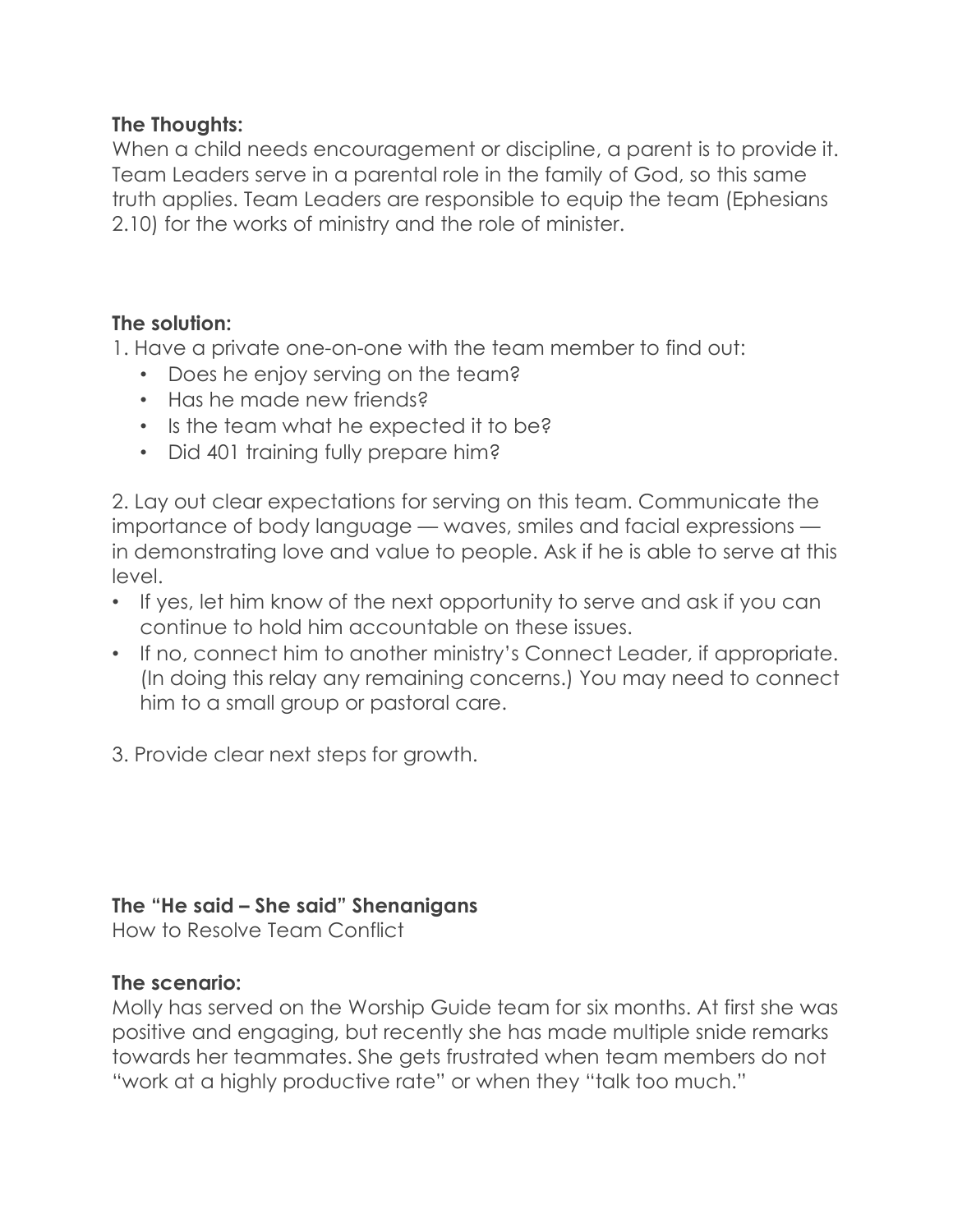Recently there was a major blow-up. Molly has continually berated Jeannette for not being "fast enough" and not counting the stacks properly. Molly's comments were inappropriate and made in front of the entire team. Jeannette is now threatening to leave the team if Molly is not immediately dismissed. Molly is threatening to leave the team if Jeannette is not corrected and dismissed.

#### **The Questions:**

What are the actual issues at hand? Do Jeannette and Molly have a history of negative interactions? To what extent is Molly's negative behavior impacting the team?

#### **The Thoughts:**

Leaders are responsible for creating an environment and process for growth. If there is a delay in handling this situation, the entire team will be impacted by negativity and chaos. The leader will also lose credibility and influence.

#### **The solution:**

- Prepare your heart. Set aside time to pray for each person involved in the conflict.
- Ask those directly involved if they are willing to meet together and also be in prayer about the situation prior to the meeting.
- Meet soon. Waiting may deepen the wound or prolong the pain.
- Meet face-to-face. Affirm the relationship. You love them and value the relationship, so communicate that.
- Keep it simple. With Matthew 18 as a guide, serve as a facilitator. Allow them to talk out their frustrations while you maintain a healthy environment and keep the conversation moving forward.
- Get to the truth. Hear all sides of the story, listening and discerning for the root of the issue(s) at hand. Do not allow emotions or personal opinions to guide this! Let TRUTH be the guide.
- Make observations, not accusations. Be firm and direct, affirming what is seen and understood as you go.
- Promote resolution. Decide together what steps need to be taken.
- Encourage reconciliation. Resolving the conflict is not the end of the journey. Trust may have been broken and the relationship damaged.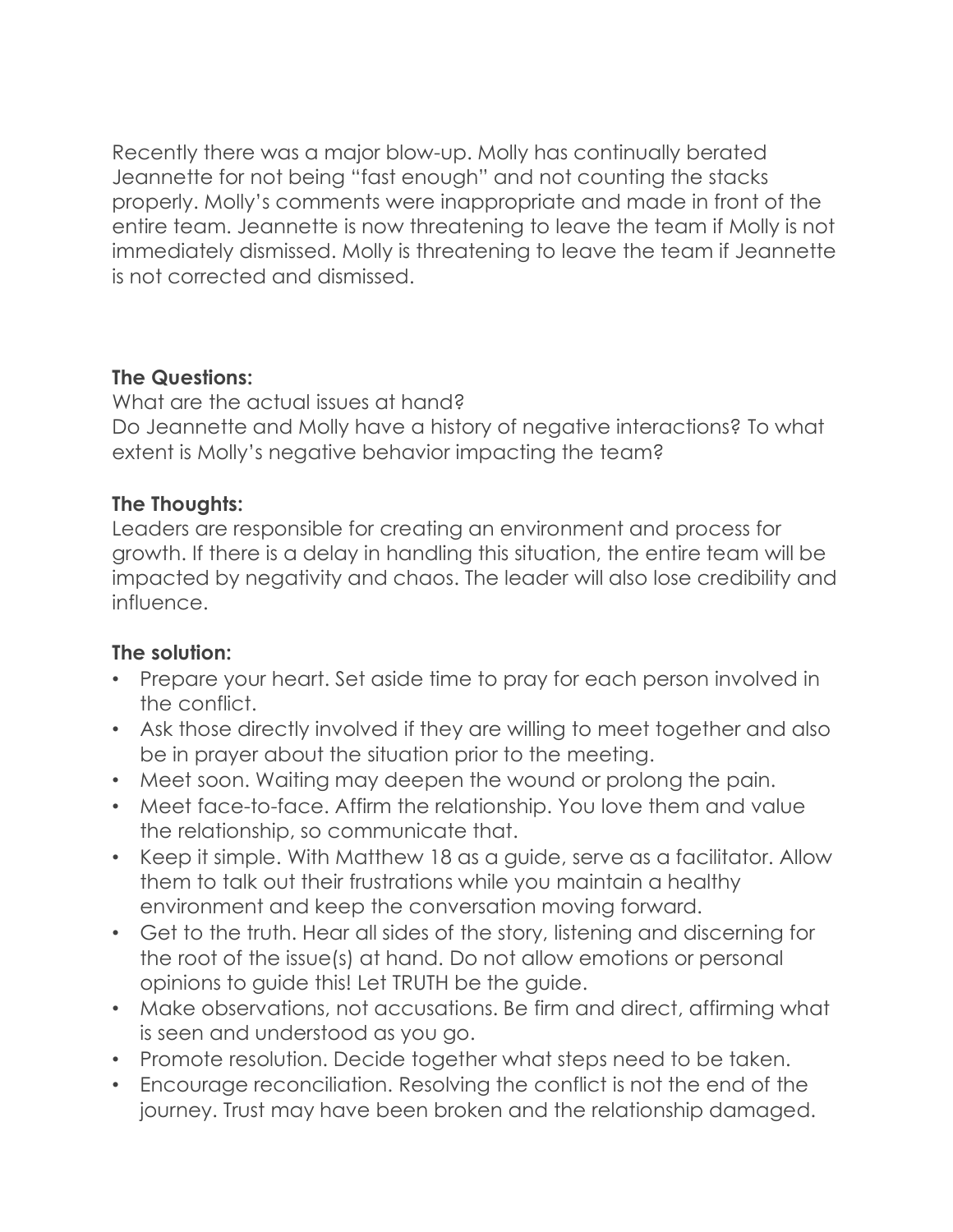Lead them through any awkwardness or grief that follows conflict and resolution. If they allow it, this relationship can be stronger because of this.

• Lay solid ground rules for returning to the team. Give expectations for them as a team member, including what will not be allowed negative words and behavior. If they do not agree to this, then they cannot serve on your team and you should recommend a specific small group or pastoral care for counsel. If they do agree, give another opportunity to serve, but monitor it closely.

#### **The Non-Responsive Team Member Of Late**

Leading and Pastoring Unreliable Team Members

#### **The scenario:**

When Rachel first joined the Greeter team two years ago she served consistently and passionately and communicated openly with her leaders. Amy, is new to leadership, has been in her Team Leader role for six months, and wants to get everyone on her roster to be actively serving. She e-mails the entire roster the serving schedule twice a week. She also sends a text message reminder on Saturday evening. Rachel never responds to Amy and has not served in four months.

Then there's Tyler, a dynamic Greeter so energetic that everyone "lights up" after meeting him. Greeter poster child, right? Well, Team Leader Amy would disagree since Tyler has yet to show up on time to a Huddle. Typically he breezes in just in time to grab a donut and his badge, flash a smile at the team and say, "I've got main entrance!"

#### **The Questions:**

What are the main issues in these scenarios? Is it difficult for a leader to "inherit" a team that has served longer than they have? How do you get buy-in as a leader?

#### **The Thoughts:**

All of Amy's communication is electronic — through e-mails and texts. How would a personal interaction impact the situation? Amy's avoidance of direct communication with Tyler perpetuates his behavior and increases her frustration.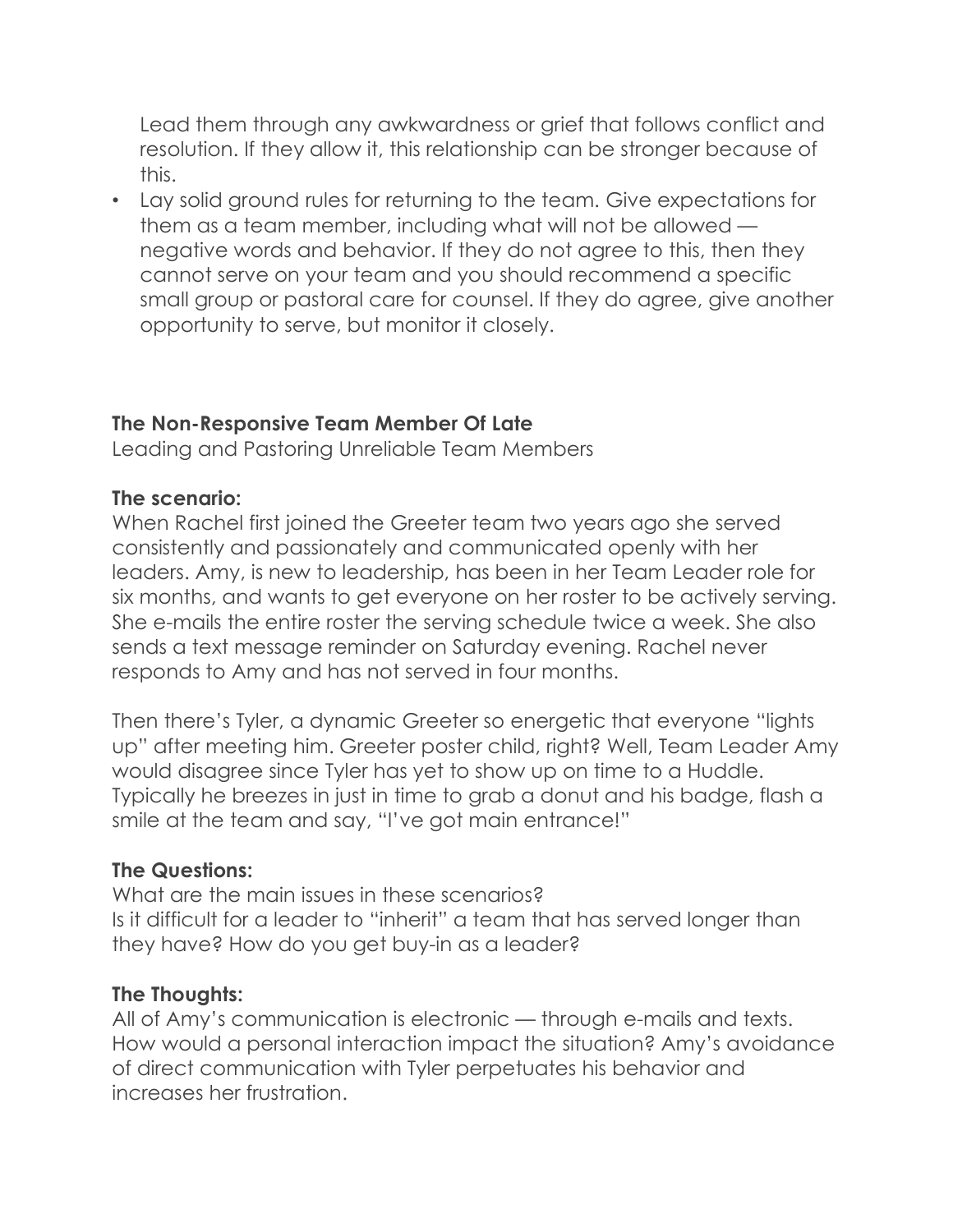#### **The solution:**

- Pray first and ask God to be a part of the conversation.
- Share a positive comment about them, their value in Christ and acceptance in His Church.
- Open with specific questions to get to know them personally. Ask about life, work, relationships, hobbies, and their ministry experiences. Do they feel passionately about this ministry? Is there an issue from another area of life that is affecting their ministry? The goal is to see more of their heart.
- Follow the 80/20 rule: listen 80% and talk 20% of the time.
- Respond to their answers in love.
- State the specific issues at hand: lack of response, lack of commitment and tardiness.
- Follow the Grow Team policy.

*Missing one scheduled opportunity to serve without notice: promptly and personally follow up to ensure they are doing ok. Then ask if they want to continue serving on the team. If they respond "yes," then remind them of their next opportunity to serve and let them know they are expected to be on time and ready. If they respond with "no," then you may direct them to another ministry or Small Group, depending on the circumstance.*

*Missing two consecutive scheduled opportunities to serve without notice: let them know they were missed and ask if there is anything hindering them from committing to this ministry. If they have no hindrances, then clearly communicate that we want them on the team, but they need to commit. Let them know their next scheduled opportunity to serve and that if they do not attend, we will be glad to help them find a Small Group, but we will have to remove them from our roster.*

*Missing three consecutive scheduled opportunities to serve without notice: remove them from roster. Send an e-mail of encouragement and leave the door open if they ever need you.*

*Always offer a clear path to restoration. Jesus does!*

- Ask for their thoughts. Do they see the issue? Is this common behavior for them?
- Ask how you can help them resolve it, walk through it, grow from it.
- Brainstorm about next steps. End with a positive statement and prayer.
- Ask if you may continue to follow up on these issues. (Realize: it's always better if they give you permission to ask about the issues discussed.)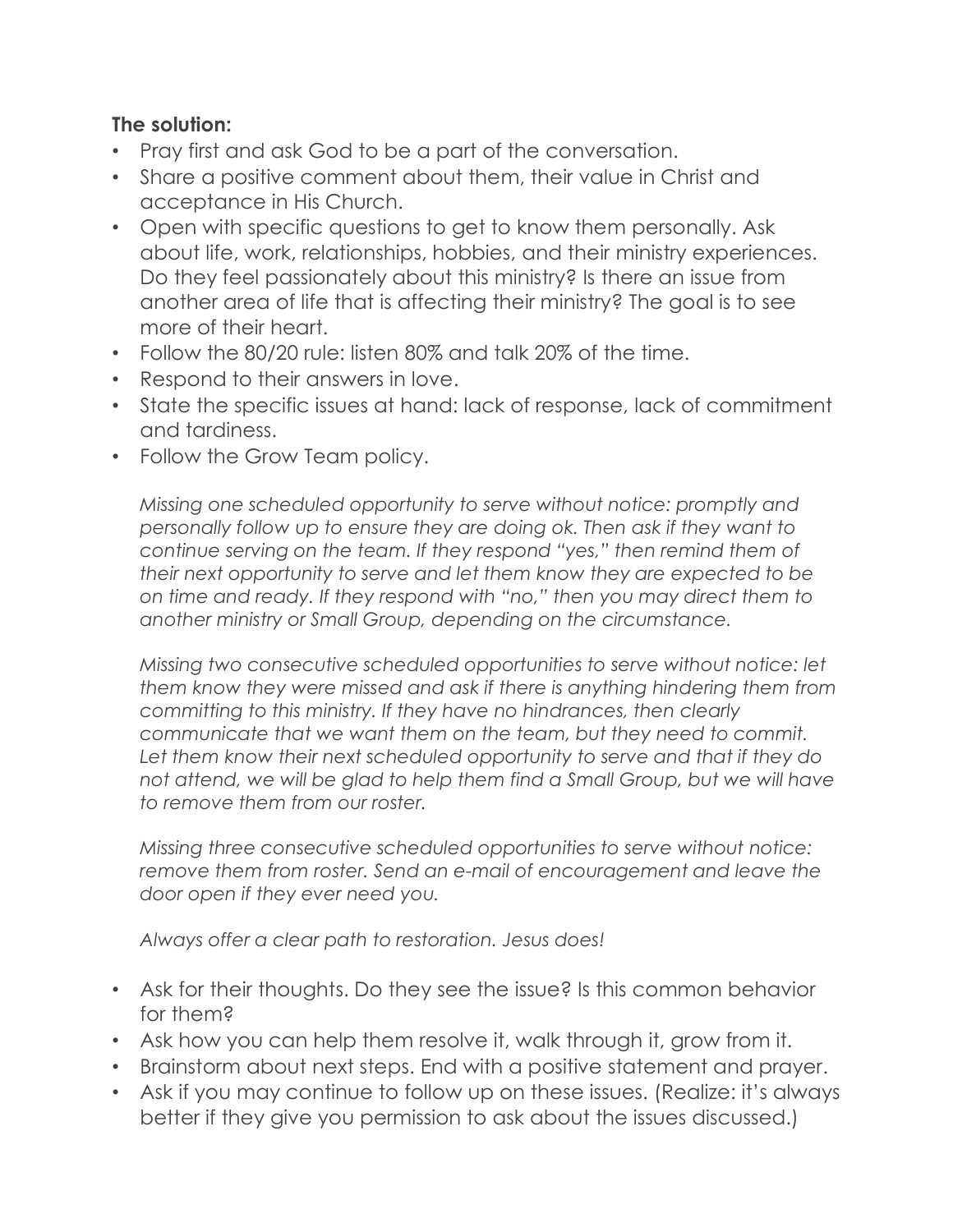#### **The "Stylish" Team Member**

Navigating Conversations about Inappropriate Attire.

#### **The scenario:**

Casey, a coffee connoisseur and hospitality queen, serves as the Team Leader for the Hospitality Team. She loves Jesus, people and coffee and is growing in confidence as a leader. Over the past several weeks she has noticed a gentleman on her team wearing jeans and t-shirts when he serves. She has also noticed a lady on her team consistently wearing questionable attire — short skirts and immodest shirts. Casey, battling her own fears of being "too judgmental," reluctantly brought these concerns to her Coach.

#### **The Questions:**

Are these two issues the same? Is inappropriate attire a potential distraction for our guests? Why/why not? What are the major difficulties in having this type of conversation with team members?

#### **The Thoughts:**

Each Team's training materials state: "Dress in a manner that would honor Christ. What we wear can sometimes speak louder than what we say. Be mindful to not dress in a manner that would DISTRACT others or cause them to stumble. The attire is business casual for Sunday morning, so do not wear shorts, halter tops/spaghetti straps, or short skirts. Nice jeans are suitable attire for evening services. (Nice jeans are suitable at some campuses. Your leaders will inform you of specifics.) Use discretion. If you think your attire is questionable, that it could potentially distract someone, then simply do not wear it."

Which is more critical, a team member potentially being offended in a moment of correction or guests being distracted and confused by the immodest attire of a leader in the Church?

#### **The solution:**

- Pray for the individual, asking the Lord for His eyes so that you see them as He does.
- Schedule a time and meet one-on-one.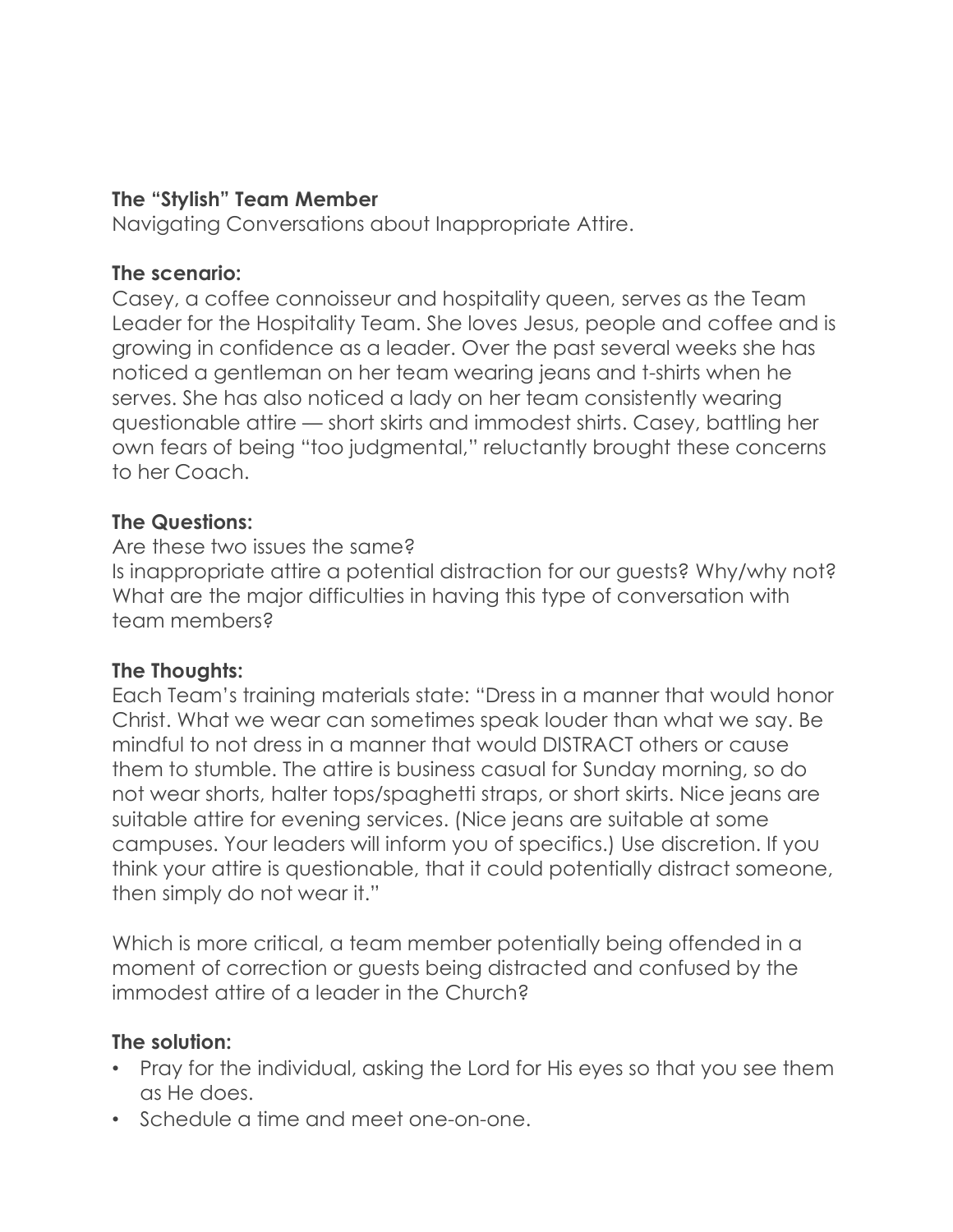- Open with prayer first. Then start the conversation with a positive comment about them.
- Ask if they enjoy the ministry and if they have any feedback for you.
- Communicate specifically about the potential distraction of attire, referring to training materials. Communicate WHY this issue is important. They are Christ followers and representatives; Grow Team members and leaders: a tangible, visible display of God to the world. As such they live with a high calling.
- Ask if they know their worth in Christ. Talk through this with them, affirming their adoption as God's own child. *Whether the attire is too sloppy or too sexy, often the root is often the same.*
- Ask for their feedback. If they are willing to submit, PRAISE THE LORD and let them know how grateful you are for them. Ask them if you can continue to hold them accountable with this issue.
- If they are unwilling to submit, dig a bit more. It is crucial that you take this pastoral opportunity to help them through any frustrations, problems or wounds which may be affecting them. If they simply need to take a break for a season, then leave an open door for them. If this conversation reveals a deeper issue, such as rebellion or pride, then you may need to offer a specific LIFE group and consider removing them from the team for that season.
- Always offer a clear path for restoration. Jesus does!

## Healthy Leadership

Amazing one, you are a minister of the Gospel. You have "*the amazing grace of the Master, Jesus Christ, the extravagant love of God, [and] the intimate friendship of the Holy Spirit*." (2 Corinthians 13:14, MSG) God lives within you and gives you the capacity to do great things in His Kingdom.

Ministry is designed to be an *overflow* of the love experienced through an active, intimate relationship with God. Ministry is God-graced and should never be a heavy burden to bear. *if we are exhausted in ministry then we are doing more than God has asked us to do.* Perhaps we impatiently jumped ahead of Him or anxiously took on more than He intended.

Following Jesus allows for living and leading in unforced rhythms of grace. Though filled with opportunities and obstacles, life is quite rhythmic. For instance, we all experience: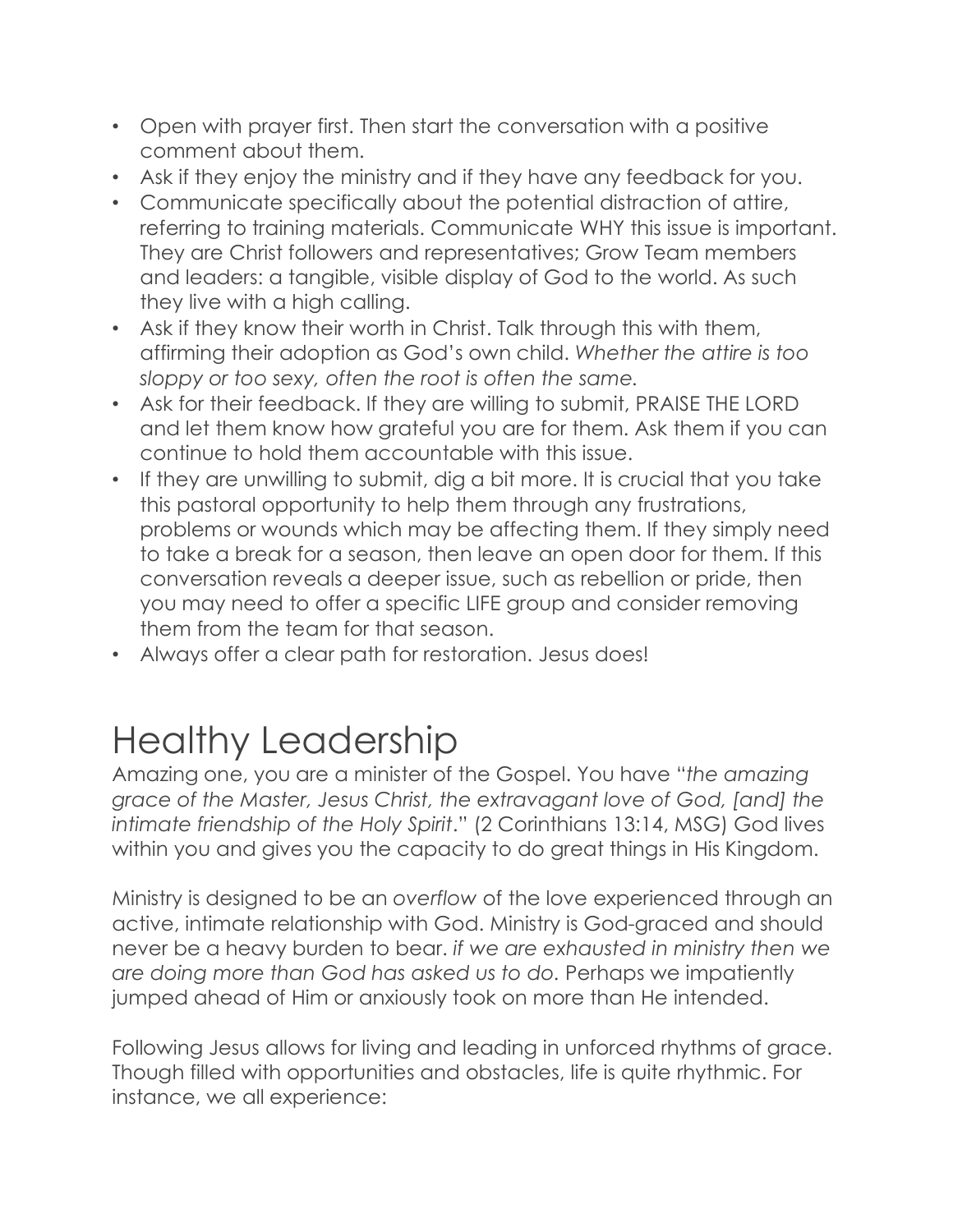*Exciting times of nearness.* Times in which it seems God speaks constantly, whether through His Word, His creation, song or people. Times in which we pray with fervor and experience deep intimacy with Him.

*Challenging times of suffering.* Times in which we seem to be blasted by the world's relentless waves. Times in which the enemy "sifts us like wheat." (Luke 22:31) Times in which our faith is tested and ultimately strengthened. *Confusing times of distance.* Times in which we can't see God's hand or feel His heart. Times in which His Word does not seem as applicable, prayer as effective or worship as intimate.

*Exhilarating times of adventure.* Times in which we soar on the mountain top with God, receiving vision, direction and confirmation. Times in which we are stirred to see and experience more of God and His plan for our lives.

You know, many Churches are not healthy because their leaders are not healthy. Why would leaders be unhealthy? Because they believe their entire lives are to be spent at the Church or doing ministry. They live with a twisted mentality that they must always be serving, working, and reaching. They live a relentless, all-consuming lifestyle of constant "Church work." Ultimately they become distanced from their families, embittered with God or His Church and exhausted.

Some roots may be offense, comparison, competition, religiosity, or fear, but that little "b-word" is usually the fruit. **Busy.**

"Oh, I served *all day* yesterday at the Church. I've got small group tomorrow morning and then a meeting Wednesday afternoon to talk through this new ministry I'm starting. *Super* excited. Oh, silly me, you said you wanted to meet for coffee? Let me look at my schedule...I may have some time next month…"

Know what? That neighbor, co-worker or family member we're too busy to spend time with... they're *lost*. They are the very person God wants us to reach! But in striving to work *for God,* we're not allowing God to work through us. Instead of living in the "unforced rhythms of grace," as Jesus describes in Matthew 11, we live in the forced monotony of strife, perfectionism and approval. Know who else lives that way?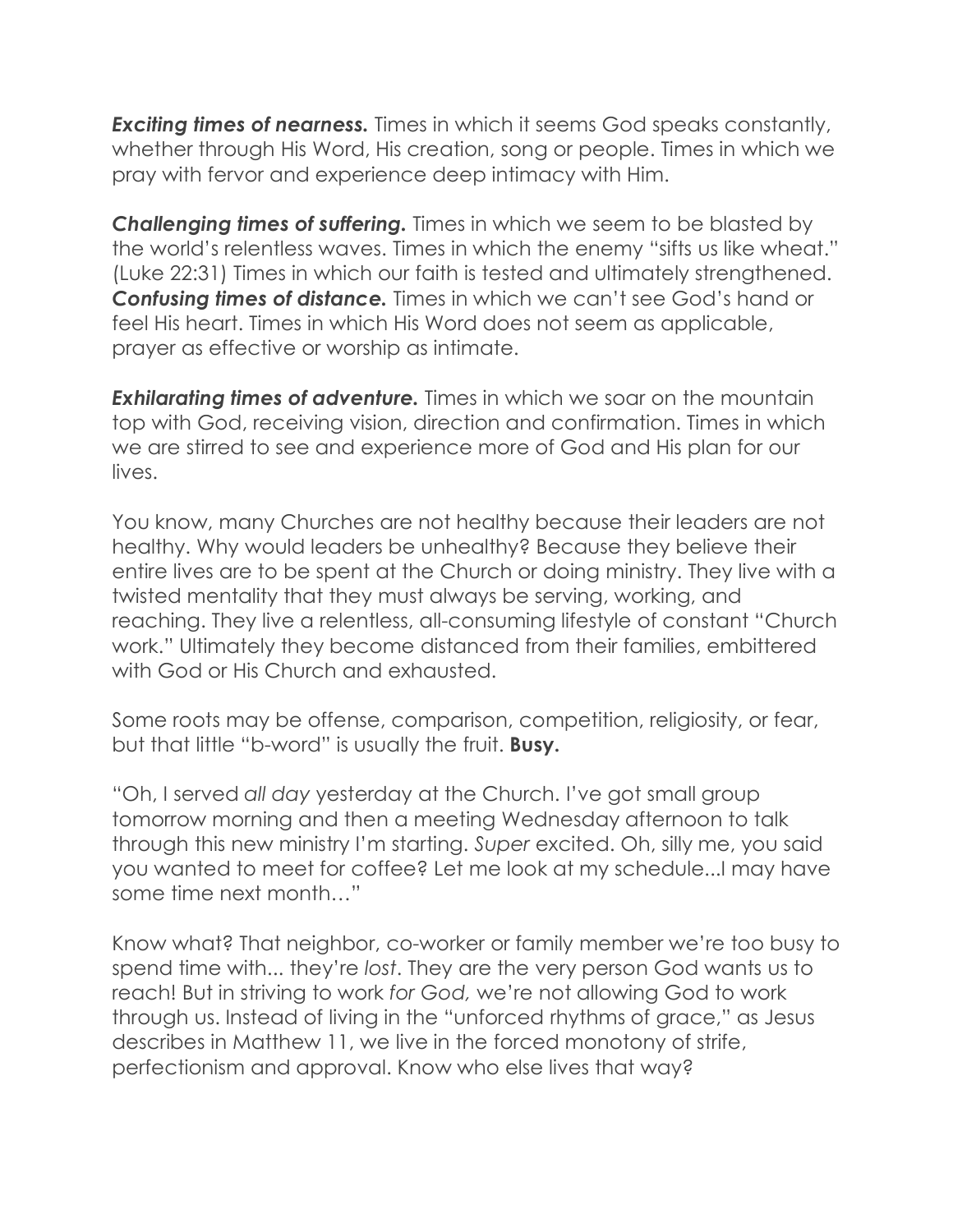The world. And we are called to be in, but set apart from the world. We are identified by Jesus Christ, not by the number of Boy Scout badges on our lapels, the number of Small Groups led or the number of times we prayed this morning.

#### **How do you know when you're unhealthy?**

*Circle the following statements which apply:*

- I constantly overwhelmed by the demands of ministry.
- I feel resentment when the Church leaders ask for help.
- I often have dramatic, emotional reactions to challenges or difficulties with my team.
- I always feel hurried and want one more hour in the day.
- I am constantly "putting out fires."
- I have not communicated with my leaders in weeks.
- I feel shame/guilt in regards to how I'm leading in this season.
- I struggle to fully engage in worship.
- I have not attended a service in weeks.
- I have little desire to pray, worship or read the Word.
- I can't remember the last time I clearly heard God speak to me.
- I constantly try to please people.
- I spend more time working on ministry than being with my family.

*If you checked three or more statements, it is possible that the ministry demands are too great during this season.*

**Ask:** *Have i placed too much pressure on myself? Have my leaders placed too much pressure on me? Do i need more training/clarity? Do i need to take a break?*

It is time for the Church to rise up and be the Church. It's time for us to live with margin. Imagine if we just *did life together*, as God's family? Imagine if we stopped trying to do everything for everyone and began living in the unforced rhythms of grace? So, how do we get out of "busy," performance-driven leadership?